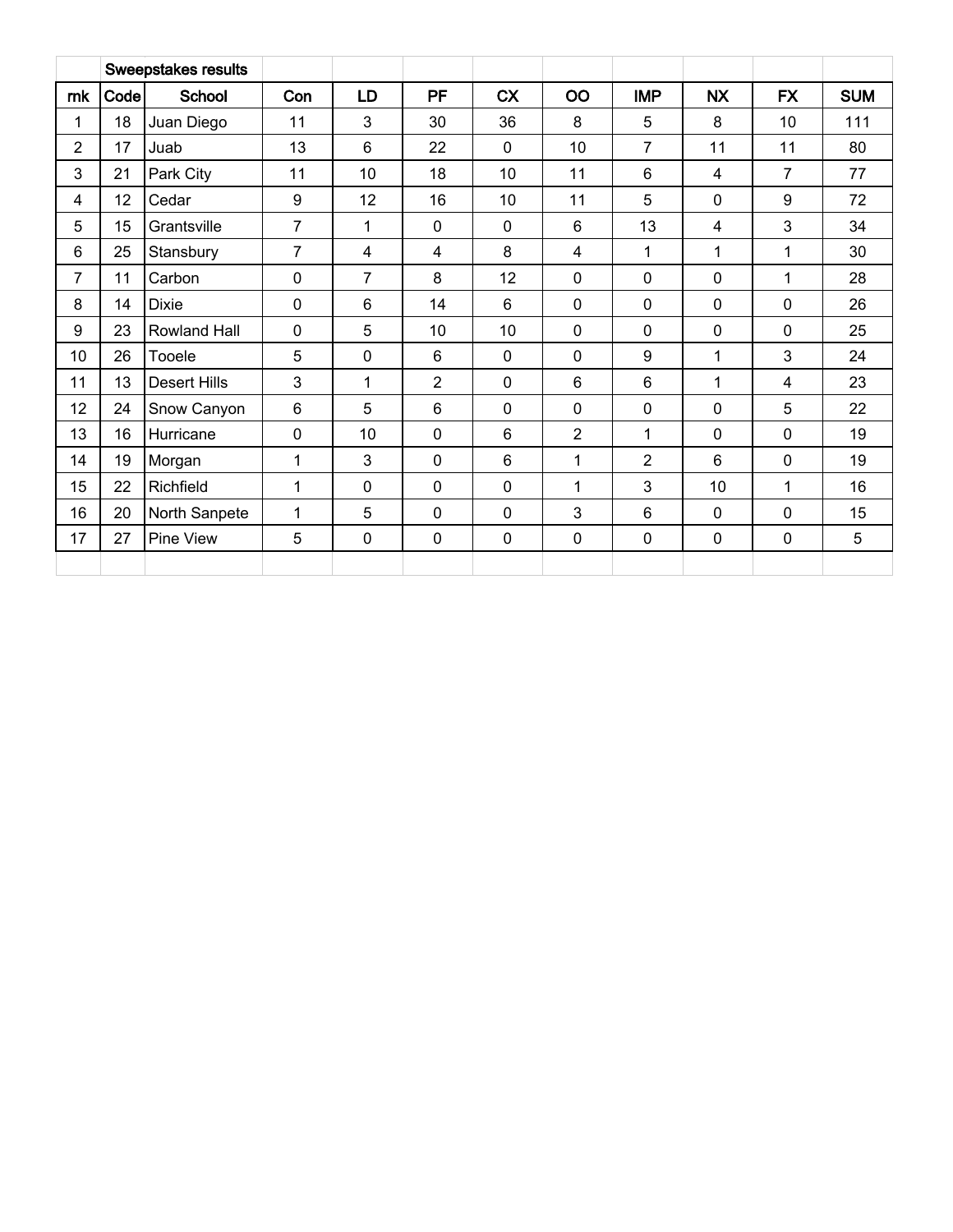# Congress Final Results

| rnk            |                         |                        |             | session 1 |                | session 2 |                |       | Final                   |             |       |
|----------------|-------------------------|------------------------|-------------|-----------|----------------|-----------|----------------|-------|-------------------------|-------------|-------|
|                | School                  | Name                   |             | 1         | $\overline{2}$ | 1         | $\overline{2}$ | 1     | $\overline{2}$          | 3           | Cume  |
| 1              | Cedar                   | Kaleigh Bronson        | 12KB        | 4.02      | 2.01           | 1.01      | 1.01           | 1.01  | 1.01                    | 2.01        | 12.08 |
| 2              | Stansbury               | Jaedri Wood            | 25JW        | 1.01      | 1.01           | 3.01      | 10.02          | 4.02  | 5.02                    | 7.02        | 31.11 |
| 3              | Juab                    | Elijah Forscutt        | 17EF        | 2.01      | 3.01           | 9.01      | 5.03           | 7.02  | 4.02                    | 3.01        | 33.11 |
| $\overline{4}$ | Juab                    | Kiersten Openshaw      | <b>17KO</b> | 9.01      | 3.01           | 3.01      | 4.01           | 2.01  | 8.02                    | 12.03       | 41.1  |
| 5              | Toelle                  | Caleb Anderson         | 26CA        | 5.02      | 8.01           | 6.01      | 2.01           | 8.02  | 6.01                    | 8.02        | 43.1  |
| 61             | Juan Diego              | <b>Tim Carroll</b>     | 18TC        | 8.02      | 5.01           | 4.01      | 6.02           | 5.02  | 11.02                   | 4.01        | 43.11 |
|                | 7 Pine View             | Cody Fife              | 27CF        | 1.02      | 8.01           | 1.01      | 1.01           | 11.03 | 9.02                    | 14.03       | 45.13 |
| 8              | Juan Diego              | Benjamin Pok           | 18AP        | 7.02      | 13.02          | 2.01      | 3.02           | 10.03 | 10.03                   | 1.01        | 46.14 |
| 9 <sup>1</sup> | Juab                    | Kymber Taufer          | 17KT        | 4.02      | 2.01           | 5.01      | 14.02          | 3.02  | 14.03                   | 6.01        | 48.12 |
|                | 10 Park City            | Isabella Canada        | 21IC        | 5.02      | 1.01           | 7.02      | 3.01           | 6.02  |                         | 15.03 13.03 | 50.14 |
| 11             | <b>Park City</b>        | Adam Hickey            | 21AH        | 7.02      | 4.01           | 2.01      | 2.01           |       | 14.03 13.03 10.03       |             | 52.14 |
| 12             | Snow Canyon Syndey Shea |                        | 24SS        | 6.02      | 5.01           | 6.01      | 10.02          | 9.03  | 2.01                    | 15.04       | 53.14 |
| 13             | Desert Hills            | <b>Isaac Gines</b>     | <b>13IG</b> | 12.03     | 4.01           | 10.01     | 4.02           | 6.02  | 7.02                    | 11.02       | 54.13 |
| 14             | Grantsville             | <b>Carter Parks</b>    | 15CP        | 3.01      | 11.01          | 8.01      | 9.02           | 12.03 | 3.01                    | 9.02        | 55.11 |
| 15             | Juan Diego              | Kevin Hemmersmier 18KH |             | 3.01      | 13.02          | 4.01      | 8.02           |       | 15.03 15.04             | 5.01        | 63.14 |
| 16             | Cedar                   | Abby Orton             | <b>12AO</b> | 2.02      | 7.01           | 11.02     | 7.02           |       | 13.02 12.03 15.03       |             | 67.15 |
| 17             | Grantsville             | Kristen Passey         | 15KP        | 10.03     | 6.01           | 5.01      |                |       | 12.02 15.03 15.04 15.04 |             | 78.18 |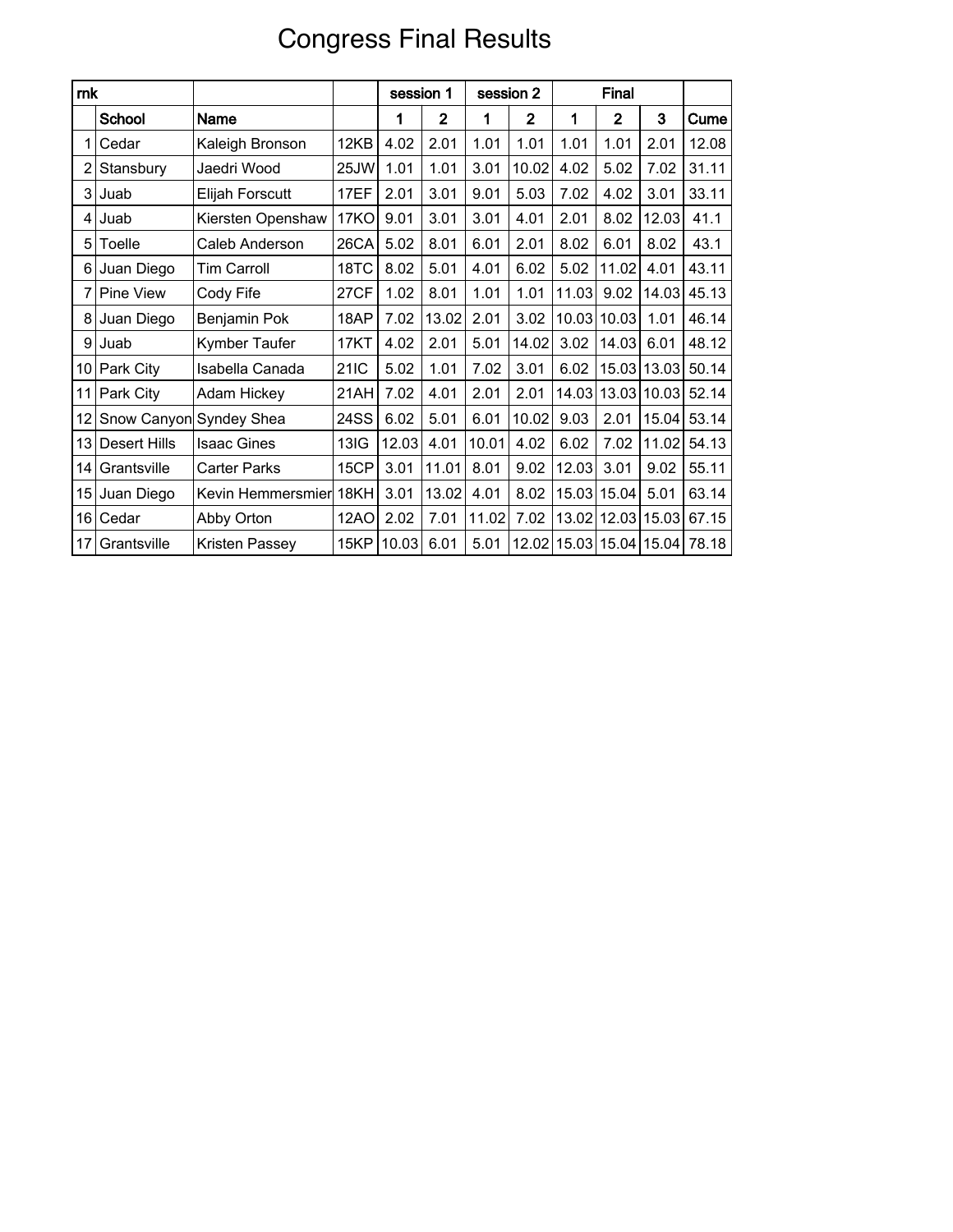# Congress Prelims

| School                   | Name                | Code        |       |       |       | Judge 1 Judge 2 Judge 1 Judge 2 Total |                  |  |  |
|--------------------------|---------------------|-------------|-------|-------|-------|---------------------------------------|------------------|--|--|
| Cedar                    | Kaleigh Bronson     | 12KB        | 4.02  | 2.01  | 1.01  | 1.01                                  | 8.05             |  |  |
| 2 Pine View              | Cody Fife           | 27CF        | 1.02  | 8.01  | 1.01  | 1.01                                  | 11.05            |  |  |
| 3 Park City              | Adam Hickey         | 21AH        | 7.02  | 4.01  | 2.01  | 2.01                                  | 15.05            |  |  |
| 4 Stansbury              | Jaedri Wood         | 25JW        | 1.01  | 1.01  | 3.01  | 10.02                                 | 15.05            |  |  |
| 5 Park City              | Isabella Canada     | 21IC        | 5.02  | 1.01  | 7.02  |                                       | 3.01 16.06       |  |  |
| 6 Juab                   | Kiersten Openshaw   | <b>17KO</b> | 9.01  | 3.01  | 3.01  | 4.01                                  | 19.04            |  |  |
| 7 Juab                   | Elijah Forscutt     | 17EF        | 2.01  | 3.01  | 9.01  |                                       | 5.03 19.06       |  |  |
| 8 Toelle                 | Caleb Anderson      | 26CA        | 5.02  | 8.01  | 6.01  |                                       | 2.01 21.05       |  |  |
| 9 Juan Diego             | <b>Tim Carroll</b>  | 18TC        | 8.02  | 5.01  | 4.01  |                                       | 6.02 23.06 5 pts |  |  |
| 10 Juab                  | Kymber Taufer       | 17KT        | 4.02  | 2.01  | 5.01  | 14.02 25.06                           |                  |  |  |
| 11 Juan Diego            | Benjamin Pok        | 18AP        | 7.02  | 13.02 | 2.01  |                                       | 3.02 25.07       |  |  |
| 12 Snow Canyon           | Syndey Shea         | 24SS        | 6.02  | 5.01  | 6.01  | 10.02 27.06                           |                  |  |  |
| $\boxed{13}$ Cedar       | Abby Orton          | <b>12AO</b> | 2.02  | 7.01  | 11.02 |                                       | 7.02 27.07       |  |  |
| 14 Juan Diego            | Kevin Hemmersmier   | 18KH        | 3.01  | 13.02 | 4.01  |                                       | 8.02 28.06       |  |  |
| 15 Desert Hills          | <b>Isaac Gines</b>  | 13IG        | 12.03 | 4.01  | 10.01 |                                       | 4.02 30.07       |  |  |
| 16 Grantsville           | Carter Parks        | 15CP        | 3.01  | 11.01 | 8.01  |                                       | $9.02$ 31.05     |  |  |
| 17 Grantsville           | Kristen Passey      | 15KP        | 10.03 | 6.01  | 5.01  | 12.02 33.07                           |                  |  |  |
| 18 Snow Canyon           | <b>Kylie Cook</b>   | 24KC        | 9.03  | 7.01  | 7.01  | 11.02 34.07 3 pts                     |                  |  |  |
| 19 Richfield             | Rocky Willardson    | 22RW        | 11.03 | 10.01 | 12.02 |                                       | 7.02 40.08       |  |  |
| 20 Morgan                | Miles Worthen       | 19MW        | 12.03 | 11.02 | 9.02  |                                       | 9.01 41.08       |  |  |
| 21 North Sanpete         | Andrew Lamb         | 20AL        | 13.03 | 9.01  | 13.02 |                                       | 6.02 41.08       |  |  |
|                          | Gracie Long         | 25GL        | 10.02 | 12.02 | 8.02  | 11.02 41.08                           |                  |  |  |
| 22 Stansbury<br>23 Cedar | Scot Bostick        | 12SB        | 8.02  | 15.02 | 14.02 |                                       | 5.02 42.08       |  |  |
| 24 Park City             | Danny Rosenbloom    | 21DR        | 6.02  | 9.01  | 14.03 | 13.03 42.09                           |                  |  |  |
| 25 Grantsville           | Gracie Bird         | 15GB        | 11.02 | 6.01  | 15.02 | 15.03 47.08                           |                  |  |  |
| 26 Stansbury             | Kendra Richards     | 25KR        | 14.03 | 14.02 | 10.02 | 13.02 51.09 1 pt                      |                  |  |  |
| 27 Morgan                | Logan Russell       | 19LR        | 14.03 | 12.02 | 13.02 | 14.03                                 | 53.1             |  |  |
| 28 Grantsville           | Dominque Pablito    | 14DP        | 15.02 | 15.03 | 15.03 |                                       | 8.03 53.11       |  |  |
| 29 Hurricane             | Luis Vega           | <b>16LV</b> | 13.03 | 15.02 | 11.02 | 15.03 54.1                            |                  |  |  |
| 30 Carbon                | Alanna Stewart      | <b>11AS</b> | 15.04 | 15.03 | 12.02 | 12.02 54.11                           |                  |  |  |
| 31 Hurricane             | Beka Amodt          | 16BA        | 15.03 | 10.01 | 15.02 | 15.03 55.09                           |                  |  |  |
| 32 Carbon                | Jared Brandt        | 11JB        | 15.04 | 14.02 | 15.03 | 15.03 59.12                           |                  |  |  |
| 33 Richfield             | <b>Tyler Barton</b> | 22TB        | 15.03 | 15.02 | 15.02 | 15.03                                 | 60.1             |  |  |
| 34 Richfield             | Kasen Hatch         | 22KH        | 15.04 | 15.03 | 15.03 | 15.03 60.13 0 pts                     |                  |  |  |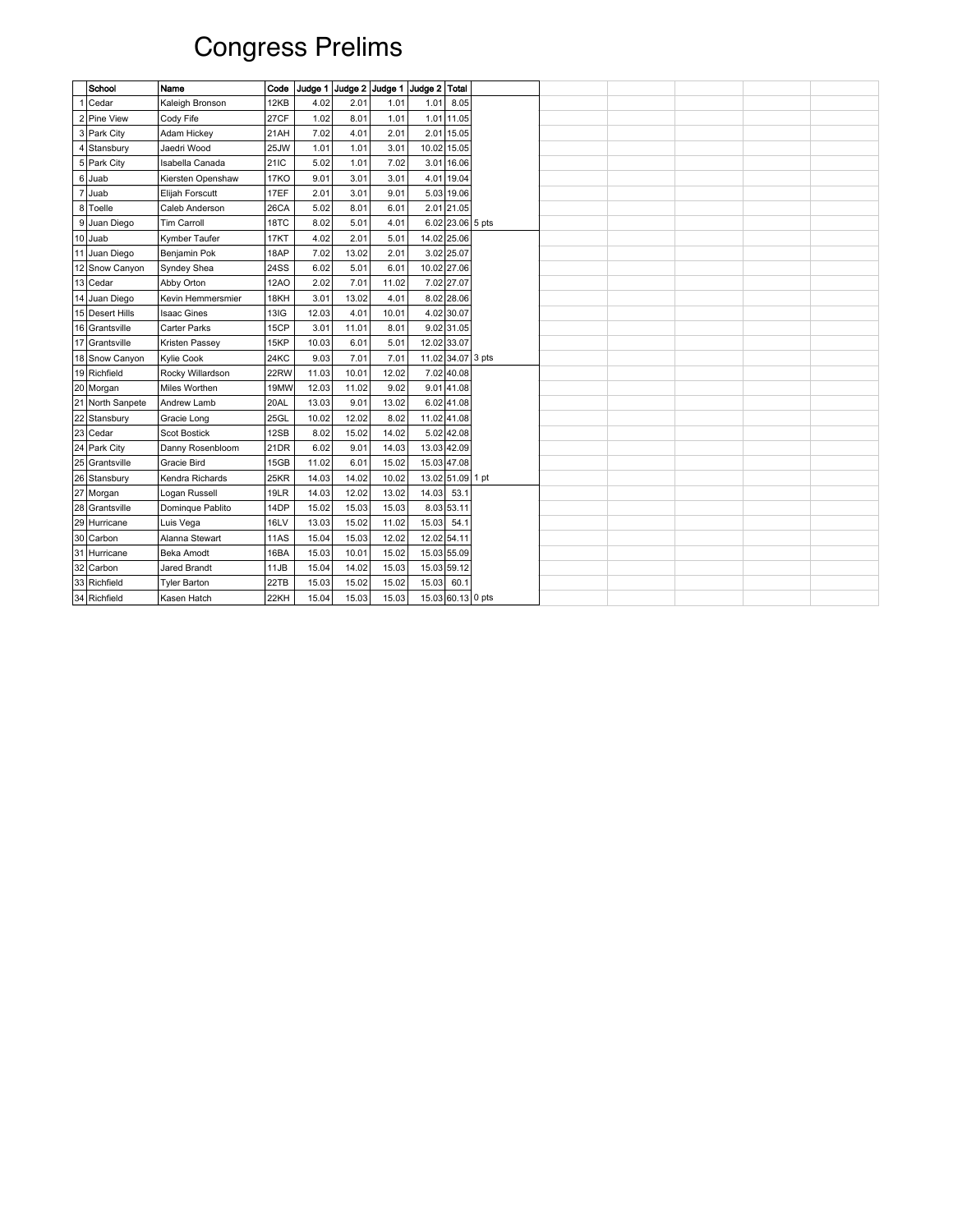# **UHSAA 3A Speech and Debate Foreign Extemp Results**

|                 | Entry                 | Team               | <b>Rk</b> | <b>Rk</b> | <b>Pts</b>   | JP.      | <b>Pts</b> | <b>Ballots</b>                      |
|-----------------|-----------------------|--------------------|-----------|-----------|--------------|----------|------------|-------------------------------------|
| 1st             | 12 AM Adelaide MacKay | Cedar              | 12        | 5         | $\Omega$     | $\Omega$ | 19         | $4/4 - 1/5 - 1/5 - 1/5 - 1 - 2 - 2$ |
| 2 <sub>nd</sub> | 18 OH Olivia Heggar   | Juan Diego Catholi | 14        |           | $\Omega$     | $\Omega$ | 19         | $3/4 - 1/5 - 2/5 - 1/5 - 2 - 1 - 4$ |
| 3rd             | 18 MK Megha Kundra    | Juan Diego Catholi | 14        | 9         | $\mathbf{0}$ | $\Omega$ | 20         | $1/5 - 1/5 - 1/5 - 2/5 - 5 - 3 - 1$ |
| 4th             | 17 SC Shelby Cameron  | Juab               | 17        | 10        | $\Omega$     | $\Omega$ | 19         | $1/5 - 3/4 - 2/5 - 1/5 - 3 - 4 - 3$ |
| 5th             | 17 NS Nate Smith      | Juab               | 20        | 14        | $\mathbf{0}$ | $\Omega$ | 20         | $1/5 - 1/5 - 3/5 - 1/5 - 4 - 5 - 6$ |
| 6th             | 15 ME Matthew Erisman | Grantsville        | 25        | 15        | $\Omega$     | $\Omega$ | 17         | $1/5 - 5/3 - 1/5 - 3/4 - 6 - 6 - 5$ |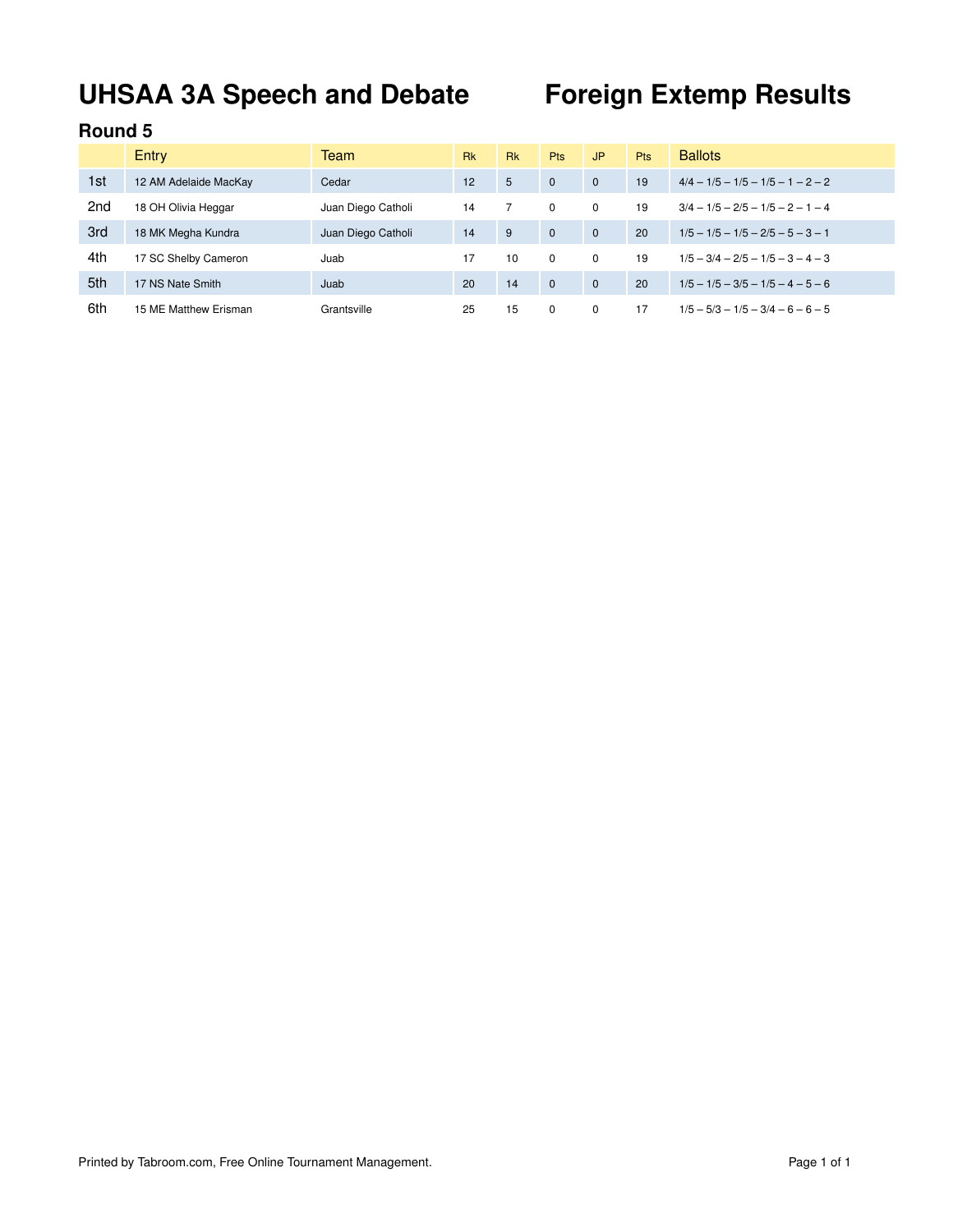# **UHSAA 3A Speech and Debate Foreign Extemp Results**

| Entry                 | Team                | <b>Rk</b>      | Pts | <b>Ballots</b>          |          |
|-----------------------|---------------------|----------------|-----|-------------------------|----------|
| 18 MK Megha Kundra    | Juan Diego Catholi  | 5              | 20  | $1/5 - 1/5 - 1/5 - 2/5$ |          |
| 17 NS Nate Smith      | Juab                | 6              | 20  | $1/5 - 1/5 - 3/5 - 1/5$ |          |
| 18 OH Olivia Heggar   | Juan Diego Catholi  | $\overline{7}$ | 19  | $3/4 - 1/5 - 2/5 - 1/5$ | 5 points |
| 12 AM Adelaide MacKay | Cedar               | $\overline{7}$ | 19  | $4/4 - 1/5 - 1/5 - 1/5$ |          |
| 17 SC Shelby Cameron  | Juab                | $\overline{7}$ | 19  | $1/5 - 3/4 - 2/5 - 1/5$ |          |
| 24 DB Dylan Berger    | Snow Canyon         | 10             | 19  | $3/4 - 3/5 - 1/5 - 3/5$ |          |
| 15 ME Matthew Erisman | Grantsville         | 10             | 17  | $1/5 - 5/3 - 1/5 - 3/4$ |          |
| 12 MG Miklyn Grange   | Cedar               | 11             | 18  | $5/3 - 2/5 - 2/5 - 2/5$ |          |
| 21 ST Sara Tabin      | Park City HS Debat  | 11             | 18  | $2/5 - 2/4 - 3/5 - 4/4$ | 3 points |
| 26 MW Mara Wimmer     | Tooele              | 12             | 16  | $6/2 - 3/4 - 2/5 - 2/5$ |          |
| 21 AW Alex Whitty     | Park City HS Debat  | 12             | 15  | $2/4 - 2/4 - 4/4 - 4/3$ |          |
|                       |                     |                |     |                         |          |
| 13 SM Samantha Mathis | <b>Desert Hills</b> | 13             | 18  | $5/3 - 2/5 - 3/5 - 3/5$ |          |
| 22 BW Brandon Woodin  | Richfield           | 14             | 16  | $2/5 - 4/4 - 3/4 - 5/3$ |          |
| 25 BM Brady Miller    | Stansbury           | 14             | 15  | $2/4 - 3/3 - 4/4 - 5/4$ |          |
| 17 RW Rein Warner     | Juab                | 16             | 17  | $4/4 - 6/4 - 5/4 - 2/5$ |          |
| 21 JL JC Lansche      | Park City HS Debat  | 17             | 16  | $3/4 - 4/4 - 5/4 - 6/4$ | 1 point  |
| 12 DM DJ Mercier      | Cedar               | 17             | 15  | $5/4 - 4/3 - 5/4 - 3/4$ |          |
| 13 AP Ashton Parker   | <b>Desert Hills</b> | 17             | 14  | $3/4 - 5/3 - 4/4 - 5/3$ |          |
| 11 CJ Camie Jones     | Carbon              | 18             | 17  | $5/3 - 5/4 - 4/5 - 4/5$ |          |
| 16 MS McKenna Sorge   | Hurricane High Deb  | 19             | 15  | $4/4 - 6/4 - 6/4 - 6/3$ |          |
| 25 KM Kenzie Moon     | Stansbury           | 19             | 14  | $6/3 - 4/4 - 5/4 - 6/3$ |          |
| 11 BA Brayden Agla    | Carbon              | 19             | 13  | $4/3 - 5/4 - 6/3 - 5/3$ | 0 points |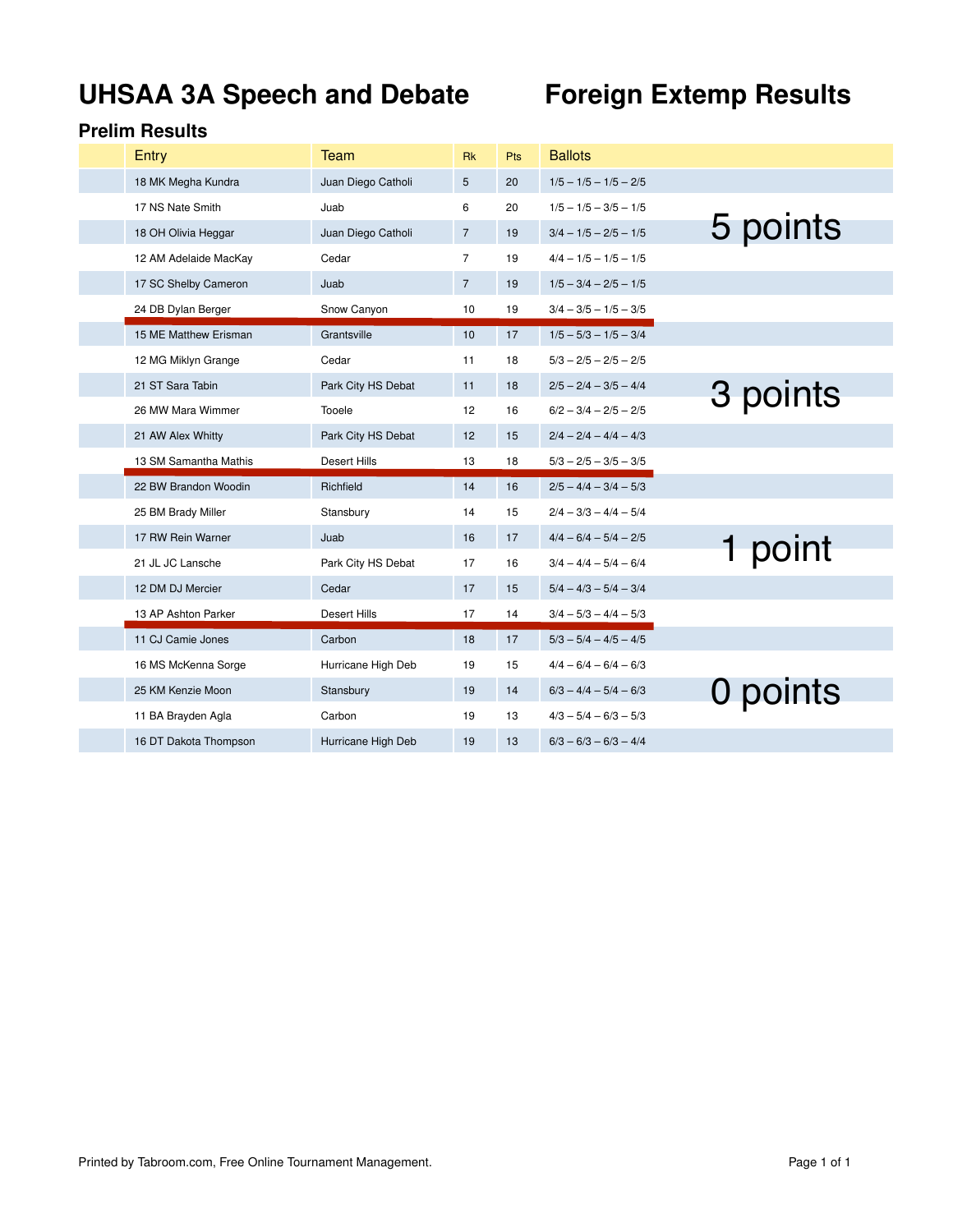# UHSAA 3A Speech and Debate **Impromptu Results**

|                 | Entry                   | Team               | <b>Rk</b> | <b>Rk</b> | <b>Pts</b>   | J <sub>P</sub> | <b>Pts</b> | <b>Ballots</b>                            |
|-----------------|-------------------------|--------------------|-----------|-----------|--------------|----------------|------------|-------------------------------------------|
| 1st             | 17 CW Cameron Welburn   | Juab               | 14        |           | $\Omega$     | $\Omega$       | 20         | $1/5 - 3/5 - 2/5 - 1/5 - 3 - 3 - 1$       |
| 2 <sub>nd</sub> | 12 RW Riley Wilson      | Cedar              | 15        | 8         | 14           | $\overline{2}$ | 20         | $1/5 - 1/5 - 3/5 - 2/5 - 5/4 - 1/5 - 2/5$ |
| 3rd             | 21 JB Jordan Blake      | Park City HS Debat | 15        | 8         | 14           |                | 19         | $1/5 - 2/5 - 1/5 - 3/4 - 1/5 - 2/5 - 5/4$ |
| 4th             | 15 JC John Christensen  | Grantsville        | 15        | 10        | $\Omega$     | $\Omega$       | 20         | $2/5 - 1/5 - 1/5 - 1/5 - 2 - 4 - 4$       |
| 5th             | 13 CB Christian Brown   | Desert Hills       | 21        | 13        | $\mathbf{0}$ | $\mathbf{0}$   | 18         | $1/5 - 4/4 - 1/5 - 2/4 - 5 - 5 - 3$       |
| 6th             | 15 DC David Christensen | Grantsville        | 22        | 14        | 0            | $\Omega$       | 17         | $2/4 - 3/4 - 2/5 - 1/4 - 4 - 5 - 5$       |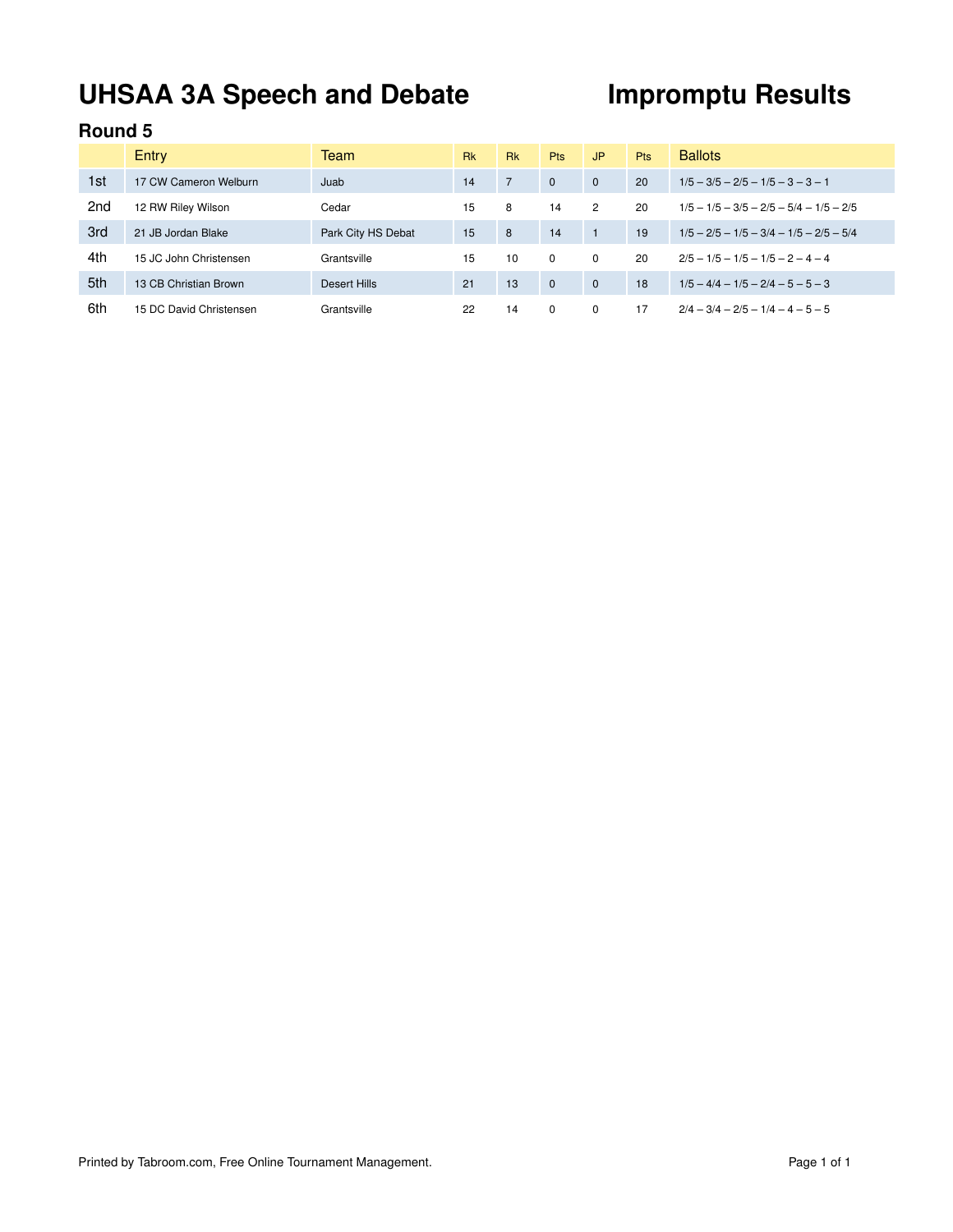# UHSAA 3A Speech and Debate **Impromptu Results**

| Entry                     | Team                | <b>Rk</b>      | Pts | <b>Ballots</b>          |          |
|---------------------------|---------------------|----------------|-----|-------------------------|----------|
| 15 JC John Christensen    | Grantsville         | 5              | 20  | $2/5 - 1/5 - 1/5 - 1/5$ |          |
| 12 RW Riley Wilson        | Cedar               | $\overline{7}$ | 20  | $1/5 - 1/5 - 3/5 - 2/5$ |          |
| 17 CW Cameron Welburn     | Juab                | $\overline{7}$ | 20  | $1/5 - 3/5 - 2/5 - 1/5$ | 5 points |
| 21 JB Jordan Blake        | Park City HS Debat  | $\overline{7}$ | 19  | $1/5 - 2/5 - 1/5 - 3/4$ |          |
| 13 CB Christian Brown     | <b>Desert Hills</b> | 8              | 18  | $1/5 - 4/4 - 1/5 - 2/4$ |          |
| 15 DC David Christensen   | Grantsville         | 8              | 17  | $2/4 - 3/4 - 2/5 - 1/4$ |          |
| 18 LC Lucas Castro        | Juan Diego Catholi  | 9              | 19  | $3/5 - 2/5 - 2/4 - 2/5$ |          |
| 15 GS Gavin Serr          | Grantsville         | 9              | 17  | $2/5 - 1/5 - 4/3 - 2/4$ |          |
| 22 LD Liam Douglas        | Richfield           | 10             | 18  | $3/4 - 1/5 - 3/4 - 3/5$ |          |
| 26 BL Brooklyn Lewis      | Tooele              | 10             | 18  | $3/5 - 2/5 - 1/5 - 4/3$ |          |
| 20 TD Thomas Dye          | North Sanpete       | 10             | 16  | $5/3 - 2/4 - 2/5 - 1/4$ | 3 points |
| 20 GJ Gatlin Jordan       | North Sanpete       | 12             | 19  | $5/4 - 4/5 - 1/5 - 2/5$ |          |
| 26 BR Bonnie Mae Ragel    | Tooele              | 13             | 16  | $3/4 - 3/4 - 3/4 - 4/4$ |          |
| 26 MU Mary Jane Ungor     | Tooele              | 14             | 18  | $6/4 - 1/4 - 3/5 - 5/5$ |          |
| 25 CH Caitlynn Henrickson | Stansbury           | 15             | 18  | $4/4 - 3/5 - 4/5 - 4/4$ |          |
| 21 AB Alice Beukema       | Park City HS Debat  | 15             | 17  | $4/4 - 5/4 - 5/4 - 1/5$ |          |
| 19 TH Tyler Hatch         | Morgan              | 15             | 17  | $4/4 - 5/4 - 2/5 - 4/4$ |          |
| 19 PK Paige Kinsey        |                     |                |     |                         |          |
|                           | Morgan              | 15             | 16  | $2/5 - 5/4 - 5/3 - 3/4$ |          |
| 16 EB Emma Benedict       | Hurricane High Deb  | 15             | 15  | $2/5 - 6/4 - 5/3 - 3/3$ |          |
| 13 KT Kyler Terry         | Desert Hills        | 16             | 18  | $1/5 - 6/4 - 5/5 - 5/4$ | point    |
| 17 CWr Claire Wright      | Juab                | 16             | 16  | $4/4 - 4/4 - 3/5 - 5/3$ |          |
| 17 JJ Jordyn Jones        | Juab                | 16             | 16  | $3/4 - 4/5 - 5/4 - 4/3$ |          |
| 16 TH Trista Hirschi      | Hurricane High Deb  | 17             | 16  | $5/4 - 2/5 - 6/4 - 6/3$ |          |
| 22 EA Emily Arrignton     | Richfield           | 17             | 16  | $6/3 - 3/5 - 4/4 - 6/4$ |          |
| 12 KK Kyler Krause        | Cedar               | 18             | 17  | $5/4 - 5/5 - 6/3 - 3/5$ |          |
| 11 CM Camryn Murray       | Carbon              | 18             | 13  | $5/3 - 4/4 - 4/3 - 5/3$ |          |
| 25 MR Matt Ririe          | Stansbury           | 19             | 14  | $6/3 - 5/4 - 4/4 - 6/3$ | 0 points |
| 13 YG Yasmine Goulding    | Desert Hills        | 19             | 11  | $4/4 - 6/3 - 6/2 - 6/2$ |          |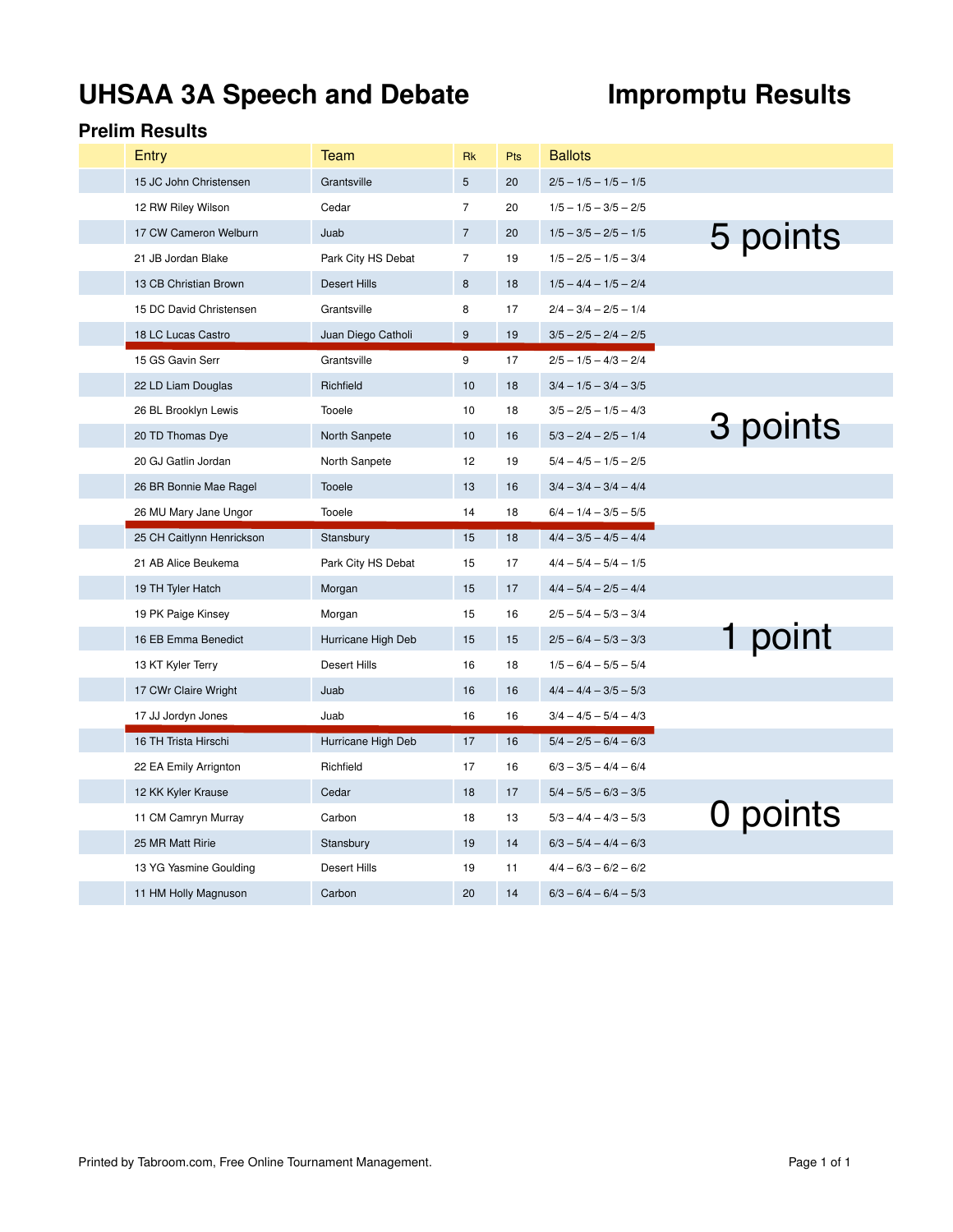# **UHSAA 3A Speech and Debate Original Oratory Results**

|                 | Entry                   | Team               | <b>Rk</b>      | <b>Rk</b>      | <b>Ballots</b>                      |
|-----------------|-------------------------|--------------------|----------------|----------------|-------------------------------------|
| 1st             | 13 TR Tasia Roche       | Desert Hills       | $\overline{4}$ | $\overline{7}$ | $1/5 - 4/4 - 1/5 - 1/5 - 1 - 1 - 2$ |
| 2 <sub>nd</sub> | 17 RS Riki Squire       | Juab               |                | 4              | $1/5 - 1/5 - 1/4 - 1/5 - 2 - 2 - 3$ |
| 3rd             | 21 CS Caitlin Silianoff | Park City HS Debat | 9              | 8              | $4/4 - 1/5 - 1/5 - 2/4 - 4 - 4 - 1$ |
| 4th             | 15 HC Halle Cartwright  | Grantsville        | 13             |                | $3/5 - 2/5 - 1/5 - 1/5 - 6 - 3 - 4$ |
| 5th             | 18 JK Jordan Killillay  | Juan Diego Catholi | 13             | 8              | $2/4 - 1/5 - 2/4 - 3/5 - 3 - 5 - 5$ |
| 6th             | 12 RS Rachel Smith      | Cedar              | 17             | 8              | $1/5 - 2/5 - 3/4 - 2/5 - 5 - 6 - 6$ |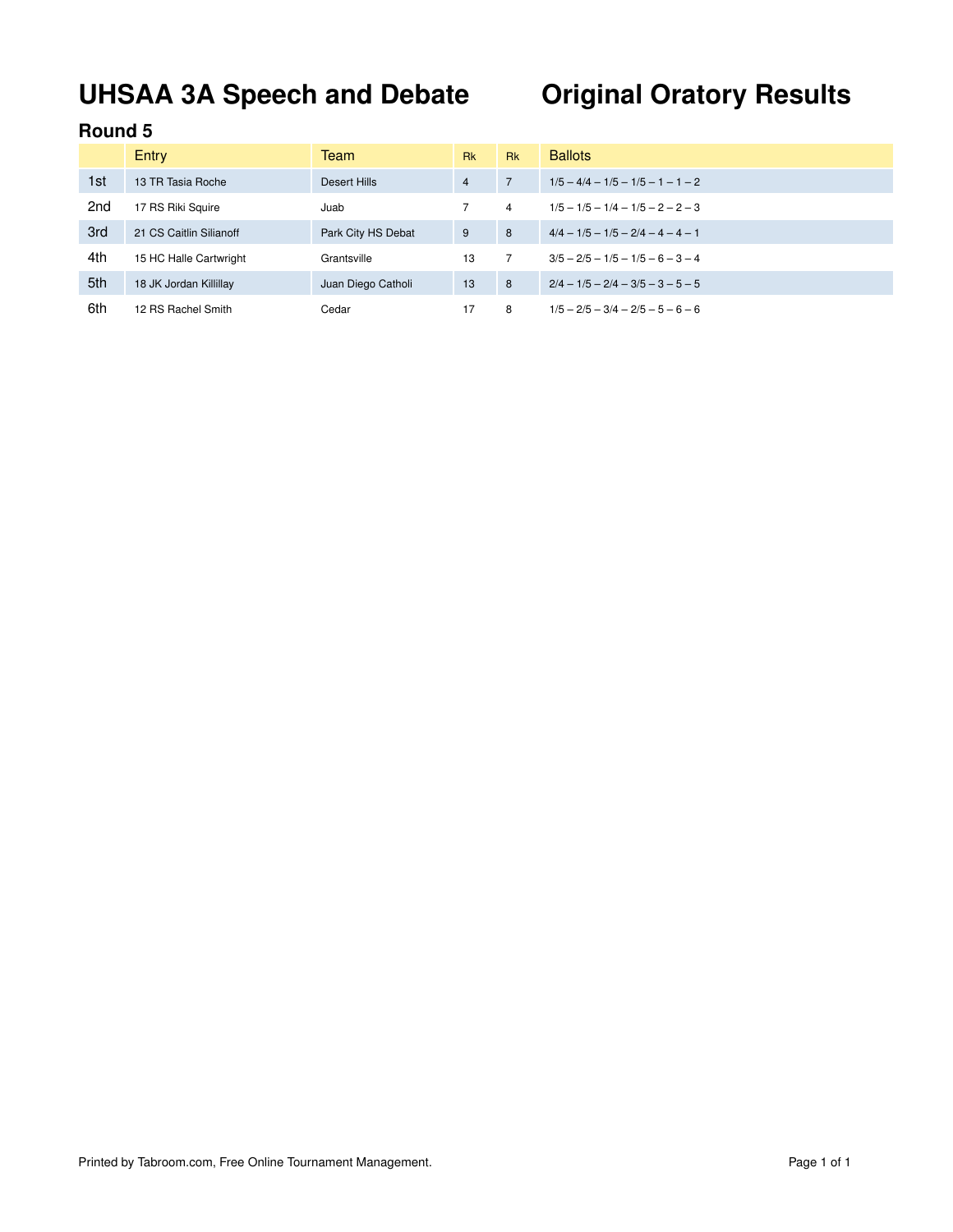# **UHSAA 3A Speech and Debate Original Oratory Results**

| Entry                    | Team                | <b>Rk</b>      | Pts         | <b>Ballots</b>          |          |
|--------------------------|---------------------|----------------|-------------|-------------------------|----------|
| 17 RS Riki Squire        | Juab                | $\overline{4}$ | 19          | $1/5 - 1/5 - 1/4 - 1/5$ |          |
| 15 HC Halle Cartwright   | Grantsville         | $\overline{7}$ | 20          | $3/5 - 2/5 - 1/5 - 1/5$ |          |
| 13 TR Tasia Roche        | Desert Hills        | $\overline{7}$ | 19          | $1/5 - 4/4 - 1/5 - 1/5$ |          |
| 12 RS Rachel Smith       | Cedar               | 8              | 19          | $1/5 - 2/5 - 3/4 - 2/5$ | 5 points |
| 21 CS Caitlin Silianoff  | Park City HS Debat  | 8              | 18          | $4/4 - 1/5 - 1/5 - 2/4$ |          |
| 18 JK Jordan Killillay   | Juan Diego Catholi  | 8              | 18          | $2/4 - 1/5 - 2/4 - 3/5$ |          |
| 17 KR Kathryn Reese      | Juab                | 9              | 18          | $1/5 - 2/4 - 2/5 - 4/4$ |          |
| 25 TW Taryn Wolfe        | Stansbury           | 10             | 20          | $3/5 - 3/5 - 3/5 - 1/5$ |          |
| 12 SF Sara Funk          | Cedar               | 10             | 19          | $2/5 - 1/5 - 6/4 - 2/5$ |          |
| 21 SS Savannah Sondrup   | Park City HS Debat  | 10             | 19          | $5/4 - 2/5 - 1/5 - 2/5$ |          |
| 12 ST Stacie Twitchell   | Cedar               | 10             | 18          | $2/5 - 4/3 - 2/5 - 2/5$ | 3 points |
| 20 MC Mckae Cox          | North Sanpete       | 11             | 18          | $2/4 - 1/5 - 4/4 - 4/5$ |          |
| 18 KB Kate Bradford      | Juan Diego Catholi  | 12             | 17          | $3/4 - 2/5 - 4/4 - 3/4$ |          |
| 21 EL Emma Louden        | Park City HS Debat  | 13             | 18          | $5/5 - 4/4 - 3/4 - 1/5$ |          |
| 25 EQ Esmeralda Quintana | Stansbury           | 14             | 19          | $3/5 - 4/5 - 3/4 - 4/5$ |          |
| 15 SW Shelice Warr       | Grantsville         | 14             | 19          | $4/5 - 3/5 - 2/5 - 5/4$ |          |
| 13 PD Paige Durrant      | <b>Desert Hills</b> | 14             | 18          | $1/5 - 3/4 - 5/4 - 5/5$ |          |
| 19 AP Alexia Palmer      | Morgan              | 14             | 17          | $2/5 - 6/4 - 2/4 - 5/4$ | 1 point  |
| 22 BC Bonnie Curtis      | Richfield           | 15             | 15          | $4/3 - 5/4 - 3/4 - 3/4$ |          |
| 16 MP Maddie Prisbrey    | Hurricane High Deb  | 16             | 16          | $3/4 - 6/4 - 4/4 - 4/4$ |          |
| 16 TP Tara Powell        | Hurricane High Deb  | 17             | 17          | $5/4 - 3/4 - 4/4 - 5/5$ |          |
| 19 DG D. D. Gualco       | Morgan              | 18             | 17          | $4/5 - 4/4 - 6/4 - 5/4$ |          |
| 22 BT Brenley Tait       | Richfield           | 18             | 17          | $5/4 - 3/4 - 5/4 - 6/5$ |          |
| 15 ME Morgan Edgett      | Grantsville         | 18             | 16          | $6/4 - 5/4 - 6/4 - 3/4$ | 0 points |
| 20 CS Cassie Swapp       | North Sanpete       | 18             | 15          | $5/3 - 5/4 - 5/3 - 3/5$ |          |
| 22 AG Ane Gilby          | Richfield           | 18             | 13          | $4/3 - 5/3 - 5/3 - 4/4$ |          |
| 17 BP Brittany Petersen  | Juab                | 19             | 15          | $6/4 - 5/4 - 4/3 - 6/4$ |          |
| 19 GA Gage Anderson      | Morgan              | 0              | $\mathbf 0$ |                         |          |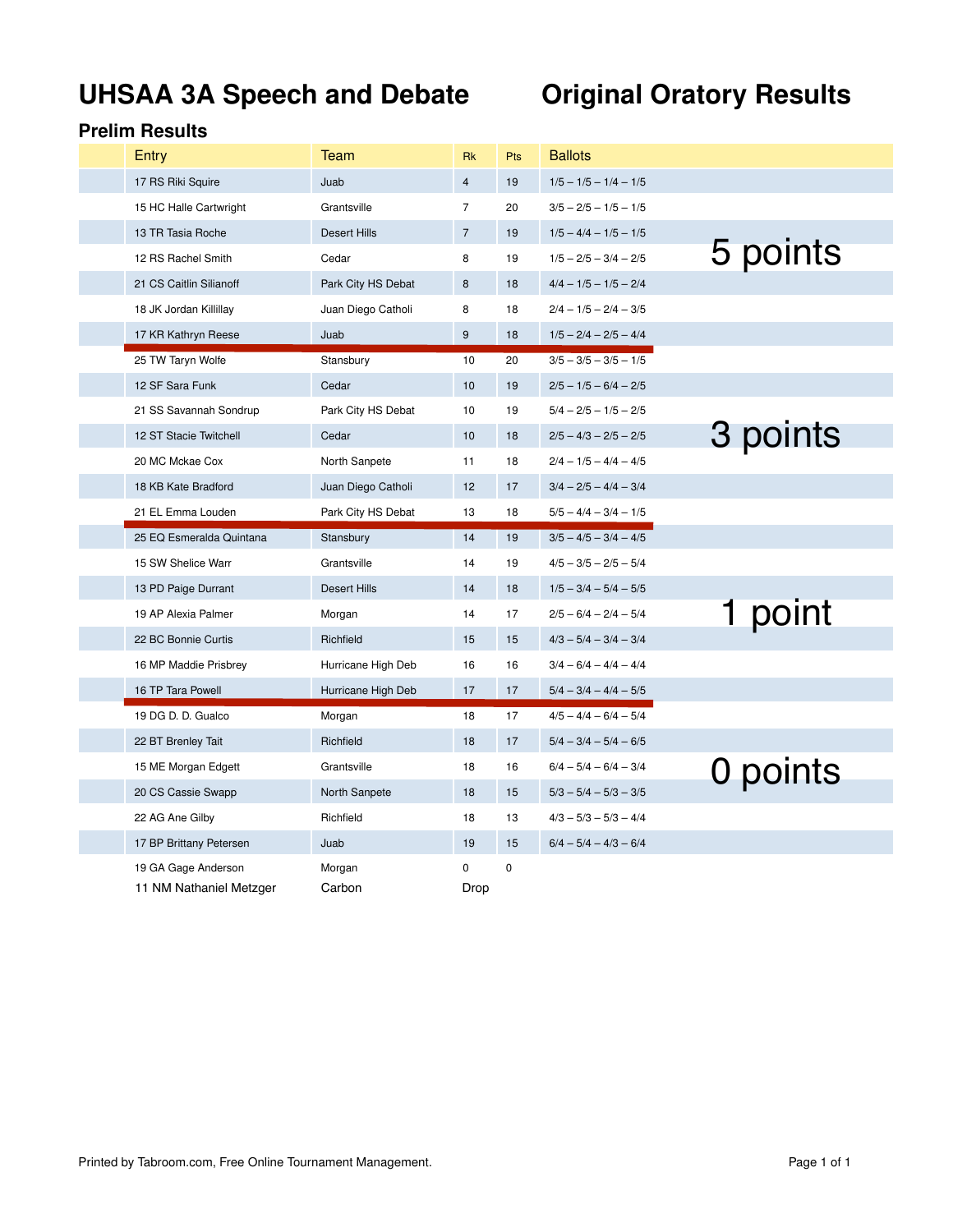# **UHSAA 3A Speech and Debate National Extemp Results**

|     | <b>Entry</b>             | Team               | <b>Rk</b> | <b>Rk</b> | <b>Pts</b>   | JP.          | <b>Pts</b> | <b>Ballots</b>                      |
|-----|--------------------------|--------------------|-----------|-----------|--------------|--------------|------------|-------------------------------------|
| 1st | 22 CB Caleb Barton       | Richfield          | 10        | 6         | $\mathbf{0}$ | $\mathbf{0}$ | 20         | $1/5 - 1/5 - 1/5 - 1/5 - 1 - 4 - 1$ |
| 2nd | 18 AS Andrew Schuman     | Juan Diego Catholi | 12        | 6         | 0            | 0            | 19         | $3/4 - 1/5 - 1/5 - 1/53 - 1 - 2$    |
| 3rd | 17 MN Morgan Naylor      | Juab               | 18        | 9         | $\mathbf{0}$ | $\mathbf{0}$ | 19         | $3/4 - 2/5 - 1/5 - 3/52 - 2 - 7$    |
| 4th | 17 KJ Kade Jackson       | Juab               | 20        | 11        | $\Omega$     | $\Omega$     | 19         | $2/5 - 1/5 - 5/4 - 1/5 - 4 - 3 - 4$ |
| 5th | 22 NC Nicole Christensen | Richfield          | 21        | 13        | $\Omega$     | $\Omega$     | 17         | $1/5 - 3/4 - 1/4 - 3/4 - 5 - 5 - 3$ |
| 6th | 19 KM Kaden Matthews     | Morgan             | 22        | 15        | 0            | $\Omega$     | 19         | $1/5 - 2/4 - 3/5 - 1/5 - 6 - 6 - 5$ |
| 7th | 17 SW Stef Whiting       | Juab               | 23        | 15        | $\mathbf{0}$ | $\Omega$     | 18         | $1/5 - 3/4 - 2/5 - 2/4 - 7 - 7 - 6$ |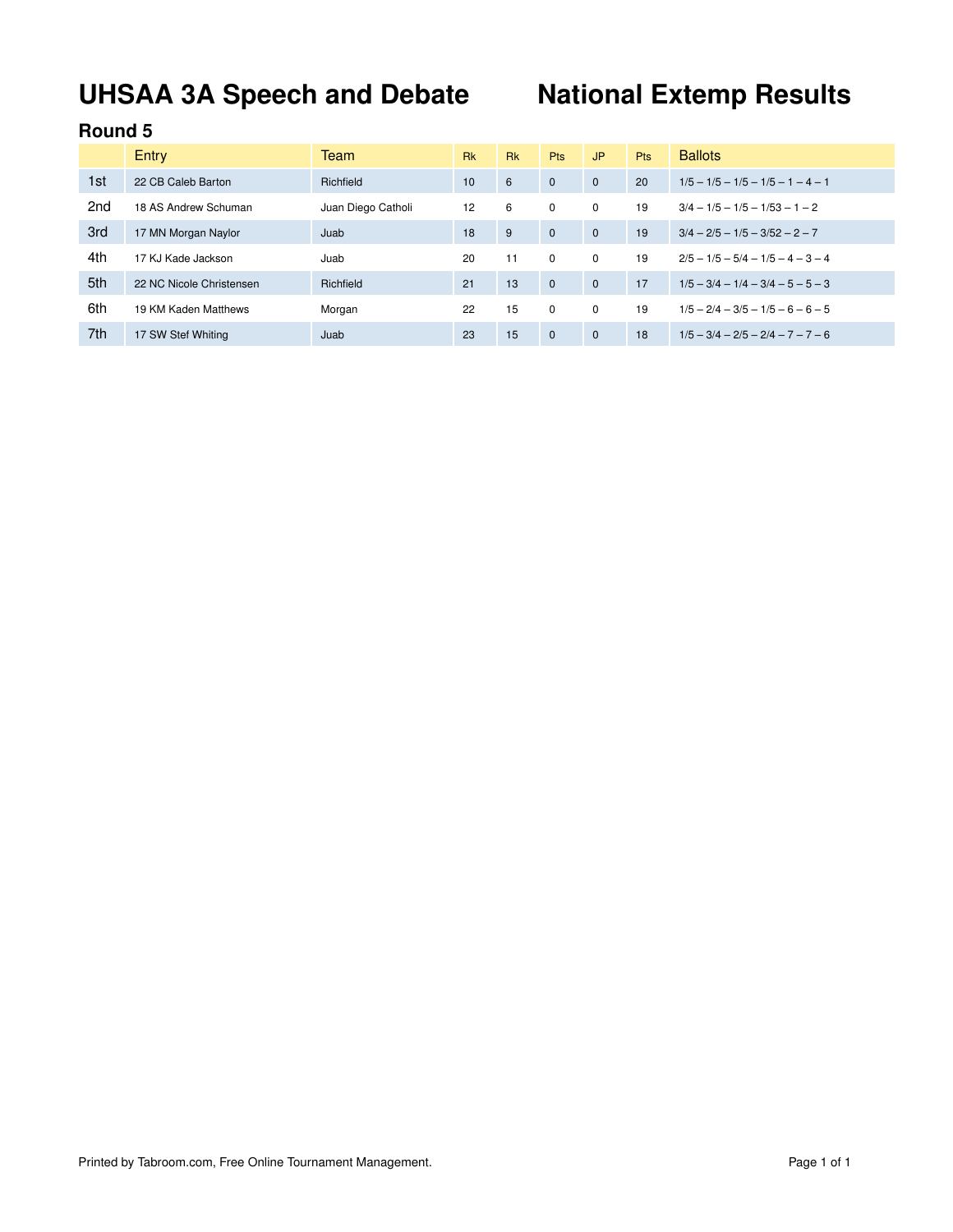# **UHSAA 3A Speech and Debate National Extemp Results**

| Entry                    | Team               | <b>Rk</b>      | Pts | <b>Ballots</b>          |          |  |
|--------------------------|--------------------|----------------|-----|-------------------------|----------|--|
| 22 CB Caleb Barton       | Richfield          | $\overline{4}$ | 20  | $1/5 - 1/5 - 1/5 - 1/5$ |          |  |
| 18 AS Andrew Schuman     | Juan Diego Catholi | 6              | 19  | $3/4 - 1/5 - 1/5 - 1/5$ |          |  |
| 19 KM Kaden Matthews     | Morgan             | $\overline{7}$ | 19  | $1/5 - 2/4 - 3/5 - 1/5$ | 5 points |  |
| 17 SW Stef Whiting       | Juab               | 8              | 18  | $1/5 - 3/4 - 2/5 - 2/4$ |          |  |
| 22 NC Nicole Christensen | Richfield          | 8              | 17  | $1/5 - 3/4 - 1/4 - 3/4$ |          |  |
| 17 MN Morgan Naylor      | Juab               | 9              | 19  | $3/4 - 2/5 - 1/5 - 3/5$ |          |  |
| 17 KJ Kade Jackson       | Juab               | 9              | 19  | $2/5 - 1/5 - 5/4 - 1/5$ |          |  |
| 21 AZ Abby Zilvitis      | Park City HS Debat | 10             | 19  | $3/5 - 2/5 - 3/4 - 2/5$ | 3 points |  |
| 15 PK Preston Knutson    | Grantsville        | 10             | 18  | $2/5 - 1/5 - 3/4 - 4/4$ |          |  |
| 18 MS Mitchell Stevens   | Juan Diego Catholi | 12             | 17  | $4/4 - 2/4 - 4/4 - 2/5$ |          |  |
|                          |                    |                |     |                         |          |  |
| 19 SW Savannah Webb      | Morgan             | 13             | 17  | $5/4 - 3/5 - 2/4 - 3/4$ |          |  |
| 15 DS Dalton Serr        | Grantsville        | 13             | 17  | $2/5 - 5/4 - 2/5 - 4/3$ |          |  |
| 21 LO Liam Osborne       | Park City HS Debat | 13             | 16  | $2/4 - 4/4 - 4/4 - 3/4$ |          |  |
| 13 AK Austin Kline       | Desert Hills       | 15             | 16  | $4/3 - 5/4 - 2/5 - 4/4$ | point    |  |
| 25 MH Maryn Henricksen   | Stansbury          | 16             | 16  | $3/4 - 4/4 - 5/4 - 4/4$ |          |  |
| 26 RM Ryan Mick          | Tooele             | 16             | 14  | $4/4 - 4/3 - 3/4 - 5/3$ |          |  |
| 19 SJ Savannah Johnston  | Morgan             | 17             | 13  | $5/3 - 3/3 - 4/4 - 5/3$ |          |  |
| 25 AC Aranza Castillo    | Stansbury          | 17             | 13  | $5/3 - 5/3 - 5/3 - 2/4$ |          |  |
| 22 AM Alexis Mciff       | Richfield          | 17             | 13  | $4/4 - 4/3 - 4/3 - 5/3$ |          |  |
| 11 LL Lance LaCotta      | Carbon             | 20             | 12  | $5/3 - 5/3 - 5/3 - 5/3$ | 0 points |  |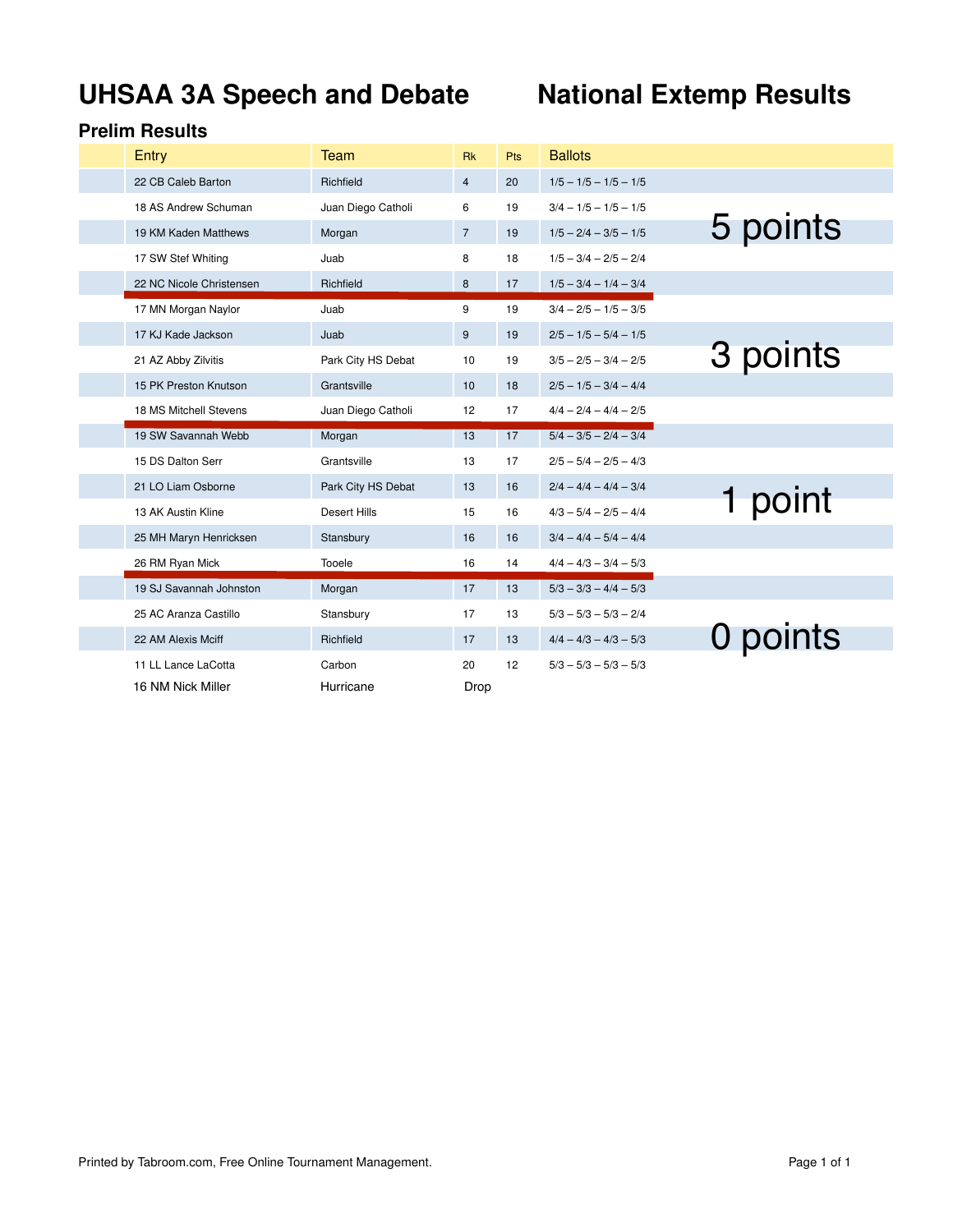## **UHSAA 3A Speech and Debate—Lincoln Douglas**

**3/13/15 to 3/14/15**

|                                                      | Round 1                                                      | Round 2                                                      | Round 3                                              | Round 4                                             | Round 5                                               |                                                                      |
|------------------------------------------------------|--------------------------------------------------------------|--------------------------------------------------------------|------------------------------------------------------|-----------------------------------------------------|-------------------------------------------------------|----------------------------------------------------------------------|
| <b>11 AB</b><br>Carbon<br>Adam Bone                  | Aff<br>W<br>12 CH<br>Kretschmar, Brian<br>28.5               | L.<br><b>Neg</b><br>16 KH<br>Andersen, Camie<br>27           | W<br>Neg<br>12 AO<br>Purvance, Emma<br>29            | Aff<br>L<br>21 TS<br>Perry, Brodie<br>29            | W<br>Aff<br>17 JW<br>Henry, Timothy<br>29             | $3 - 2$<br>3<br>86.5<br>142.5<br>86.5<br>29                          |
| 11 IC<br>Carbon<br><b>Isabelle Ceniceros</b>         | Aff<br>L.<br><b>14 PW</b><br>Kretschmar, Brian<br>26         | L<br><b>Neg</b><br>12 SC<br>Andersen, Camie<br>23            | L<br>Aff<br>15 LG<br>McKeachnie, Bryant<br>27        | L<br><b>Neg</b><br>13 RK<br>Ett, Robert<br>28       | <b>Bye</b>                                            | 1<br>1–4<br>79<br>79<br>26<br>130                                    |
| <b>11 RB</b><br>Carbon<br><b>Rhiannon Bradley</b>    | <b>Neg</b><br>L<br><b>17 MB</b><br>Cantlebary, Sonia<br>28.9 | Aff<br>W<br>24 RT<br>Ett, Robert<br>28                       | W<br>Aff<br>23 ZL<br>Perry, Brodie<br>30             | <b>Neg</b><br>L<br>20 AB<br>Corry, Anita<br>28.5    | W<br><b>Neg</b><br><b>25 KP</b><br>MacKay, Mrs.<br>28 | $3 - 2$<br>3<br>85.4<br>28.5 143.4<br>85.4                           |
| <b>11 RG</b><br>Carbon<br>Ryan Gagon                 | Neg<br>L<br><b>14 EB</b><br>Kelley, Carrie<br>27             | W<br>Aff<br>17 JW<br>Ett, Robert<br>30                       | Aff<br>L<br>23 KO<br>Perry, Brodie<br>27             | L<br><b>Neg</b><br>25 SA<br>Sullivan, Debbra<br>27  | W<br><b>Neg</b><br>13 KH<br>Kretschmar, Brian<br>28   | $2 - 3$<br>2<br>82<br>82<br>27<br>139                                |
| <b>12 AO</b><br>Cedar<br>Alyssa Olsen                | W<br>Aff<br>23 KO<br>Kelley, Carrie<br>28.8                  | W<br><b>Neg</b><br><b>25 NH</b><br>Cantlebary, Sonia<br>28.3 | Aff<br>L<br><b>11 AB</b><br>Purvance, Emma<br>28     | W<br><b>Neg</b><br>21 KK<br>Sumsion, Sara<br>30     | L<br><b>Neg</b><br>16 KH<br>Ett, Robert<br>21         | $3 - 2$<br>3<br>85.1<br>28.3 136.1<br>85.1                           |
| <b>12 CH</b><br>Cedar<br><b>Chris Holdsworth</b>     | L<br><b>Neg</b><br><b>11 AB</b><br>Kretschmar, Brian<br>29   | W<br>Aff<br><b>18 KM</b><br>Winder, Skyler<br>28             | W<br>Aff<br>25 SA<br>Hickey, Bill<br>29              | L<br><b>Neg</b><br>24 RT<br>Purvance, Emma<br>28.8  | L<br><b>Neg</b><br>21 BM<br>Wootton, Dylan<br>26      | $2 - 3$<br>2<br>85.8<br>85.8 28.8 140.8                              |
| <b>12 RN</b><br>Cedar<br><b>Rurik Newman</b>         | W<br>Aff<br>23 ZL<br>Hickey, Bill<br>29                      | L<br><b>Neg</b><br><b>25 KP</b><br>Purvance, Emma<br>26      | <b>Neg</b><br>L<br>19 MR<br>Winder, Skyler<br>29.5   | <b>Bye</b>                                          | W<br>Aff<br>16 SH<br>Andersen, Camie<br>29            | $3 - 2$<br>3<br>86.4<br>86.4 28.4 141.9                              |
| <b>12 SC</b><br>Cedar<br>Sam Cook                    | W<br><b>Neg</b><br>21 KK<br>Henry, Timothy<br>30             | W<br>Aff<br>11 IC<br>Andersen, Camie<br>30                   | W<br>Neg<br><b>14 PW</b><br>Winder, Skyler<br>29.8   | W<br>Aff<br>14 EB<br>Hickey, Bill<br>29             | Aff<br>L<br>20 AB<br>Kretschmar, Brian<br>30          | $4 - 1$<br>4<br>89.8<br>89.8<br>30<br>148.8                          |
| <b>13 KH</b><br><b>Desert Hills</b><br>Konner Hughes | W<br>Aff<br>25 SA<br>Ett, Robert<br>28                       | L<br><b>Neg</b><br>21 BM<br>Morton, Greg<br>27               | Aff<br>L<br>24 RT<br>Andersen, Camie<br>27           | L<br><b>Neg</b><br>16 KH<br>Wootton, Dylan<br>28    | Aff<br>L.<br>11 RG<br>Kretschmar, Brian<br>28         | 1–4<br>1<br>83<br>83<br>28<br>138                                    |
| <b>13 RK</b><br><b>Desert Hills</b><br>Ria Kaddu     | L<br><b>Neg</b><br>21 AK<br>Wootton, Dylan<br>29             | W<br>Aff<br>19 MS<br>Henry, Timothy<br>28                    | L<br><b>Neg</b><br>14 EB<br>Andersen, Camie<br>29    | W<br>Aff<br>11 IC<br>Ett, Robert<br>30              | Aff<br>L<br>25 SA<br>Purvance, Emma<br>26             | $2 - 3$<br>2<br>86<br>86<br>29<br>142                                |
| <b>14 EB</b><br>Dixie<br>Erykah Brazzeal             | W<br>Aff<br>11 RG<br>Kelley, Carrie<br>29.7                  | W<br><b>Neg</b><br>21 TS<br>Morton, Greg<br>30               | W<br>Aff<br>13 RK<br>Andersen, Camie<br>30           | L<br><b>Neg</b><br>12 SC<br>Hickey, Bill<br>28      | W<br>Aff<br>15 LG<br>Ett, Robert<br>29                | 4<br>$4 - 1$<br>88.7<br>88.7 29.7 146.7                              |
| <b>14 PW</b><br>Dixie<br>Parker Wiscombe             | W<br><b>Neg</b><br>11 IC<br>Kretschmar, Brian<br>29          | L<br>Aff<br>21 KK<br>Wootton, Dylan<br>29                    | L<br>Aff<br>12 SC<br>Winder, Skyler<br>29            | W<br><b>Neg</b><br>17 JW<br>Cantlebary, Sonia<br>29 | L<br><b>Neg</b><br>18 KM<br>Henry, Timothy<br>28      | $2 - 3$<br>$\begin{array}{c} 2 \\ 87 \end{array}$<br>87<br>29<br>144 |
| <b>15 LG</b><br>Grantsville<br>Lara Grow             | <b>Neg</b><br>L<br>24 RT<br>Cantlebary, Sonia<br>29          | Г<br>Aff<br><b>17 KP</b><br>Kelley, Carrie<br>26.5           | W<br><b>Neg</b><br>11 IC<br>McKeachnie, Bryant<br>28 | W<br>Aff<br><b>16 RS</b><br>Winder, Skyler<br>27    | L,<br><b>Neg</b><br>14 EB<br>Ett, Robert<br>21        | 2<br>$2 - 3$<br>81.5<br>81.5 27<br>131.5                             |
| <b>16 EM</b><br>Hurricane High De<br>Ellie McDonald  | <b>Neg</b><br>L<br><b>18 KM</b><br>Wootton, Dylan<br>30      | Aff<br>W<br>21 AK<br>Winder, Skyler<br>29                    | W<br><b>Neg</b><br>19 MS<br>Morton, Greg<br>29       | W<br>Aff<br>21 BM<br>MacKay, Mrs.<br>30             | <b>Neg</b><br>L<br>23 KO<br>Purvance, Emma<br>26      | $3 - 2$<br>$\begin{array}{c} 3 \\ 88 \end{array}$<br>88<br>29<br>144 |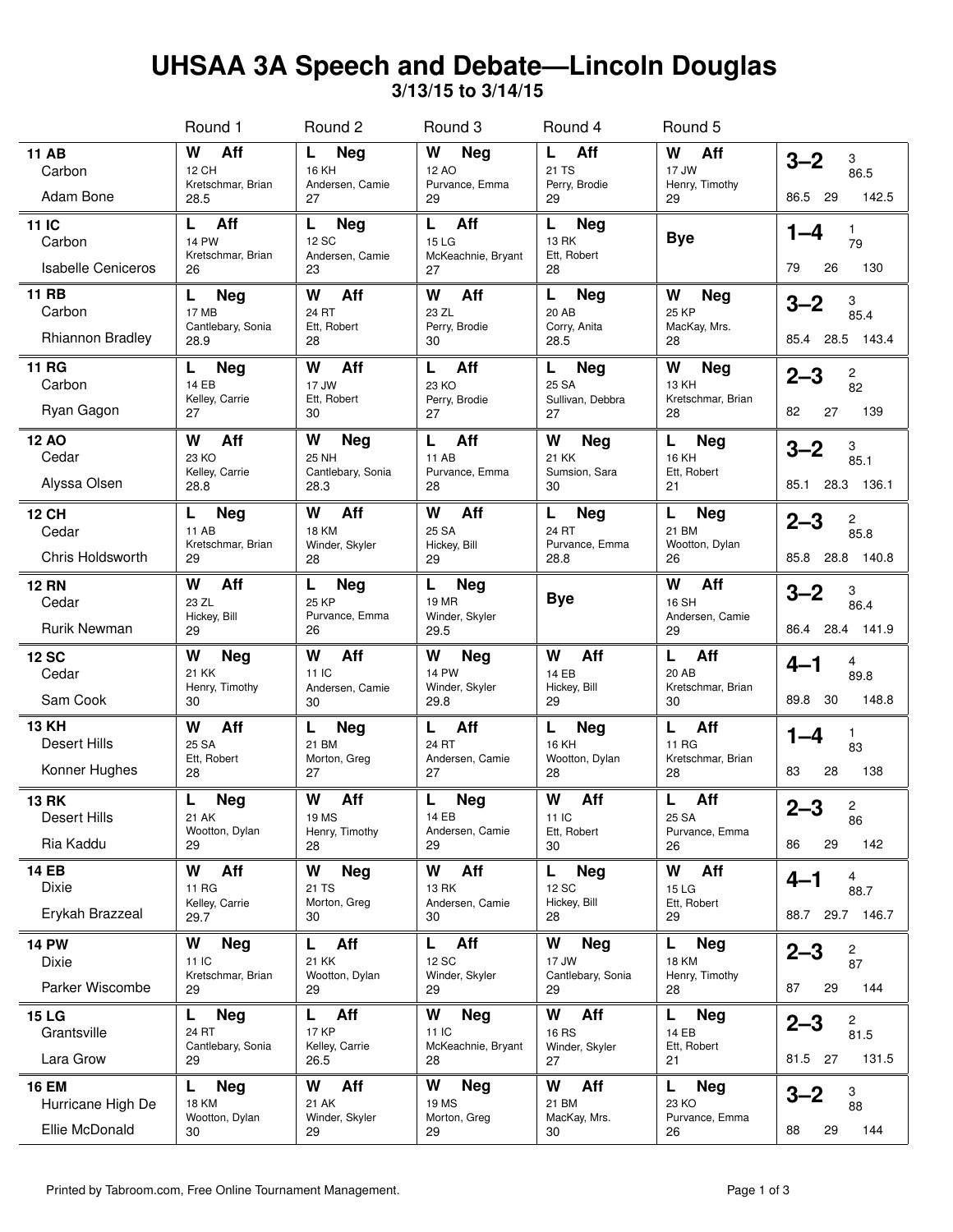| <b>16 KH</b>                            | W<br>Neg<br>19 MS                    | Aff<br>W<br>11 AB               | L<br>Neg<br>17 MB                  | W<br>Aff<br>13 KH                       | W<br>Aff<br>12 AO               | 4<br>4–1                                          |
|-----------------------------------------|--------------------------------------|---------------------------------|------------------------------------|-----------------------------------------|---------------------------------|---------------------------------------------------|
| Hurricane High De<br><b>Kattie Hart</b> | Winder, Skyler<br>29.5               | Andersen, Camie<br>30           | Purvance, Emma<br>28               | Wootton, Dylan<br>29                    | Ett, Robert<br>28               | 86.5<br>86.5<br>29<br>144.5                       |
| <b>16 RS</b>                            | Г<br>Neg                             | W<br>Aff                        | L<br>Aff                           | L<br>Neg                                | W<br>Aff                        |                                                   |
| Hurricane High De                       | <b>19 MR</b><br>Henry, Timothy       | 20 AB<br>Purvance, Emma         | <b>25 KP</b><br>Hickey, Bill       | 15 LG<br>Winder, Skyler                 | 23 ZL<br>Andersen, Camie        | $2 - 3$<br>$\begin{array}{c} 2 \\ 82 \end{array}$ |
| Rebecca Stevens                         | 29                                   | 27                              | 28                                 | 26                                      | 27                              | 82<br>27<br>137                                   |
| <b>16 SH</b><br>Hurricane High De       | W<br>Aff<br>25 KP                    | W<br><b>Neg</b><br>23 ZL        | L<br><b>Neg</b><br>21 TS           | Aff<br>L<br>19 MR                       | L<br><b>Neg</b><br><b>12 RN</b> | $2 - 3$<br>2<br>84                                |
| Sean Hebner                             | Ett, Robert<br>28                    | Kretschmar, Brian<br>30         | Henry, Timothy<br>28               | McKeachnie, Bryant<br>28                | Andersen, Camie<br>28           | 142<br>84<br>28                                   |
| 17 JW                                   | W<br>Aff                             | L<br><b>Neg</b>                 | L<br><b>Neg</b>                    | Aff<br>L                                | L<br><b>Neg</b>                 | $1 - 4$<br>1                                      |
| Juab<br>Jordan Whitlock                 | 25 NH<br>Hickey, Bill<br>27.8        | 11 RG<br>Ett, Robert<br>28      | <b>18 KM</b><br>Morton, Greg<br>27 | <b>14 PW</b><br>Cantlebary, Sonia<br>28 | 11 AB<br>Henry, Timothy<br>28   | 83.8<br>83.8<br>138.8<br>-28                      |
| <b>17 KP</b>                            | Aff<br>L                             | W<br>Neg                        | L<br><b>Neg</b>                    | W<br>Aff                                | L<br><b>Neg</b>                 | $2 - 3$<br>2                                      |
| Juab                                    | 21 TS<br>Winder, Skyler              | <b>15 LG</b><br>Kelley, Carrie  | 21 BM<br>Henry, Timothy            | 21 AK<br>Morton, Greg                   | <b>21 KK</b><br>MacKay, Mrs.    | 81.2                                              |
| Kalea Pauole                            | 28                                   | 26.8                            | 27                                 | 27                                      | 27.2                            | 27<br>81.2<br>136                                 |
| <b>17 MB</b><br>Juab                    | W<br>Aff<br><b>11 RB</b>             | L<br><b>Neg</b><br>25 SA        | W<br>Aff<br><b>16 KH</b>           | W<br><b>Neg</b><br>25 KP                | W<br>Neg<br>21 TS               | 4<br>4–1<br>87                                    |
| Morgan Branch                           | Cantlebary, Sonia<br>29              | Kretschmar, Brian<br>30         | Purvance, Emma<br>29               | Kelley, Carrie<br>29                    | Wootton, Dylan<br>29            | 87<br>29<br>146                                   |
| <b>18 KM</b>                            | W<br>Aff                             | L<br>Neg                        | W<br>Aff                           | L<br>Neg                                | W<br>Aff                        | $3 - 2$<br>3                                      |
| Juan Diego Catholi                      | <b>16 EM</b><br>Wootton, Dylan       | 12 CH<br>Winder, Skyler         | 17 JW<br>Morton, Greg              | 23 KO<br>Perry, Kerry                   | <b>14 PW</b><br>Henry, Timothy  | 85                                                |
| Kyle McGlinn                            | 30                                   | 28                              | 28                                 | 26                                      | 29                              | 85<br>28<br>141                                   |
| <b>19 MR</b><br>Morgan                  | Aff<br>W<br><b>16 RS</b>             | Neg<br>L<br>23 KO               | W<br>Aff<br><b>12 RN</b>           | W<br>Neg<br>16 SH                       | L<br>Neg<br>24 RT               | 3<br>$3 - 2$<br>89.9                              |
| <b>Madison Russell</b>                  | Henry, Timothy<br>30                 | MacKay, Mrs.<br>29.9            | Winder, Skyler<br>30               | McKeachnie, Bryant<br>28.5              | Perry, Brodie<br>30             | 89.9<br>30<br>148.4                               |
| <b>19 MS</b>                            | Aff<br>L                             | L<br><b>Neg</b>                 | Aff<br>L                           |                                         |                                 | $0 - 3$                                           |
| Morgan                                  | 16 KH<br>Winder, Skyler              | <b>13 RK</b><br>Henry, Timothy  | <b>16 EM</b><br>Morton, Greg       | No Debate                               | No Debate                       |                                                   |
| <b>Mickenley Slosar</b>                 | 27                                   | 26                              | 26                                 |                                         |                                 |                                                   |
| <b>20 AB</b><br>North Sanpete           | W<br>Aff<br>21 BM                    | L<br>Neg<br><b>16 RS</b>        | W<br><b>Neg</b><br>21 AK           | W<br>Aff<br><b>11 RB</b>                | W<br>Neg<br>12 SC               | $4 - 1$<br>4<br>86.5                              |
| Abraham Bunting                         | Perry, Kerry<br>29                   | Purvance, Emma<br>26            | Sumsion, Sara<br>29                | Corry, Anita<br>28.5                    | Kretschmar, Brian<br>30         | 86.5 29<br>142.5                                  |
| <b>21 AK</b>                            | W<br>Aff                             | L<br><b>Neg</b>                 | Aff<br>L                           | <b>Neg</b><br>L                         |                                 |                                                   |
| Park City HS Debat                      | <b>13 RK</b>                         | <b>16 EM</b>                    | 20 AB                              | <b>17 KP</b>                            | <b>Bye</b>                      | 2<br>$2 - 3$<br>84.2                              |
| Abi Kretschmar                          | Wootton, Dylan<br>28                 | Winder, Skyler<br>28            | Sumsion, Sara<br>28                | Morton, Greg<br>29                      |                                 | 84.2 28.2 141.2                                   |
| <b>21 BM</b>                            | Neg<br>Г                             | Aff<br>W                        | Aff<br>W                           | L<br>Neg                                | W<br>Aff                        | $3 - 2$                                           |
| Park City HS Debat                      | 20 AB<br>Perry, Kerry                | <b>13 KH</b><br>Morton, Greg    | <b>17 KP</b><br>Henry, Timothy     | <b>16 EM</b><br>MacKay, Mrs.            | 12 CH<br>Wootton, Dylan         | $\begin{array}{c} 3 \\ 85 \end{array}$            |
| Boyana Martinova                        | 28                                   | 28                              | 29                                 | 29                                      | 28                              | 142<br>85<br>28                                   |
| <b>21 KK</b><br>Park City HS Debat      | L<br>Aff<br><b>12 SC</b>             | W<br><b>Neg</b><br><b>14 PW</b> | W<br><b>Neg</b><br>25 NH           | Aff<br>L<br>12 AO                       | W<br>Aff<br><b>17 KP</b>        | $3 - 2$<br>3<br>90                                |
| Katie Kelley                            | Henry, Timothy<br>29                 | Wootton, Dylan<br>30            | McKeachnie, Bryant<br>30           | Sumsion, Sara<br>30                     | MacKay, Mrs.<br>30              | 149<br>90<br>30                                   |
| <b>21 TS</b>                            | W<br><b>Neg</b>                      | Aff<br>L                        | Aff<br>W                           | W<br><b>Neg</b>                         | L<br>Aff                        | 3<br>$3 - 2$                                      |
| Park City HS Debat<br>Teia Swan         | <b>17 KP</b><br>Winder, Skyler<br>29 | 14 EB<br>Morton, Greg<br>26     | 16 SH<br>Henry, Timothy<br>29      | 11 AB<br>Perry, Brodie<br>29.5          | 17 MB<br>Wootton, Dylan<br>28   | 86<br>141.5<br>86<br>29                           |
| <b>23 KO</b>                            | <b>Neg</b><br>L                      | Aff<br>W                        | W<br><b>Neg</b>                    | Aff<br>W                                | W<br>Aff                        | 4<br>$4 - 1$                                      |
| Rowland Hall-St. M                      | 12 AO<br>Kelley, Carrie              | 19 MR<br>MacKay, Mrs.           | 11 RG<br>Perry, Brodie             | <b>18 KM</b><br>Perry, Kerry            | <b>16 EM</b><br>Purvance, Emma  | 85.5                                              |
| Kenzo Okasaki                           | 28.5                                 | 29.8                            | 29                                 | 28                                      | 27                              | 28.5 142.3<br>85.5                                |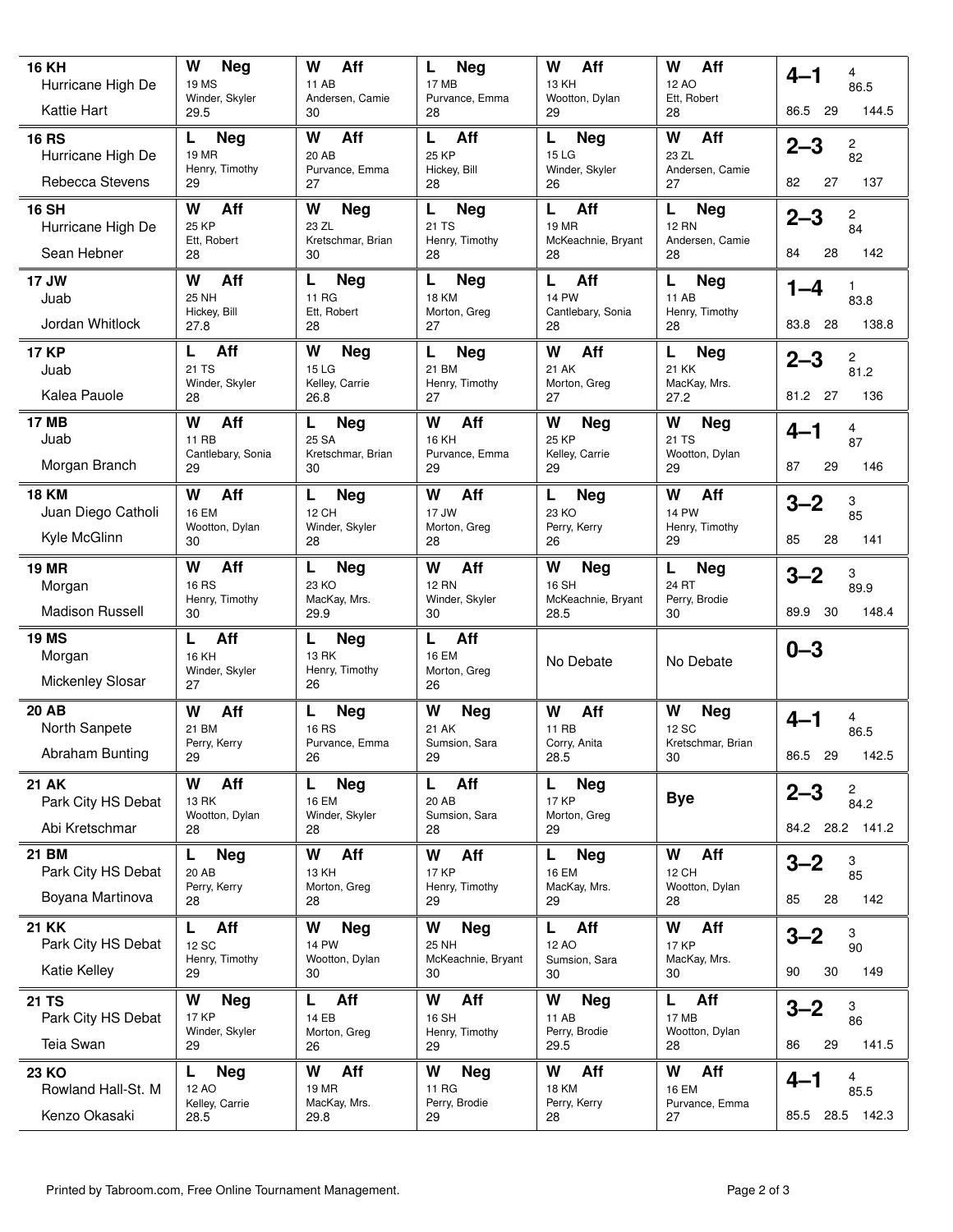| 23 ZL<br>Rowland Hall-St. M<br>Zach Levinthal       | <b>Neg</b><br>L.<br><b>12 RN</b><br>Hickey, Bill<br>27.7 | Aff<br>L.<br>16 SH<br>Kretschmar, Brian<br>29       | Neg<br>L.<br>11 RB<br>Perry, Brodie<br>30             | <b>Bye</b>                                  | <b>Neg</b><br>L.<br><b>16 RS</b><br>Andersen, Camie<br>28 | $1 - 4$<br>85.7<br>28.7 143.4<br>85.7       |
|-----------------------------------------------------|----------------------------------------------------------|-----------------------------------------------------|-------------------------------------------------------|---------------------------------------------|-----------------------------------------------------------|---------------------------------------------|
| <b>24 RT</b><br>Snow Canyon<br><b>Ryan Thurston</b> | Aff<br>W<br>15 LG<br>Cantlebary, Sonia<br>30             | <b>Neg</b><br>L.<br>11 RB<br>Ett, Robert<br>26      | W<br><b>Neg</b><br>13 KH<br>Andersen, Camie<br>30     | W<br>Aff<br>12 CH<br>Purvance, Emma<br>29.2 | W<br><b>Aff</b><br><b>19 MR</b><br>Perry, Brodie<br>30    | $4 - 1$<br>4<br>89.2<br>145.2<br>89.2<br>30 |
| <b>25 KP</b><br>Stansbury<br><b>Kevin Parks</b>     | <b>Neg</b><br>L.<br>16 SH<br>Ett, Robert<br>26           | W<br>Aff<br><b>12 RN</b><br>Purvance, Emma<br>27    | W<br><b>Neg</b><br><b>16 RS</b><br>Hickey, Bill<br>29 | Aff<br>17 MB<br>Kelley, Carrie<br>28        | Aff<br>11 RB<br>MacKay, Mrs.<br>27                        | 2<br>$2 - 3$<br>82<br>82<br>27<br>137       |
| <b>25 NH</b><br>Stansbury<br>Natalie Hood           | <b>Neg</b><br>L.<br>17 JW<br>Hickey, Bill<br>27.2        | Aff<br>L<br>12 AO<br>Cantlebary, Sonia<br>28.7      | Aff<br>L<br>21 KK<br>McKeachnie, Bryant<br>29.5       | <b>FFT</b>                                  | <b>FFT</b>                                                | $0 - 5$<br>85.6<br>57.2 -0.2 113.9          |
| <b>25 SA</b><br>Stansbury<br>Saige Alloway          | <b>Neg</b><br>L.<br>13 KH<br>Ett, Robert<br>27           | Aff<br>W<br><b>17 MB</b><br>Kretschmar, Brian<br>30 | <b>Neg</b><br>L.<br>12 CH<br>Hickey, Bill<br>28       | W<br>Aff<br>11 RG<br>Sullivan, Debbra<br>28 | W<br><b>Neg</b><br>13 RK<br>Purvance, Emma<br>28          | 3<br>$3 - 2$<br>84<br>84<br>28<br>141       |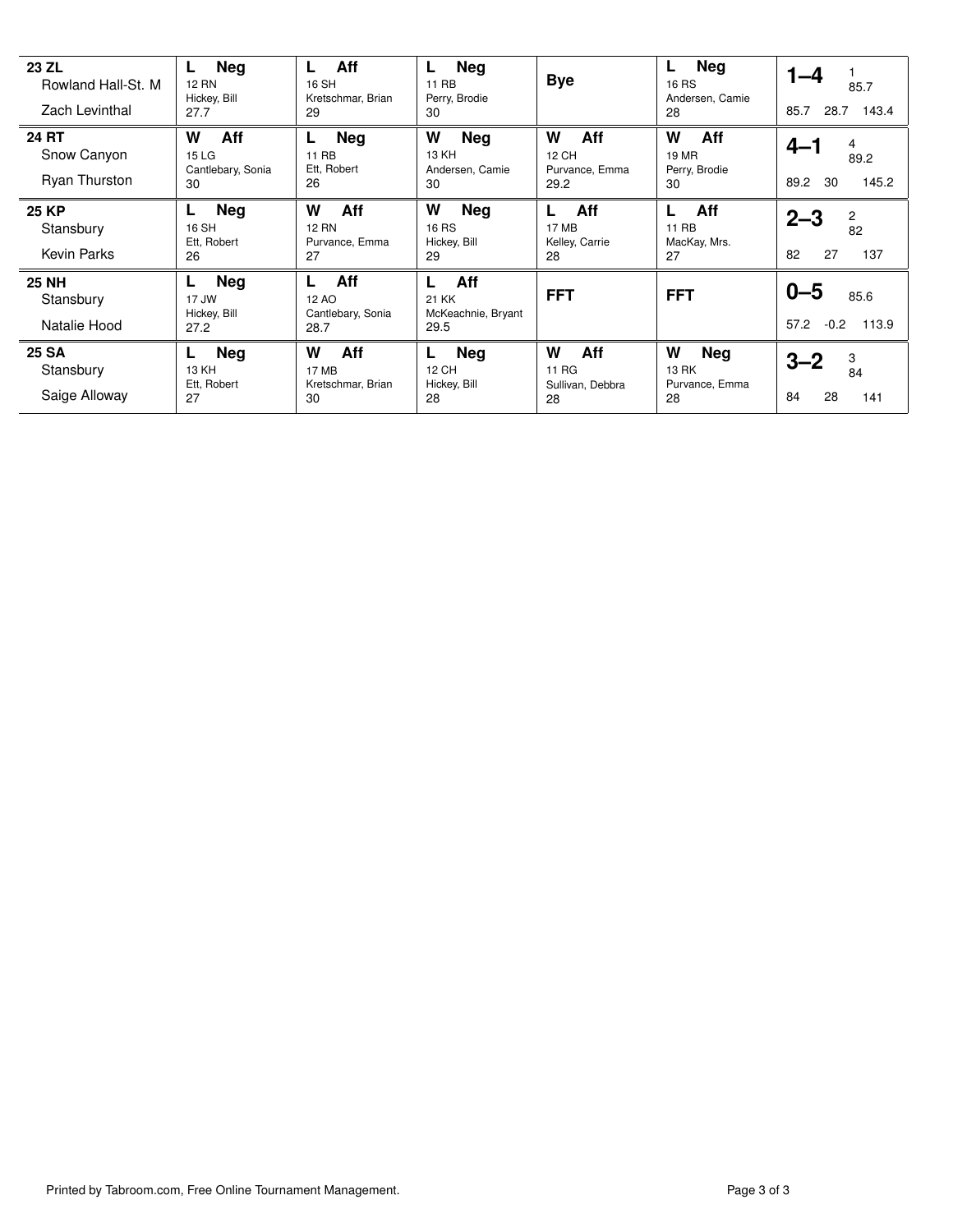# **UHSAA 3A Speech and Debate Lincoln Douglas Results**

### **Round 8**

|     | Entry                 | Team               | Win | <b>Ballots</b>                                                          |
|-----|-----------------------|--------------------|-----|-------------------------------------------------------------------------|
| 1st | 21 KK Katie Kelley    | Park City HS Debat |     | $129 - W/30 - W/30 - L30 - W/30 - W - W - W - W - W - W - W - L - W$    |
| 2nd | 14 EB Ervkah Brazzeal | Dixie              |     | $W/29.7 - W/30 - W/30 - L28 - W/29 - W - W - L - W - W - W - L - W - L$ |

## **Round 7**

|     | Entry               | Team        | Win | <b>Ballots</b>                                              |
|-----|---------------------|-------------|-----|-------------------------------------------------------------|
| 3rd | 24 RT Ryan Thurston | Snow Canyon |     | $W/30 - L26 - W/30 - W/29.2 - W/30 - W - W - W - L - L - L$ |
| 3rd | 17 MB Morgan Branch | Juab        |     | $W/29 - L30 - W/29 - W/29 - W/29 - W - W - L - L - L - L$   |

## **Round 6**

| Entry                 | Team               | <b>Win</b> | <b>Ballots</b>                                  |
|-----------------------|--------------------|------------|-------------------------------------------------|
| 12 SC Sam Cook        | Cedar              |            | $W/30 - W/30 - W/29.8 - W/29 - L30 - L - L - L$ |
| 16 KH Kattie Hart     | Hurricane High Deb | 0          | $W/29.5 - W/30 - L28 - W/29 - W/28 - L - L - W$ |
| 20 AB Abraham Bunting | North Sanpete      | $\Omega$   | $W/29 - L26 - W/29 - W/28.5 - W/30 - L - L - W$ |
| 23 KO Kenzo Okasaki   | Rowland Hall-St. M |            | L28.5 - W/29.8 - W/29 - W/28 - W/27 - L - L - L |

| Entry                  | <b>Team</b>         | Win            | Pts -<br>1HL | Pts -<br>2HL | Pts    | <b>OSd</b> | Rand | <b>Ballots</b>                                   |
|------------------------|---------------------|----------------|--------------|--------------|--------|------------|------|--------------------------------------------------|
| 19 MR Madison Russell  | Morgan              | 3              | 89.9         | 30           | 148.4  | 13.8       | 897  | $W/30 - L29.9 - W/30 - W/28.5 -$<br>L30          |
| 16 EM Ellie McDonald   | Hurricane High Deb  | 3              | 88           | 29           | 144    | 15.5       | 477  | $L30 - W/29 - W/29 - W/30 - L26$                 |
| 11 AB Adam Bone        | Carbon              | 3              | 86.5         | 29           | 142.5  | 16.8       | 807  | W/28.5 - L27 - W/29 - L29 - W/29                 |
| 12 RN Rurik Newman     | Cedar               | 3              | 86.38        | 28.38        | 141.88 | 23.8       | 405  | $W/29 - L26 - L29.5 - W/29$                      |
| 21 TS Teia Swan        | Park City HS Debat  | 3              | 86           | 29           | 141.5  | 13.8       | 211  | $W/29 - L26 - W/29 - W/29.5 - L28$               |
| 11 RB Rhiannon Bradley | Carbon              | 3              | 85.4         | 28.5         | 143.4  | 13.2       | 70   | L28.9 - W/28 - W/30 - L28.5 -<br>W/28            |
| 12 AO Alyssa Olsen     | Cedar               | $\mathbf{3}$   | 85.1         | 28.3         | 136.1  | 12.8       | 880  | $W/28.8 - W/28.3 - L28 - W/30 -$<br>L21          |
| 21 BM Boyana Martinova | Park City HS Debat  | 3              | 85           | 28           | 142    | 19.2       | 948  | $L28 - W/28 - W/29 - L29 - W/28$                 |
| 18 KM Kyle McGlinn     | Juan Diego Catholi  | 3              | 85           | 28           | 141    | 17.4       | 355  | $W/30 - L28 - W/28 - L26 - W/29$                 |
| 25 SA Saige Alloway    | Stansbury           | 3              | 84           | 28           | 141    | 20         | 621  | $L27 - W/30 - L28 - W/28 - W/28$                 |
| 14 PW Parker Wiscombe  | <b>Dixie</b>        | $\overline{2}$ | 87           | 29           | 144    | 17.6       | 34   | $W/29 - L29 - L29 - W/29 - L28$                  |
| 13 RK Ria Kaddu        | <b>Desert Hills</b> | $\mathbf{2}$   | 86           | 29           | 142    | 18.75      | 736  | $L29 - W/28 - L29 - W/30 - L26$                  |
| 12 CH Chris Holdsworth | Cedar               | $\overline{2}$ | 85.8         | 28.8         | 140.8  | 12.8       | 142  | $L29 - W/28 - W/29 - L28.8 - L26$                |
| 21 AK Abi Kretschmar   | Park City HS Debat  | $\overline{c}$ | 84.25        | 28.25        | 141.25 | 16         | 685  | $W/28 - L28 - L28 - L29$                         |
| 16 SH Sean Hebner      | Hurricane High Deb  | $\overline{2}$ | 84           | 28           | 142    | 17.6       | 740  | $W/28 - W/30 - L28 - L28 - L28$                  |
| 11 RG Ryan Gagon       | Carbon              | $\overline{c}$ | 82           | 27           | 139    | 17.8       | 333  | L27 - W/30 - L27 - L27 - W/28                    |
| 25 KP Kevin Parks      | Stansbury           | $\overline{2}$ | 82           | 27           | 137    | 15.6       | 175  | $L26 - W/27 - W/29 - L28 - L27$                  |
| 16 RS Rebecca Stevens  | Hurricane High Deb  | $\overline{c}$ | 82           | 27           | 137    | 19.2       | 265  | $L29 - W/27 - L28 - L26 - W/27$                  |
| 15 LG Lara Grow        | Grantsville         | $\overline{2}$ | 81.5         | 27           | 131.5  | 18         | 653  | $L29 - L26.5 - W/28 - W/27 - L21$                |
| 17 KP Kalea Pauole     | Juab                | $\overline{2}$ | 81.2         | 27           | 136    | 17.2       | 356  | L28 - W/26.8 - L27 - W/27 -<br>L <sub>27.2</sub> |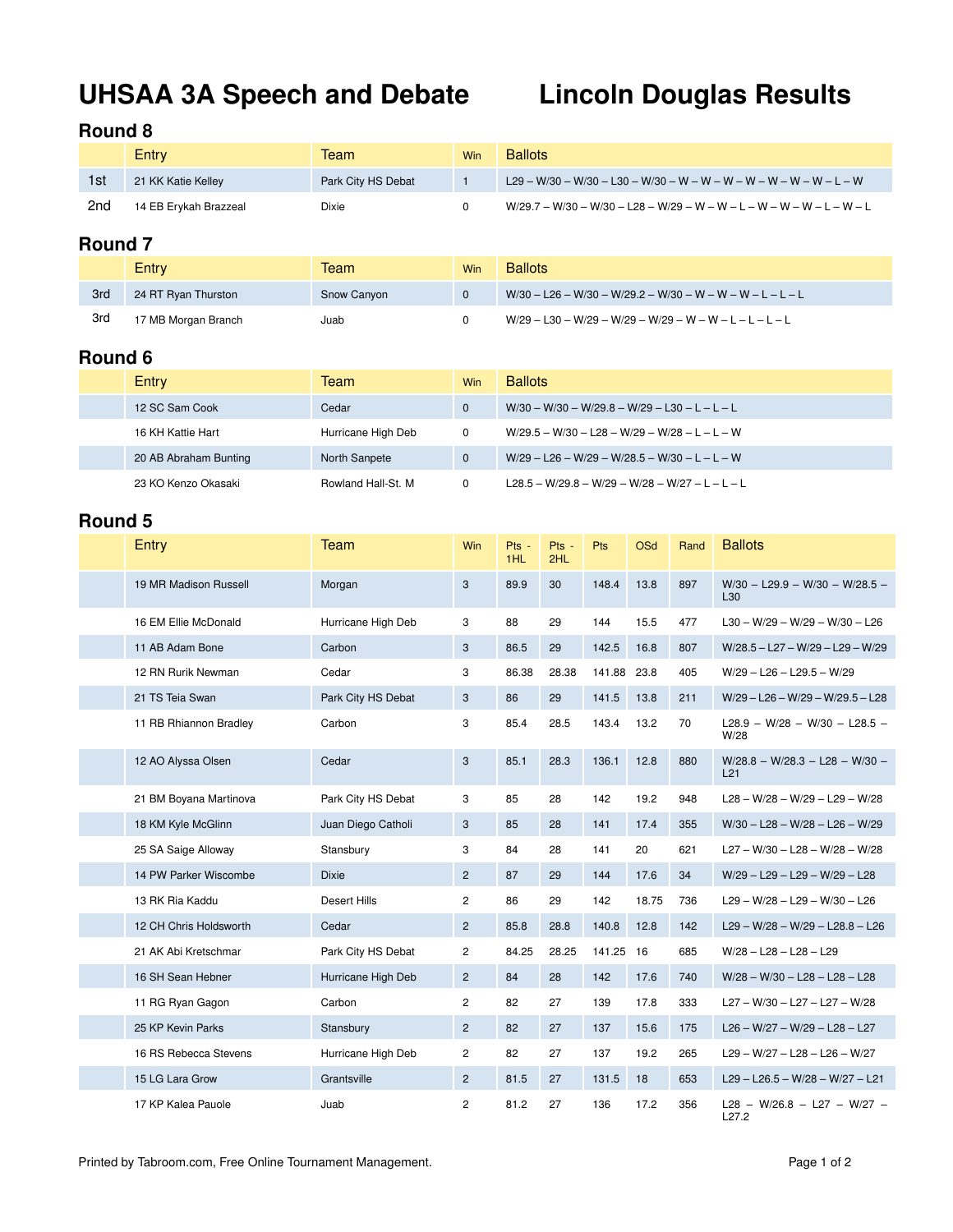| 23 ZL Zach Levinthal     | Rowland Hall-St. M | 85.67 | 28.67 | 143.38 | 18.5 | 412 | $L27.7 - L29 - L30 - L28$        |
|--------------------------|--------------------|-------|-------|--------|------|-----|----------------------------------|
| 17 JW Jordan Whitlock    | Juab               | 83.8  | 28    | 138.8  | 20.8 | 830 | $W/27.8 - L28 - L27 - L28 - L28$ |
| 13 KH Konner Hughes      | Desert Hills       | 83    | 28    | 138    | 13   | 473 | W/28 - L27 - L27 - L28 - L28     |
| 11 IC Isabelle Ceniceros | Carbon             | 79    | 26    | 130    | 20   | 696 | $L26 - L23 - L27 - L28$          |
| 25 NH Natalie Hood       | Stansbury          | 85.63 | 28.23 | 142.33 | 19.4 | 884 | $L27.2 - L28.7 - L29.5$          |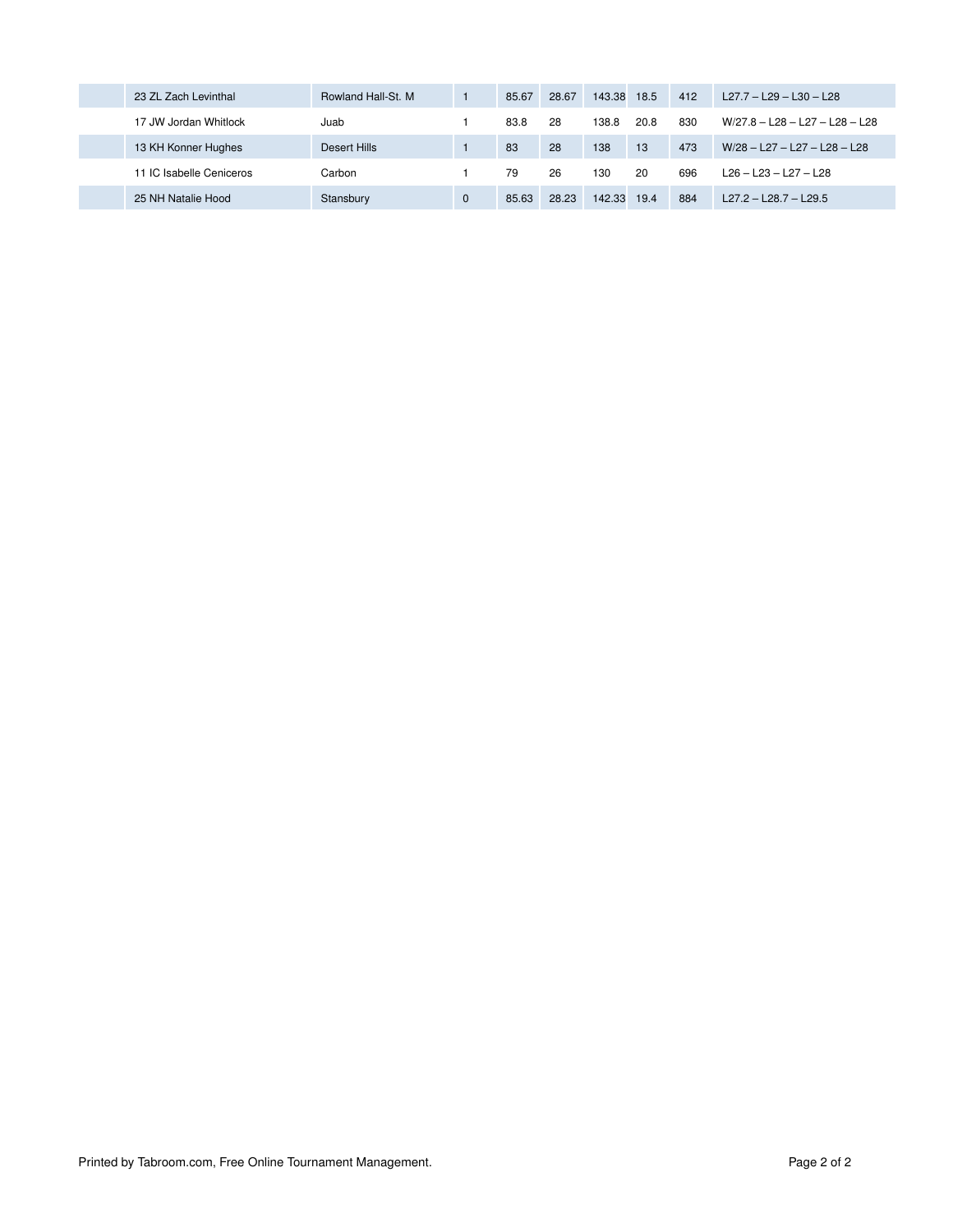# **UHSAA 3A Speech and Debate Lincoln Douglas Results**

|          |          | Entry                  | Team                | Win            | Pts -<br>1HL | Pts -<br>2HL | Pts       | <b>OSd</b> | Rand           | <b>Ballots</b>                                   |
|----------|----------|------------------------|---------------------|----------------|--------------|--------------|-----------|------------|----------------|--------------------------------------------------|
|          |          | 12 SC Sam Cook         | Cedar               | $\overline{4}$ | 89.8         | 30           | 148.8     | 13.6       | 617            | $W/30 - W/30 - W/29.8 - W/29 -$<br>L30           |
|          |          | 24 RT Ryan Thurston    | Snow Canyon         | 4              | 89.2         | 30           | 145.2     | 20.4       | 340            | $W/30 - L26 - W/30 - W/29.2 -$<br>W/30           |
| 5 points |          | 14 EB Erykah Brazzeal  | <b>Dixie</b>        | $\overline{4}$ | 88.7         | 29.7         | 146.7     | 17         | 771            | $W/29.7 - W/30 - W/30 - L28 -$<br>W/29           |
|          |          | 17 MB Morgan Branch    | Juab                | 4              | 87           | 29           | 146       | 15         | 93             | $W/29 - L30 - W/29 - W/29 - W/29$                |
|          |          | 16 KH Kattie Hart      | Hurricane High Deb  | 4              | 86.5         | 29           | 144.5     | 15.25      | $\overline{c}$ | $W/29.5 - W/30 - L28 - W/29 -$<br>W/28           |
|          |          | 20 AB Abraham Bunting  | North Sanpete       | 4              | 86.5         | 29           | 142.5     | 15.6       | 421            | $W/29 - L26 - W/29 - W/28.5 -$<br>W/30           |
|          |          | 23 KO Kenzo Okasaki    | Rowland Hall-St. M  | $\overline{4}$ | 85.5         | 28.5         | 142.3     | 15         | 149            | L28.5 - W/29.8 - W/29 - W/28 -<br>W/27           |
|          |          | 21 KK Katie Kelley     | Park City HS Debat  | 3              | 90           | 30           | 149       | 19.2       | 423            | $L29 - W/30 - W/30 - L30 - W/30$                 |
|          |          | 19 MR Madison Russell  | Morgan              | 3              | 89.9         | 30           | 148.4     | 13.8       | 897            | $W/30 - L29.9 - W/30 - W/28.5 -$<br>L30          |
|          |          | 16 EM Ellie McDonald   | Hurricane High Deb  | 3              | 88           | 29           | 144       | 15.5       | 477            | $L30 - W/29 - W/29 - W/30 - L26$                 |
|          |          | 11 AB Adam Bone        | Carbon              | 3              | 86.5         | 29           | 142.5     | 16.8       | 807            | W/28.5 - L27 - W/29 - L29 - W/29                 |
| 3 points |          | 12 RN Rurik Newman     | Cedar               | 3              | 86.38        | 28.38        | 141.88    | 23.8       | 405            | $W/29 - L26 - L29.5 - W/29$                      |
|          |          | 21 TS Teia Swan        | Park City HS Debat  | 3              | 86           | 29           | 141.5     | 13.8       | 211            | $W/29 - L26 - W/29 - W/29.5 - L28$               |
|          |          | 11 RB Rhiannon Bradley | Carbon              | 3              | 85.4         | 28.5         | 143.4     | 13.2       | 70             | L28.9 - W/28 - W/30 - L28.5 -<br>W/28            |
|          |          | 12 AO Alyssa Olsen     | Cedar               | 3              | 85.1         | 28.3         | 136.1     | 12.8       | 880            | $W/28.8 - W/28.3 - L28 - W/30 -$<br>L21          |
|          |          | 21 BM Boyana Martinova | Park City HS Debat  | 3              | 85           | 28           | 142       | 19.2       | 948            | $L28 - W/28 - W/29 - L29 - W/28$                 |
|          |          | 18 KM Kyle McGlinn     | Juan Diego Catholi  | 3              | 85           | 28           | 141       | 17.4       | 355            | $W/30 - L28 - W/28 - L26 - W/29$                 |
|          |          |                        |                     |                |              |              |           |            |                |                                                  |
|          |          | 25 SA Saige Alloway    | Stansbury           | 3              | 84           | 28           | 141       | 20         | 621            | $L27 - W/30 - L28 - W/28 - W/28$                 |
|          |          | 14 PW Parker Wiscombe  | <b>Dixie</b>        | $\overline{2}$ | 87           | 29           | 144       | 17.6       | 34             | W/29 - L29 - L29 - W/29 - L28                    |
|          |          | 13 RK Ria Kaddu        | Desert Hills        | 2              | 86           | 29           | 142       | 18.75      | 736            | $L29 - W/28 - L29 - W/30 - L26$                  |
|          |          | 12 CH Chris Holdsworth | Cedar               | $\overline{c}$ | 85.8         | 28.8         | 140.8     | 12.8       | 142            | $L29 - W/28 - W/29 - L28.8 - L26$                |
|          |          | 21 AK Abi Kretschmar   | Park City HS Debat  | 2              | 84.25        | 28.25        | 141.25 16 |            | 685            | $W/28 - L28 - L28 - L29$                         |
|          |          | 16 SH Sean Hebner      | Hurricane High Deb  | $\overline{c}$ | 84           | 28           | 142       | 17.6       | 740            | $W/28 - W/30 - L28 - L28 - L28$                  |
|          | point    | 11 RG Ryan Gagon       | Carbon              | 2              | 82           | 27           | 139       | 17.8       | 333            | L27 - W/30 - L27 - L27 - W/28                    |
|          |          | 25 KP Kevin Parks      | Stansbury           | $\overline{c}$ | 82           | 27           | 137       | 15.6       | 175            | $L26 - W/27 - W/29 - L28 - L27$                  |
|          |          | 16 RS Rebecca Stevens  | Hurricane High Deb  | 2              | 82           | 27           | 137       | 19.2       | 265            | $L29 - W/27 - L28 - L26 - W/27$                  |
|          |          | 15 LG Lara Grow        | Grantsville         | $\overline{c}$ | 81.5         | 27           | 131.5     | 18         | 653            | $L29 - L26.5 - W/28 - W/27 - L21$                |
|          |          | 17 KP Kalea Pauole     | Juab                | 2              | 81.2         | 27           | 136       | 17.2       | 356            | L28 - W/26.8 - L27 - W/27 -<br>L <sub>27.2</sub> |
|          |          | 23 ZL Zach Levinthal   | Rowland Hall-St. M  | $\mathbf{1}$   | 85.67        | 28.67        | 143.38    | 18.5       | 412            | $L27.7 - L29 - L30 - L28$                        |
|          |          | 17 JW Jordan Whitlock  | Juab                | 1              | 83.8         | 28           | 138.8     | 20.8       | 830            | W/27.8 - L28 - L27 - L28 - L28                   |
|          | 0 points | 13 KH Konner Hughes    | <b>Desert Hills</b> | $\mathbf{1}$   | 83           | 28           | 138       | 13         | 473            | W/28 - L27 - L27 - L28 - L28                     |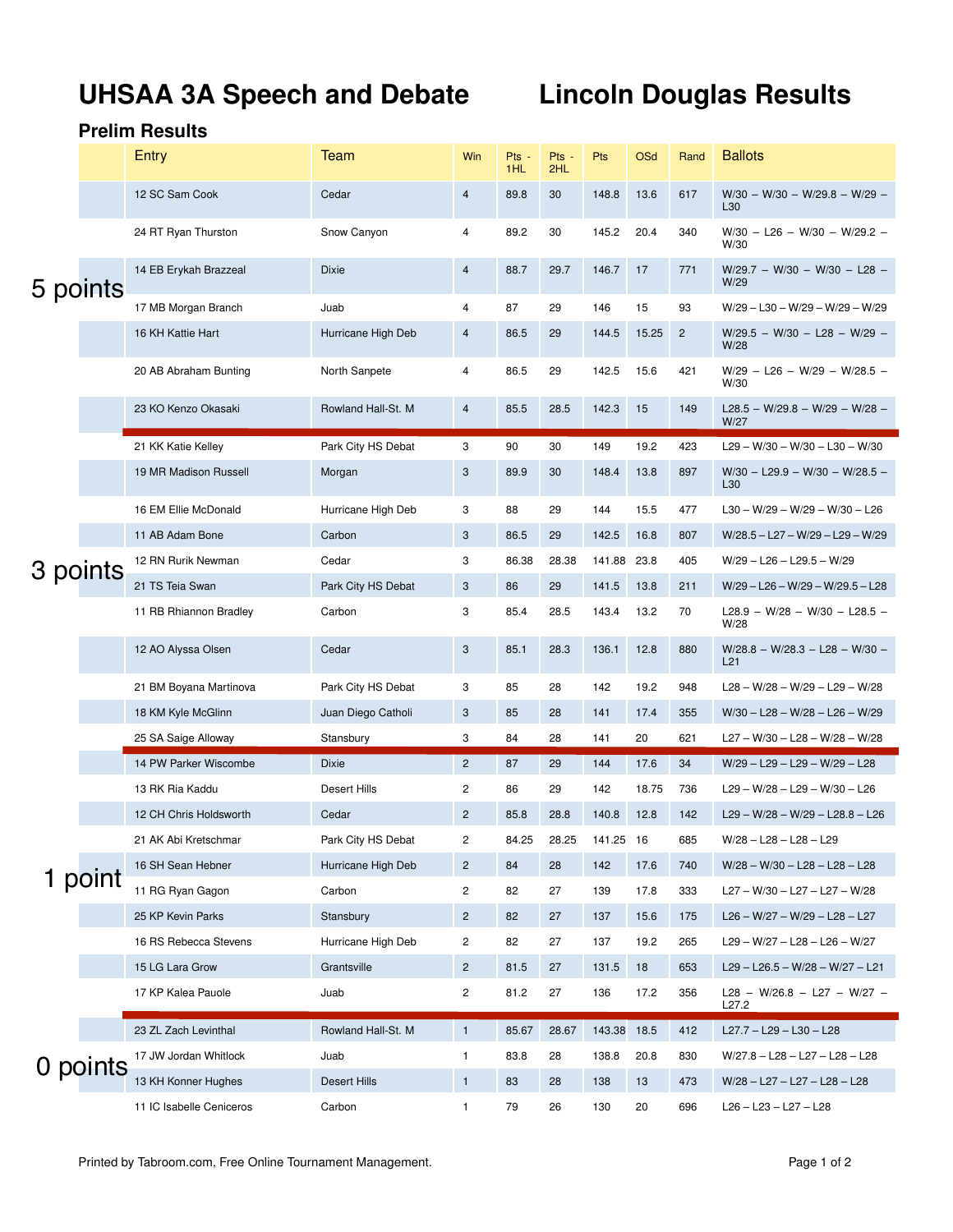| 25 NH Natalie Hood     | Stansbury |      | 85.63 | 28.23 | 142.33 | 19.4 | 884 | $L27.2 - L28.7 - L29.5$ |
|------------------------|-----------|------|-------|-------|--------|------|-----|-------------------------|
| 19 MS Mickenley Slosar | Morgan    | Drop |       |       |        |      |     |                         |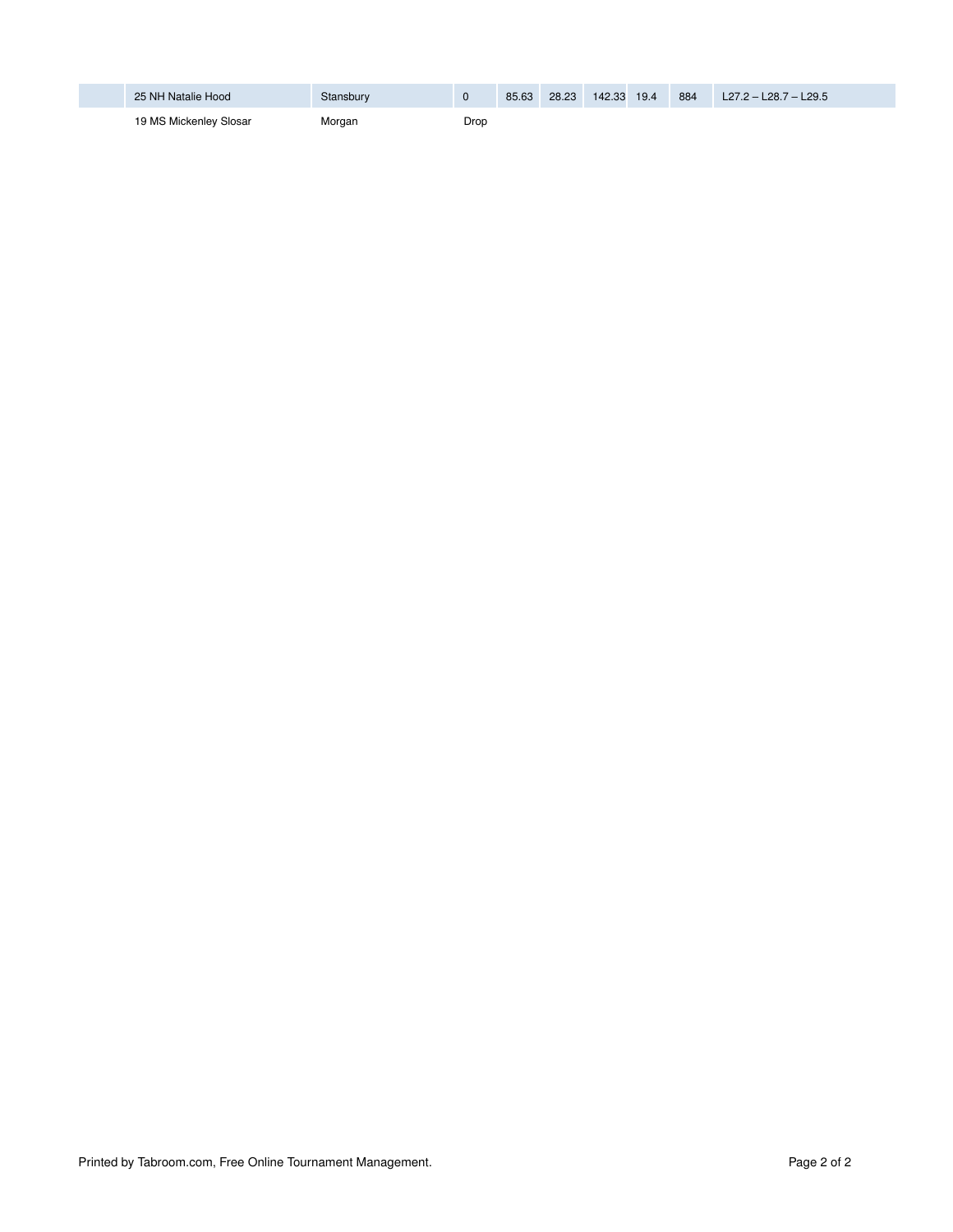# **UHSAA 3A Speech and Debate—Policy**

**3/13/15 to 3/14/15**

|                                                                               | Round 1                                                     | Round 2                                                        | Round 3                                                    | Round 4                                                                                              | Round 5                                                      |                                                                         |
|-------------------------------------------------------------------------------|-------------------------------------------------------------|----------------------------------------------------------------|------------------------------------------------------------|------------------------------------------------------------------------------------------------------|--------------------------------------------------------------|-------------------------------------------------------------------------|
| <b>11 BL</b><br>Carbon<br>Jac'lyn Bera<br>Jolynn Lowder                       | W<br>Aff<br>16 HP<br>Carlson, Rachel<br>27.9<br>28.3        | Neg<br>L<br>19 CF<br>Isom, Richard<br>29<br>28                 | L<br><b>Neg</b><br>18 BL<br>Larsen, Hunter<br>28<br>28     | Aff<br>L<br>14 GB<br>Frederick, Dylan<br>28<br>27                                                    | W<br>Neg<br>25 BM<br>Excell, Matt<br>28<br>28                | $2 - 3$<br>2<br>168.2<br>84<br>28<br>140.9<br>84<br>28<br>139.3         |
| <b>11 HL</b><br>Carbon<br>D'Layna Hickman<br>Justin Linville                  | Aff<br>L<br>18 MD<br>Larsen, Hunter<br>26.2<br>27.1         | W<br><b>Neg</b><br>16 EE<br>Follett, Dustin<br>29<br>27.5      | L<br><b>Neg</b><br>14 GB<br>Carlson, Rachel<br>27<br>27    | W<br>Aff<br>16 HP<br>Weiner, Melissa<br>27.8<br>27.6                                                 | <b>Neg</b><br>L<br>18 AZ<br>Schmidt, Mike<br>27.6<br>27.5    | $2 - 3$<br>2<br>164.5<br>27.6<br>137.6<br>82.4<br>82.1<br>27.5<br>136.7 |
| <b>12 CH</b><br>Cedar<br><b>Remy Comp</b><br>Nickolas Hofheins                | W<br><b>Neg</b><br>25 BM<br>Frederick, Dylan<br>27.5<br>27  | Aff<br>W<br>18 AZ<br>Weiner, Melissa<br>28.2<br>28.2           | <b>Bye</b>                                                 | W<br>W<br><b>Neg</b><br>19 CF<br>21 WG<br>Bone, Aaron<br>Hanson, Brock<br>28.7<br>27.8<br>27.9<br>28 |                                                              | 5<br>$5-0$<br>168<br>140.2<br>84<br>28.1<br>83.7<br>27.8 138.9          |
| <b>14 CJ</b><br>Dixie<br><b>Colby Carter</b><br>Mercy Jessop                  | Aff<br>L<br>19 CF<br>Hanson, Brock<br>27.8<br>27.7          | <b>Neg</b><br>L<br>18 MD<br>Higgs, Jared<br>27.5<br>27.8       | Aff<br>L<br>21 WG<br>Washington, Andre<br>25.5<br>25.9     | L<br><b>Neg</b><br>16 HT<br>Follett, Dustin<br>27<br>25                                              | L<br><b>Neg</b><br>25 RK<br>Rosenbloom, David<br>25.5<br>25  | $0 - 5$<br>158.7<br>133.3<br>80<br>27<br>78.6<br>25.9<br>131.4          |
| <b>14 GB</b><br>Dixie<br>Rebecca Gutierrez<br>Jordan Brazell                  | W<br>Aff<br><b>18 MS</b><br>Higgs, Jared<br>28<br>27.8      | L<br><b>Neg</b><br>23 WR<br>Rosenbloom, David<br>27<br>28      | W<br>Aff<br>11 HL<br>Carlson, Rachel<br>28.5<br>28         | W<br>Neg<br>11 BL<br>Frederick, Dylan<br>28<br>30                                                    | L<br><b>Neg</b><br>18 BL<br>Weiner, Melissa<br>26.5<br>26    | $3 - 2$<br>3<br>167.3<br>28<br>138<br>83<br>83.8<br>28<br>139.8         |
| <b>16 EE</b><br>Hurricane High De<br>Katerina Excell<br>Evan Ennis            | Neg<br>L<br>18 BL<br>Bone, Aaron<br>27.5<br>27.2            | Aff<br>L<br>11 HL<br>Follett, Dustin<br>28.5<br>28             | Neg<br>L<br><b>25 RK</b><br>Whitty, Kevin<br>28.1<br>27.9  | Aff<br>L<br>18 AZ<br>Higgs, Jared<br>24<br>23                                                        | <b>Bye</b>                                                   | $1 - 4$<br>164.2<br>82.6<br>27<br>135.1<br>81.6<br>26.5<br>132.6        |
| 16 HP<br>Hurricane High De<br>Mckenna Hodge<br>Spencer Peterson               | Neg<br>L.<br>11 BL<br>Carlson, Rachel<br>28<br>27.7         | Aff<br>W<br>19 AP<br>Washington, Andre<br>27.6<br>27.7         | Aff<br>L.<br><b>18 MS</b><br>Hanson, Brock<br>29.1<br>28.1 | L<br><b>Neg</b><br>11 HL<br>Weiner, Melissa<br>27.6<br>27.2                                          | <b>Neg</b><br>L<br>18 MD<br>Bone, Aaron<br>27.5<br>26        | $1 - 4$<br>165.8<br>27.6<br>139.8<br>83.2<br>27.7 136.7<br>82.6         |
| 16 HT<br>Hurricane High De<br>Kayla Hubbard<br>Curtis Thygerson               | <b>Neg</b><br>L<br>18 AZ<br>Washington, Andre<br>26<br>26.1 | Aff<br>L<br>21 WG<br>Bone, Aaron<br>26<br>27                   | L<br>Neg<br>18 MD<br>Isom, Richard<br>26<br>27             | W<br>Aff<br>14 CJ<br>Follett, Dustin<br>26<br>27                                                     | L<br><b>Neg</b><br><b>18 MS</b><br>Whitty, Kevin<br>27<br>29 | $1 - 4$<br>1<br>159<br>78<br>26<br>131<br>81<br>27<br>136.1             |
| <b>18 AZ</b><br>Juan Diego Catholi<br>Lauren Andrews<br>Alex Zmyslo           | W<br>Aff<br>16 HT<br>Washington, Andre<br>29<br>28.9        | L<br><b>Neg</b><br><b>12 CH</b><br>Weiner, Melissa<br>28<br>28 | L<br>Aff<br>23 WR<br>Excell, Matt<br>28<br>27.5            | W<br>Neg<br>16 EE<br>Higgs, Jared<br>30<br>30                                                        | W<br>Aff<br>11 HL<br>Schmidt, Mike<br>28.2<br>28.1           | 3<br>$3 - 2$<br>170.2<br>28.2 143.2<br>85.2<br>85<br>28.1 142.5         |
| <b>18 BL</b><br>Juan Diego Catholi<br>Nicole Blaber<br><b>Gabriel Lewis</b>   | Aff<br>W<br>16 EE<br>Bone, Aaron<br>29<br>29.3              | W<br><b>Neg</b><br><b>25 RK</b><br>MacKay, Mr.<br>30<br>30     | W<br>Aff<br>11 BL<br>Larsen, Hunter<br>29<br>30            | L<br><b>Neg</b><br>23 WR<br>Schmidt, Mike<br>28<br>26                                                | W<br>Aff<br>14 GB<br>Weiner, Melissa<br>29<br>28             | $4 - 1$<br>4<br>174.3<br>145<br>87<br>29<br>29.3<br>87.3<br>143.3       |
| <b>18 MD</b><br>Juan Diego Catholi<br>Clare McGraw<br><b>Marley Dominguez</b> | W<br><b>Neg</b><br>11 HL<br>Larsen, Hunter<br>28.9<br>29.1  | W<br>Aff<br>14 CJ<br>Higgs, Jared<br>28<br>27.9                | W<br>Aff<br>16 HT<br>Isom, Richard<br>28<br>28             | L<br><b>Neg</b><br>21 WG<br>MacKay, Mr.<br>27<br>27                                                  | W<br>Aff<br>16 HP<br>Bone, Aaron<br>29<br>28.7               | 4<br>$4 - 1$<br>169.6<br>84.9<br>28<br>140.9<br>84.6 28<br>140.7        |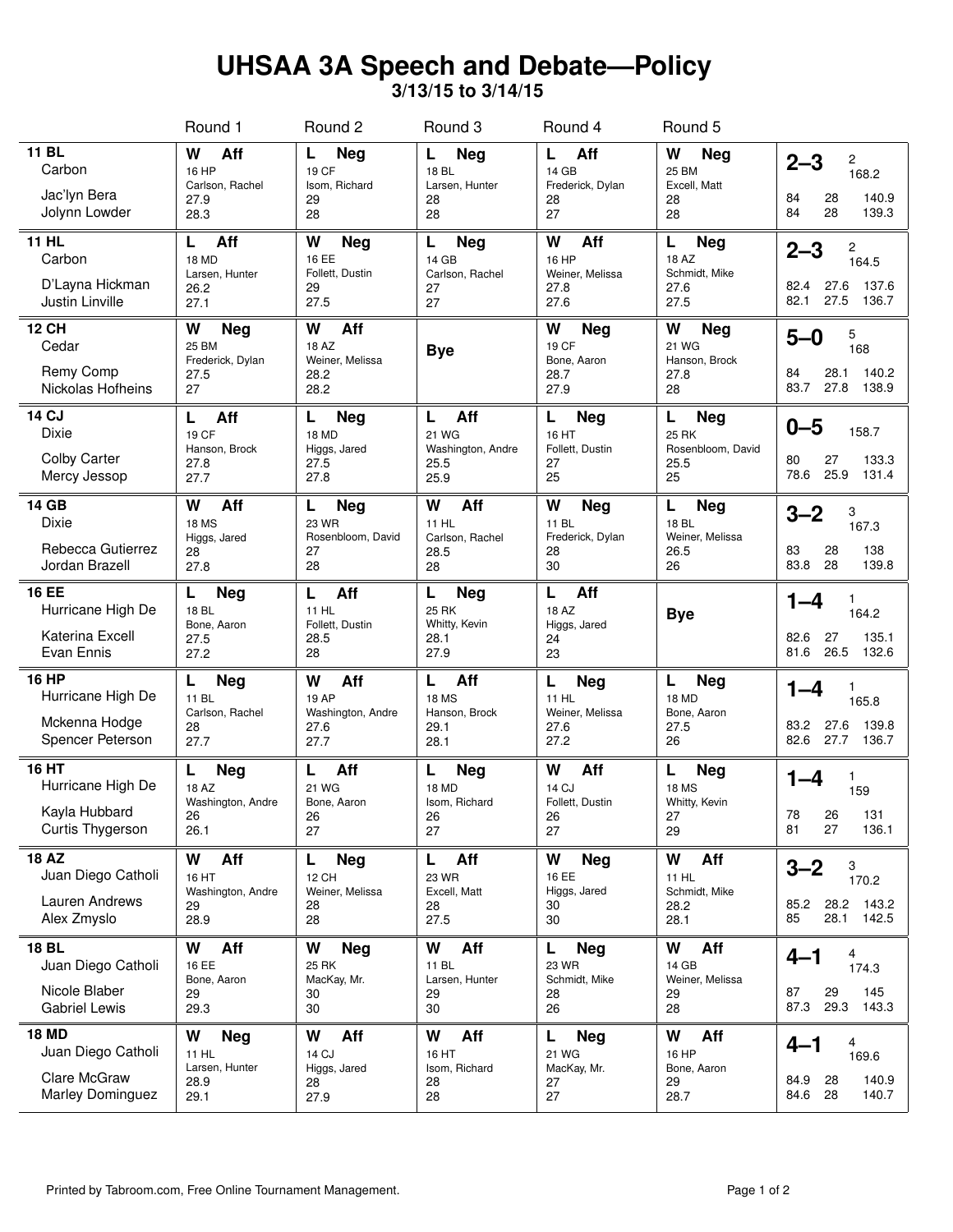| <b>18 MS</b><br>Juan Diego Catholi<br><b>Michael Mcintire</b><br>Emi Solorzano | L<br>Neg<br>14 GB<br>Higgs, Jared<br>27.8<br>26.3       | W<br>Aff<br>25 BM<br>Schmidt, Mike<br>30<br>29.9             | W<br><b>Neg</b><br>16 HP<br>Hanson, Brock<br>29.2<br>28.3     | W<br>Aff<br><b>25 RK</b><br>Larsen, Hunter<br>29<br>29        | W<br>Aff<br>16 HT<br>Whitty, Kevin<br>28<br>28            | $4 - 1$<br>4<br>171.5<br>144<br>86.2<br>29<br>28.3<br>141.5<br>85.3   |
|--------------------------------------------------------------------------------|---------------------------------------------------------|--------------------------------------------------------------|---------------------------------------------------------------|---------------------------------------------------------------|-----------------------------------------------------------|-----------------------------------------------------------------------|
| <b>19 AP</b><br>Morgan<br>Huner Andersen<br><b>Adam Phelps</b>                 | Aff<br>L<br>23 WR<br>Weiner, Melissa<br>27<br>28        | Neg<br>L<br>16 HP<br>Washington, Andre<br>27.5<br>27.4       | <b>FFT</b>                                                    | No Debate                                                     | No Debate                                                 | $0 - 3$                                                               |
| <b>19 CF</b><br>Morgan<br>Ammon Cobabe<br>Francis Fukofuka                     | W<br><b>Neg</b><br>14 CJ<br>Hanson, Brock<br>27.9<br>28 | W<br>Aff<br>11 BL<br>Isom, Richard<br>28<br>28               | W<br><b>Neg</b><br>25 BM<br>Weiner, Melissa<br>29<br>30       | L<br>Aff<br><b>12 CH</b><br>Bone, Aaron<br>28.3<br>27.5       | L<br>Aff<br>23 WR<br>MacKay, Mr.<br>30<br>27              | $3 - 2$<br>3<br>168.9<br>143.2<br>28.3<br>85.3<br>83.5<br>28<br>140.5 |
| <b>21 WG</b><br>Park City HS Debat<br>Dylan Wolfe<br>Devon Gregory             | W<br>Aff<br><b>25 RK</b><br>Excell, Matt<br>30<br>28    | W<br><b>Neg</b><br>16 HT<br>Bone, Aaron<br>28.5<br>28        | W<br><b>Neg</b><br>14 CJ<br>Washington, Andre<br>28.9<br>28.8 | W<br>Aff<br>18 MD<br>MacKay, Mr.<br>28<br>30                  | Aff<br>L<br><b>12 CH</b><br>Hanson, Brock<br>27.5<br>27.4 | 4<br>$4 - 1$<br>172.2<br>28.5<br>142.9<br>85.4<br>28<br>84.8<br>142.2 |
| <b>23 WR</b><br>Rowland Hall-St. M<br>Caitlin Walrath<br>Camila Reed-          | W<br><b>Neg</b><br>19 AP<br>Weiner, Melissa<br>29<br>29 | W<br>Aff<br>14 GB<br>Rosenbloom, David<br>30<br>29           | W<br><b>Neg</b><br>18 AZ<br>Excell, Matt<br>29<br>28.5        | W<br>Aff<br>18 BL<br>Schmidt, Mike<br>27<br>30                | W<br><b>Neg</b><br>19 CF<br>MacKay, Mr.<br>29<br>29       | 5<br>$5 - 0$<br>173.5<br>144<br>87<br>29<br>87<br>29<br>145.5         |
| <b>25 BM</b><br>Stansbury<br>John Blomquist<br>Alec McFarland                  | Aff<br>L<br>12 CH<br>Frederick, Dylan<br>26<br>25.5     | <b>Neg</b><br>L<br><b>18 MS</b><br>Schmidt, Mike<br>28<br>27 | Aff<br>L<br>19 CF<br>Weiner, Melissa<br>28<br>27              | <b>Bye</b>                                                    | L<br>Aff<br>11 BL<br>Excell, Matt<br>27<br>26             | $1 - 4$<br>161.6<br>136.2<br>82.2<br>27.2<br>26.4 131.9<br>79.4       |
| <b>25 RK</b><br>Stansbury<br>Mat Resendez<br><b>Tyler Kartchner</b>            | L<br><b>Neg</b><br>21 WG<br>Excell, Matt<br>27<br>29    | Aff<br>L<br>18 BL<br>MacKay, Mr.<br>27<br>28                 | W<br>Aff<br>16 EE<br>Whitty, Kevin<br>28.2<br>28              | L<br><b>Neg</b><br><b>18 MS</b><br>Larsen, Hunter<br>28<br>30 | W<br>Aff<br>14 CJ<br>Rosenbloom, David<br>26.1<br>26.5    | $2 - 3$<br>2<br>167.2<br>82<br>27<br>136.3<br>85<br>28<br>141.5       |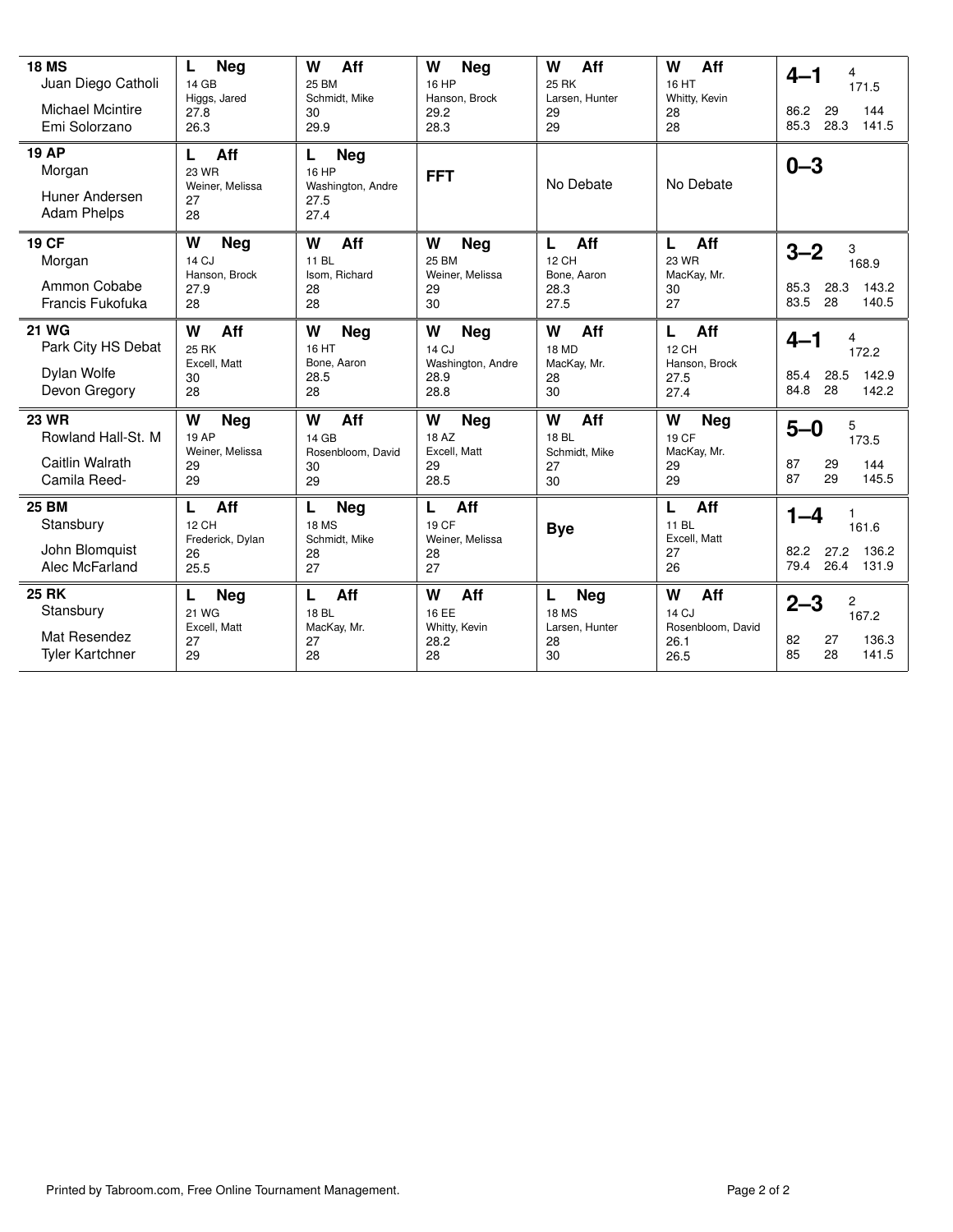# UHSAA 3A Speech and Debate **Policy Results**

### **Round 8**

|     | Entry                        | Team               | Win | <b>Ballots</b>                                                                        |
|-----|------------------------------|--------------------|-----|---------------------------------------------------------------------------------------|
| 1st | 23 WR Walrath & Reed-Guevara | Rowland Hall-St. M |     | W/2929 - W/3029 - W/28.529 - W/2730 - W/2929 - W - W - W - L - L - L -<br>$W - W - W$ |
| 2nd | 18 BL Blaber & Lewis         | Juan Diego Catholi |     | W/2929.3 - W/3030 - W/3029 - L2826 - W/2928 - W - L - L - WL - L - L                  |

## **Round 7**

|     | Entry                      | Team               | Win | <b>Ballots</b>                                                    |
|-----|----------------------------|--------------------|-----|-------------------------------------------------------------------|
| 3rd | 18 AZ Andrews & Zmyslo     | Juan Diego Catholi |     | $W/2928.9 - L2828 - L2827.5 - W/3030 - W/28.128.2 - L - W - W$    |
| 3rd | 18 MS Mcintire & Solorzano | Juan Diego Catholi |     | $L27.826.3 - W/3029.9 - W/28.329.2 - W/2929 - W/2828 - W - W - W$ |

## **Round 6**

| Entry                    | Team               | Win          | <b>Ballots</b>                                                  |
|--------------------------|--------------------|--------------|-----------------------------------------------------------------|
| 18 MD McGraw & Dominguez | Juan Diego Catholi | $\Omega$     | $W/29.128.9 - W/2827.9 - W/2828 - L2727 - W/28.729 - L - L - L$ |
| 12 CH Comp & Hofheins    | Cedar              | 0            | $W/27.527 - W/28.228.2 - LW/28.727.9 - W/27.828 - W - L - L$    |
| 21 WG Wolfe & Gregory    | Park City HS Debat | $\mathbf{0}$ | W/2830 - W/28.528 - W/28.828.9 - W/2830 - L27.427.5 - L - L - L |
| 19 CF Cobabe & Fukofuka  | Morgan             | 0            | $W/27.928 - W/2828 - W/3029 - L28.327.5 - L2730 - L - L - L$    |

| Entry                       | Team               | Win            | $Pts -$<br>1HL | $Pts -$<br>2HL | <b>Pts</b>  | <b>OSd</b> | Rand | <b>Ballots</b>                                                               |
|-----------------------------|--------------------|----------------|----------------|----------------|-------------|------------|------|------------------------------------------------------------------------------|
| 14 GB Gutierrez & Brazell   | <b>Dixie</b>       | 3              | 167.3          | 55.8           | 277.8       | 6.2        | 822  | $W/27.828 - L2728 - W/28.528 -$<br>$W/2830 - L26.526$                        |
| 11 BL Bera & Lowder         | Carbon             | $\overline{2}$ | 168.2          | 56             | 280.2       | 9.6        | 442  | $W/27.928.3 - L2829 - L2828 -$<br>L2827 - W/2828                             |
| 25 RK Resendez & Kartchner  | Stansbury          | 2              | 167.2          | 56             | 277.8       | 8.6        | 599  | $L2927 - L2827 - W/2828.2 -$<br>$L3028 - W/26.526.1$                         |
| 11 HL Hickman & Linville    | Carbon             | $\mathbf{2}$   | 164.5          | 55.1           | 274.3       | 9.8        | 493  | L27.126.2 - W/2927.5 - L2727 -<br>$W/27.627.8 - L27.627.5$                   |
| 16 HP Hodge & Peterson      | Hurricane High Deb | $\mathbf{1}$   | 165.8          | 55.3           | 276.5       | 8.25       | 105  | $L27.728 - W/27.627.7 - L28.129.1$<br>$-$ L27.627.2 - L27.526                |
| 16 EE Excell & Ennis        | Hurricane High Deb | 1              | 164.25         | 53.55          | 267.75 8.25 |            | 579  | L27.527.2 - L28.528 - L28.127.9<br>$-$ L <sub>2324</sub>                     |
| 25 BM Blomquist & McFarland | Stansbury          | $\mathbf{1}$   | 161.62         | 53.62          | 268.12      | 6.25       | 862  | L25.526 - L2827 - L2827 - L2627                                              |
| 16 HT Hubbard & Thygerson   | Hurricane High Deb | $\mathbf{1}$   | 159            | 53             | 267.1       | 7.8        | 842  | $-$ L <sub>2627</sub><br>$-$ L2726 $-$<br>L2626.1<br>W/2627 - L2927          |
| 14 CJ Carter & Jessop       | <b>Dixie</b>       | $\mathbf{0}$   | 158.7          | 52             | 264.7       | 9          | 559  | L27.827.5<br>L27.727.8<br>$\qquad \qquad -$<br>$L25.925.5 - L2527 - L2525.5$ |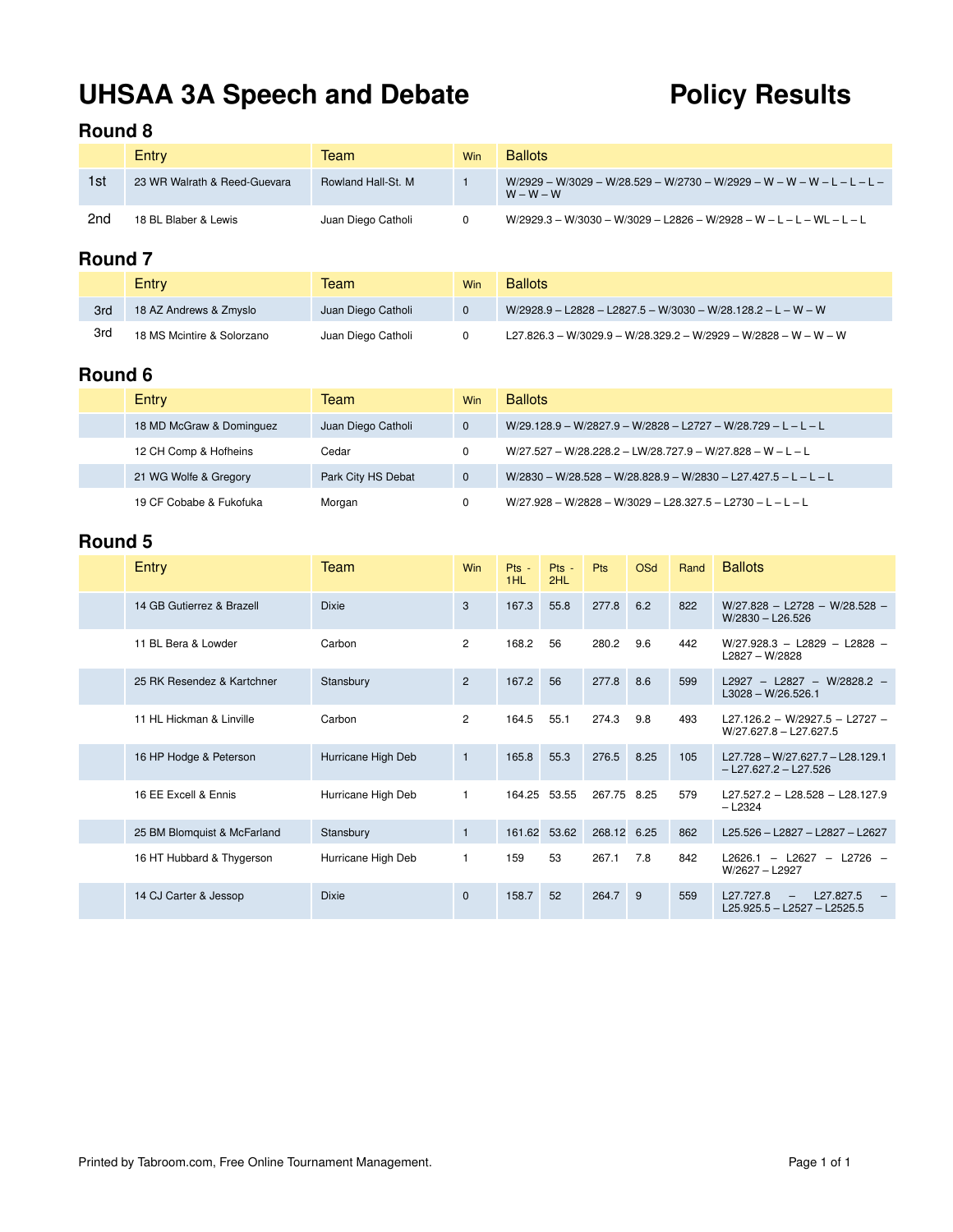# UHSAA 3A Speech and Debate **Policy Results**

|           | Entry                                            | Team               | Win            | Pts -<br>1HL | Pts -<br>2HL | Pts         | OSd  | Rand | <b>Ballots</b>                                                               |
|-----------|--------------------------------------------------|--------------------|----------------|--------------|--------------|-------------|------|------|------------------------------------------------------------------------------|
|           | 23 WR Walrath & Reed-Guevara                     | Rowland Hall-St. M | 5              | 173.5        | 58           | 289.5       | 6.75 | 675  | W/2929 - W/2930 - W/28.529 -<br>W/2730 - W/2929                              |
|           | 12 CH Comp & Hofheins                            | Cedar              | 5              | 168.03       | 55.82        | 279.12 8.5  |      | 456  | W/28.228.2<br>W/27.527<br>$\overline{\phantom{a}}$<br>LW/27.928.7 - W/2827.8 |
| 10 points | 18 BL Blaber & Lewis                             | Juan Diego Catholi | $\overline{4}$ | 174.3        | 58.3         | 288.3       | 9    | 837  | W/2929.3 - W/3030 - W/3029 -<br>L2628 - W/2928                               |
|           | 21 WG Wolfe & Gregory                            | Park City HS Debat | 4              | 172.2        | 57.7         | 285.1       | 10.4 | 736  | $W/3028 - W/2828.5 - W/28.928.8$<br>– W/3028 – L27.527.4                     |
|           | 18 MS Mcintire & Solorzano                       | Juan Diego Catholi | $\overline{4}$ | 171.5        | 57.5         | 285.5       | 12.8 | 362  | L27.826.3<br>W/3029.9<br>W/28.329.2 - W/2929 - W/2828                        |
|           | 18 MD McGraw & Dominguez                         | Juan Diego Catholi | $\overline{4}$ | 169.6        | 56           | 281.6       | 12.4 | 99   | W/29.128.9 - W/27.928 - W/2828<br>- L2727 - W/28.729                         |
|           | 18 AZ Andrews & Zmyslo                           | Juan Diego Catholi | 3              | 170.2        | 56.3         | 285.7       | 9    | 574  | $W/28.929 - L2828 - L2827.5 -$<br>$W/3030 - W/28.228.1$                      |
|           | 6 points <sup>9</sup> CF Cobabe & Fukofuka       | Morgan             | 3              | 168.9        | 56           | 283.7       | 9    | 788  | W/2827.9 - W/2828 - W/3029 -<br>L27.528.3 - L2730                            |
|           |                                                  |                    |                |              |              |             |      |      |                                                                              |
|           | 14 GB Gutierrez & Brazell                        | <b>Dixie</b>       | 3              | 167.3        | 55.8         | 277.8       | 6.2  | 822  | W/27.828 - L2827 - W/2828.5 -<br>W/2830-126526                               |
|           | 11 BL Bera & Lowder                              | Carbon             | $\overline{c}$ | 168.2        | 56           | 280.2       | 9.6  | 442  | W/28.327.9 - L2829 - L2828 -<br>L2827 - W/2828                               |
|           | 2 points RK Resendez & Kartchner                 | Stansbury          | $\mathbf{2}$   | 167.2        | 56           | 277.8       | 8.6  | 599  | L2729 - L2827 - W/2828.2 -<br>$L2830 - W/26.126.5$                           |
|           | 11 HL Hickman & Linville                         | Carbon             | $\overline{c}$ | 164.5        | 55.1         | 274.3       | 9.8  | 493  | L27.126.2 - W/2927.5 - L2727 -<br>$W/27.627.8 - L27.527.6$                   |
|           | 16 HP Hodge & Peterson                           | Hurricane High Deb | $\mathbf{1}$   | 165.8        | 55.3         | 276.5       | 8.25 | 105  | L2827.7 - W/27.627.7 - L29.128.1<br>$-$ L27.627.2 $-$ L27.526                |
|           | 16 EE Excell & Ennis                             | Hurricane High Deb | $\mathbf{1}$   | 164.25 53.55 |              | 267.75 8.25 |      | 579  | L27.527.2 - L2828.5 - L28.127.9<br>$-$ L2324                                 |
|           | 25 BM Blomquist & McFarland                      | Stansbury          | $\mathbf{1}$   | 161.62       | 53.62        | 268.12 6.25 |      | 862  | L2625.5 - L2827 - L2827 - L2726                                              |
|           | O points <sup>6 HT Hubbard &amp; Thygerson</sup> | Hurricane High Deb | $\mathbf{1}$   | 159          | 53           | 267.1       | 7.8  | 842  | L26.126 - L2726 - L2726 -<br>W/2627 - L2729                                  |
|           | 14 CJ Carter & Jessop                            | <b>Dixie</b>       | $\mathbf{0}$   | 158.7        | 52           | 264.7       | 9    | 559  | L27.727.8<br>L27.527.8<br>L25.525.9 - L2527 - L25.525                        |
|           | 19 AP Andersen & Phelps                          | Morgan             | Drop           |              |              |             |      |      |                                                                              |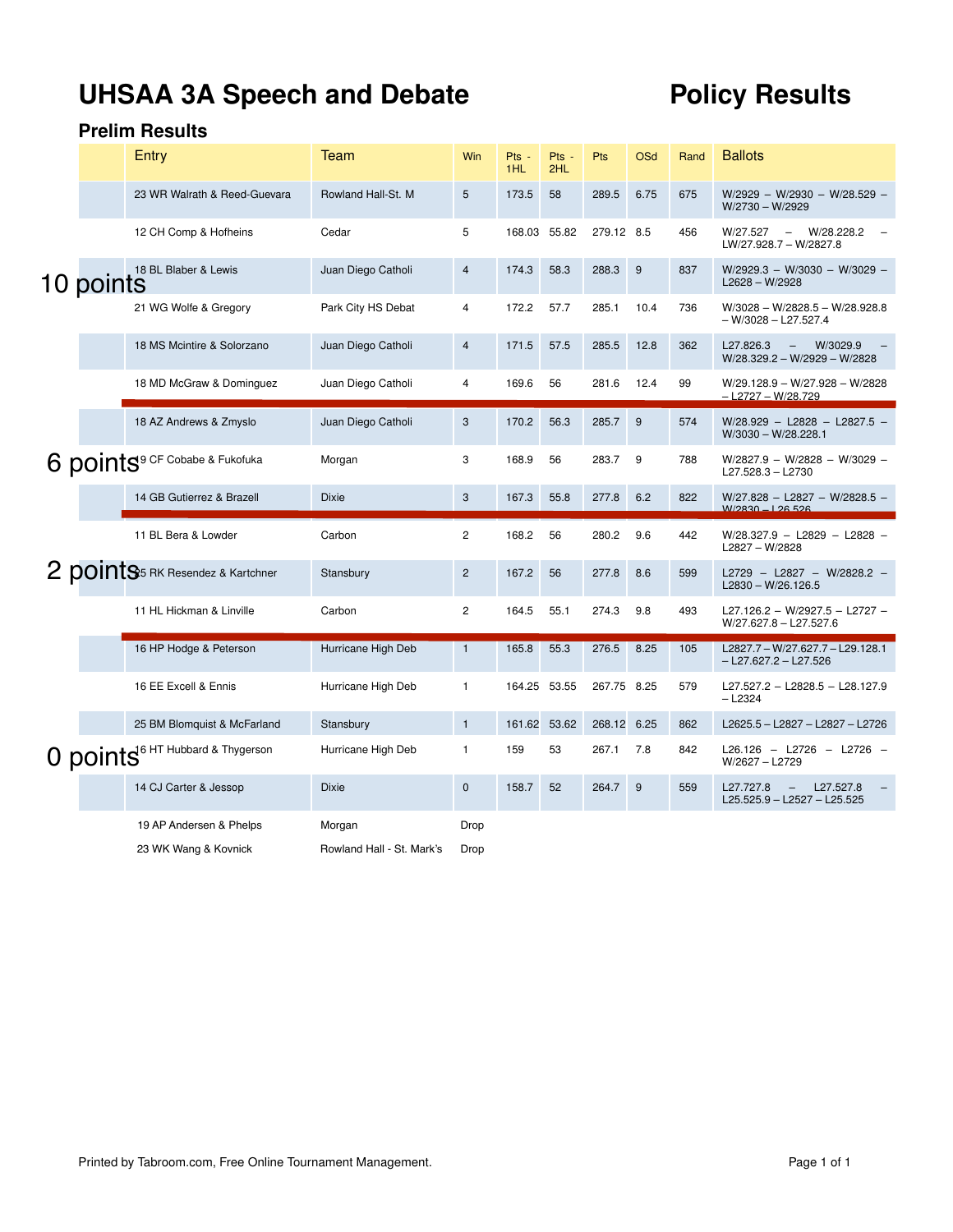## **UHSAA 3A Speech and Debate—Public Forum**

**3/13/15 to 3/14/15**

|                                                                              | Round 1                                                      | Round <sub>2</sub>                                       | Round 3                                                 | Round 4                                                | Round 5                                                |                                                                     |
|------------------------------------------------------------------------------|--------------------------------------------------------------|----------------------------------------------------------|---------------------------------------------------------|--------------------------------------------------------|--------------------------------------------------------|---------------------------------------------------------------------|
| <b>11 BS</b><br>Carbon<br>Becca Bowman<br>Cammie Sehestedt                   | W<br>Pro<br><b>14 HM</b><br>Judge, Piril<br>28<br>26         | Con<br>L<br>12 St<br>Martinova, Elena<br>28<br>27        | <b>Bye</b>                                              | Pro<br>L<br>14 BI<br>Gallup, David<br>30<br>27         | Pro<br>W<br><b>12 FR</b><br>Olcott, Odeion<br>27<br>28 | $3 - 2$<br>3<br>165.2<br>28.2<br>141.2<br>84.2<br>135<br>81<br>27   |
| <b>11 GK</b><br>Carbon<br><b>Brooke Gamber</b><br>Zoey Kourianos             | Con<br>L<br>12 JS<br>Olcott, Odeion<br>26<br>26              | Con<br>L<br>14 GG<br>Martinova, Elena<br>26<br>26        | Con<br>L<br>14 FI<br>Douglas, Angus<br>27<br>28         | Pro<br>L<br>14 HM<br>Scaglione, Megan<br>27.8<br>28.3  | Con<br>L<br><b>16 AL</b><br>Scott, Jane<br>27<br>29    | $0 - 5$<br>163<br>133.8<br>80<br>27<br>28<br>82.3<br>137.3          |
| 11 HJ<br>Carbon<br><b>Garret Haeck</b><br>Morgan Johnson                     | Con<br>L<br><b>24 WW</b><br>Martinova, Elena<br>26<br>26     | Pro<br>L<br>17 SJ<br>Gallup, David<br>26<br>27           | Con<br>L<br>12 St<br>Olcott, Odeion<br>27<br>28         | W<br>Pro<br>16 AL<br>Douglas, Angus<br>29<br>30        | W<br>Pro<br>14 HM<br>Howell, Kristen<br>26<br>29       | $2 - 3$<br>2<br>163<br>134<br>79<br>26<br>28<br>84<br>140           |
| <b>12 DW</b><br>Cedar<br><b>Nick Denhalter</b><br>Nathan Wilson              | Con<br>L<br><b>18 PH</b><br>Howell, Kristen<br>27<br>28      | Pro<br>L<br>25 BG<br>Olcott, Odeion<br>26<br>28          | W<br>Pro<br><b>16 AL</b><br>Judge, Piril<br>29<br>29    | W<br>Pro<br><b>17 WR</b><br>Gallup, David<br>29<br>30  | Pro<br>L<br><b>18 RW</b><br>Douglas, Angus<br>26<br>29 | $2 - 3$<br>2<br>168<br>137<br>82<br>27<br>86<br>29<br>144           |
| <b>12 FR</b><br>Cedar<br>Courtney Flanigan<br>Elizabeth Roberts              | W<br>Con<br>21 SC<br>Howell, Kristen<br>24<br>26             | Pro<br>L<br><b>18 AL</b><br>Scaglione, Megan<br>27<br>28 | Con<br>L<br><b>18 RW</b><br>Gualco, Cameron<br>29<br>30 | W<br>Con<br><b>25 MB</b><br>Douglas, Angus<br>28<br>30 | Con<br>L<br>11 BS<br>Olcott, Odeion<br>27<br>26        | $2 - 3$<br>2<br>166<br>82<br>27<br>135<br>84<br>28<br>140           |
| 12 JS<br>Cedar<br>Emma Jackson<br>Meg Schneider                              | W<br>Pro<br>11 GK<br>Olcott, Odeion<br>27<br>28              | Pro<br>L<br><b>18 RW</b><br>Andreason, Jayde<br>28<br>29 | Pro<br>W<br>25 MB<br>Martinova, Elena<br>27<br>27.9     | Pro<br>L<br>17 SJ<br>Howell, Kristen<br>27<br>26       | W<br>Pro<br>25 BG<br>Ennis, Michelle<br>30<br>30       | $3 - 2$<br>3<br>166.9<br>139<br>82<br>27<br>84.9<br>28<br>140.9     |
| <b>12 St</b><br>Cedar<br><b>Riley Juber</b><br><b>Cassidy Stephens</b>       | Pro<br>L<br>21 DC<br>Scaglione, Megan<br>29<br>27            | W<br>Pro<br>11 BS<br>Martinova, Elena<br>27<br>27        | W<br>Pro<br>11 HJ<br>Olcott, Odeion<br>28<br>29         | W<br>Pro<br>14 FI<br>Howell, Kristen<br>29<br>29       | Pro<br>L<br>17 WC<br>Gualco, Cameron<br>27<br>27       | $3 - 2$<br>3<br>167<br>84<br>28<br>140<br>83<br>27<br>139           |
| <b>13 SS</b><br><b>Desert Hills</b><br>Hunter Schwagger<br>Benjamin Sullivan | Con<br>L<br>21 MB<br>Andreason, Jayde<br>27<br>28            | Pro<br>L<br>23 AA<br>Douglas, Angus<br>26<br>26          | Pro<br>W<br>16 OF<br>Judge, Piril<br>29<br>27           | Pro<br>L<br>25 BG<br>Martinova, Elena<br>26<br>27      | <b>Bye</b>                                             | $2 - 3$<br>2<br>162<br>80<br>27<br>135<br>81<br>27<br>135           |
| 14 BI<br>Dixie<br>Kaylee Barrus<br>Razvan Ionita                             | L<br>Con<br>26 RP<br>Olcott, Odeion<br>28<br>28              | W<br>Pro<br><b>17 WC</b><br>Douglas, Angus<br>28<br>30   | W<br>Con<br>23 NP<br>Martinova, Elena<br>27.1<br>29.8   | W<br>Con<br>11 BS<br>Gallup, David<br>30<br>30         | Pro<br>L<br>21 DC<br>Judge, Piril<br>29<br>29          | $3 - 2$<br>3<br>172.9<br>142.1<br>85<br>28<br>29.8<br>88.8<br>146.8 |
| 14 FI<br>Dixie<br>Lydia Fries<br>Michael Isom                                | Con<br>L<br><b>18 RW</b><br>Scaglione, Megan<br>29.4<br>28.5 | Con<br>W<br>25 MB<br>Gallup, David<br>28.7<br>28         | Pro<br>W<br>11 GK<br>Douglas, Angus<br>30<br>29         | Con<br>L<br>12 St<br>Howell, Kristen<br>27<br>27       | Con<br>L<br>21 MB<br>Scott, Jane<br>27<br>28           | 2<br>$2 - 3$<br>169.6<br>142.1<br>85.1<br>28.7<br>84.5 28<br>140.5  |
| 14 GG<br>Dixie<br>Olivia Garcia<br>Jeremy Garcia                             | Pro<br>L.<br><b>18 AL</b><br>Judge, Piril<br>28<br>27        | W<br>Pro<br>11 GK<br>Martinova, Elena<br>28<br>27        | W<br>Pro<br>25 BG<br>Douglas, Angus<br>30<br>28         | L<br>Pro<br>21 DC<br>Andreason, Jayde<br>27<br>27.5    | W<br>Pro<br>21 SC<br>Gualco, Cameron<br>28<br>29       | $3 - 2$<br>3<br>167<br>141<br>84<br>28<br>82.5<br>27.5<br>138.5     |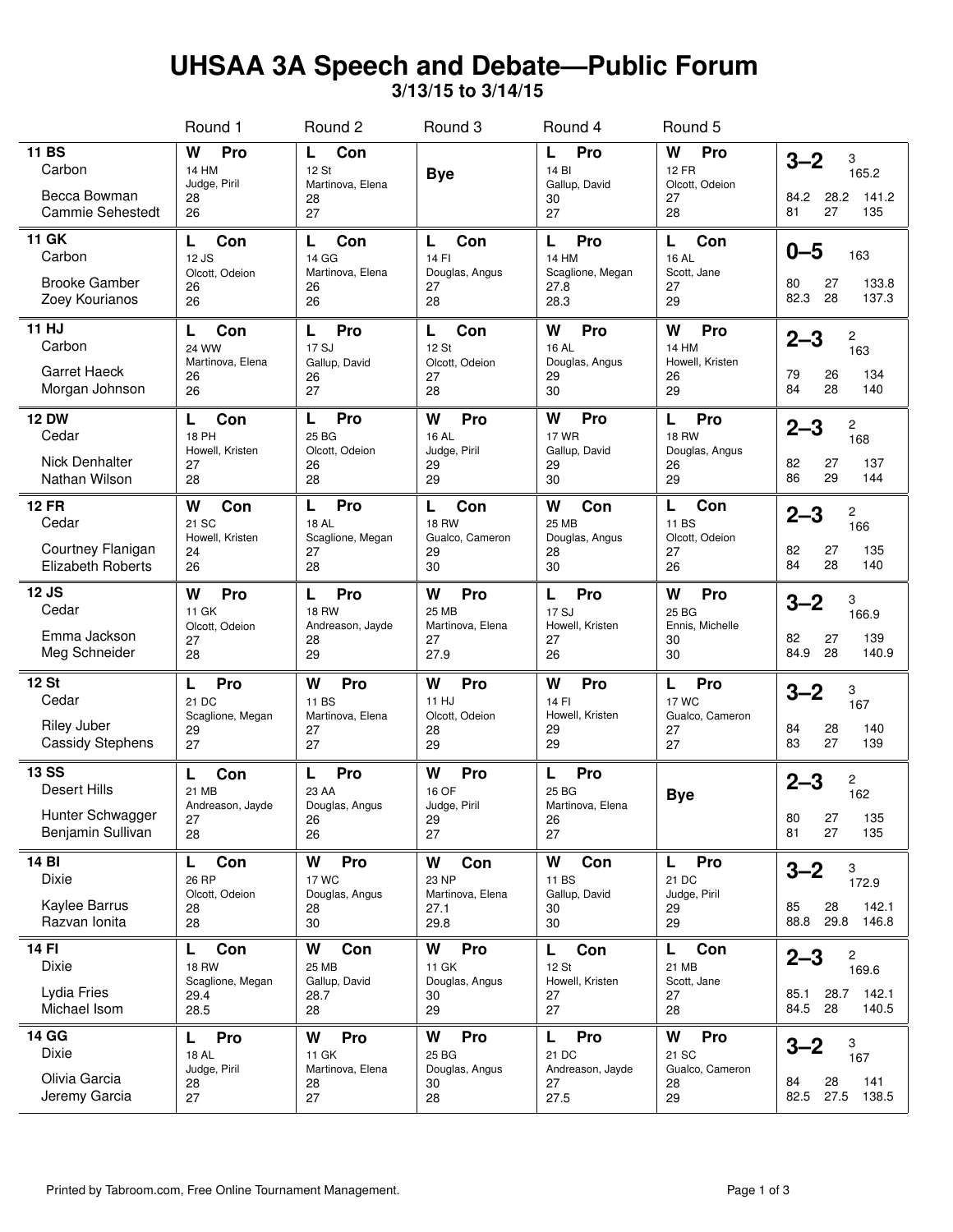| <b>14 HM</b><br>Dixie<br>Zaric Haymond<br>Sara Mollner                     | Con<br>L<br>11 BS<br>Judge, Piril<br>28<br>29              | Con<br>L<br>23 NP<br>Olcott, Odeion<br>27<br>28          | Con<br>L<br><b>17 WC</b><br>Andreason, Jayde<br>26.5<br>28.7 | W<br>Con<br>11 GK<br>Scaglione, Megan<br>28.5<br>29   | Con<br>L<br>11 HJ<br>Howell, Kristen<br>27<br>28         | $1 - 4$<br>167.2<br>137<br>82<br>27<br>85.7<br>28.7<br>142.7          |
|----------------------------------------------------------------------------|------------------------------------------------------------|----------------------------------------------------------|--------------------------------------------------------------|-------------------------------------------------------|----------------------------------------------------------|-----------------------------------------------------------------------|
| <b>16 AL</b><br>Hurricane High De<br>Alex Adorno<br>Journey Liddiard       | Pro<br>L<br>23 AA<br>Gallup, David<br>27<br>26             | Con<br>L<br>21 DC<br>Howell, Kristen<br>26<br>26         | L<br>Con<br><b>12 DW</b><br>Judge, Piril<br>26<br>26         | L<br>Con<br>11 HJ<br>Douglas, Angus<br>28<br>27       | W<br>Pro<br>11 GK<br>Scott, Jane<br>29<br>28             | 1–4<br>1<br>160<br>136<br>81<br>27<br>79<br>26<br>133                 |
| <b>16 OF</b><br>Hurricane High De<br>Gabby Ortiz<br>Laticia Flores         | Con<br>L<br>25 MB<br>Gualco, Cameron<br>28<br>27           | Pro<br>L<br>21 SC<br>Andreason, Jayde<br>28<br>28        | L<br>Con<br><b>13 SS</b><br>Judge, Piril<br>26<br>27         | L<br>Con<br>24 LP<br>Olcott, Odeion<br>27<br>26       | Pro<br>L<br><b>17 WR</b><br>Martinova, Elena<br>26<br>24 | $0 - 5$<br>161<br>135<br>81<br>27<br>27<br>80<br>132                  |
| <b>17 SJ</b><br>Juab<br><b>Hunter Steele</b><br>Megan Jones                | W<br>Con<br>24 LP<br>Martinova, Elena<br>30<br>30          | W<br>Con<br>11 HJ<br>Gallup, David<br>30<br>30           | L<br>Con<br>23 AA<br>Olcott, Odeion<br>29<br>28              | W<br>Con<br>12 JS<br>Howell, Kristen<br>28<br>27      | W<br>Con<br><b>24 WW</b><br>Douglas, Angus<br>27<br>28   | $4 - 1$<br>4<br>172<br>87<br>29<br>144<br>28<br>86<br>143             |
| <b>17 WC</b><br>Juab<br>Regan Warner<br>Savanna Carter                     | W<br>Pro<br>25 BG<br>Gallup, David<br>30<br>30             | Con<br>L<br>14 BI<br>Douglas, Angus<br>30<br>30          | W<br>Pro<br>14 HM<br>Andreason, Jayde<br>29<br>28.5          | W<br>Con<br>21 SC<br>Judge, Piril<br>30<br>29.5       | W<br>Con<br>12 St<br>Gualco, Cameron<br>27<br>28         | $4 - 1$<br>4<br>177<br>89<br>30<br>146<br>29.5<br>88<br>146           |
| <b>17 WR</b><br>Juab<br>Gentry Warner<br><b>Tanner Rosquist</b>            | W<br>Con<br>23 NP<br>Andreason, Jayde<br>28<br>28          | L<br>Con<br>21 MB<br>Howell, Kristen<br>27<br>26         | L<br>Con<br>18 AL<br>Gualco, Cameron<br>29<br>29             | L<br>Con<br><b>12 DW</b><br>Gallup, David<br>30<br>28 | W<br>Con<br>16 OF<br>Martinova, Elena<br>27<br>28        | $2 - 3$<br>2<br>169<br>84<br>28<br>141<br>84<br>28<br>139             |
|                                                                            |                                                            |                                                          |                                                              |                                                       |                                                          |                                                                       |
| <b>18 AL</b><br>Juan Diego Catholi<br>Tabitha Amani<br><b>Emily Luther</b> | W<br>Con<br>14 GG<br>Judge, Piril<br>28<br>29              | W<br>Con<br><b>12 FR</b><br>Scaglione, Megan<br>29<br>29 | W<br>Pro<br><b>17 WR</b><br>Gualco, Cameron<br>29<br>30      | W<br>Con<br>26 RP<br>Jones, Kara<br>29<br>30          | W<br>Pro<br>23 AA<br>Jensen, Larry<br>29<br>30           | 5<br>$5-0$<br>176<br>87<br>144<br>29<br>30<br>89<br>148               |
| <b>18 PH</b><br>Juan Diego Catholi<br>Erik Perez<br>David Hurtado          | W<br>Pro<br><b>12 DW</b><br>Howell, Kristen<br>29<br>28    | L<br>Con<br><b>24 WW</b><br>Scaglione, Megan<br>30<br>28 | W<br>Con<br>21 DC<br>Jackson, Belen<br>29.8<br>30            | W<br>Pro<br>23 NP<br>MacKay, Tanner<br>30<br>28       | W<br>Con<br>26 RP<br>Ennis, Michelle<br>29<br>30         | $4 - 1$<br>4<br>175<br>147.8<br>88.8<br>29.8<br>86<br>28<br>144       |
| <b>18 RW</b><br>Juan Diego Catholi<br>Jordan Reninger<br>Anna Warrell      | W<br>Pro<br>14 FI<br>Scaglione, Megan<br>30<br>28.5        | Con<br>W<br>12 JS<br>Andreason, Jayde<br>29<br>28.5      | Pro<br>W<br><b>12 FR</b><br>Gualco, Cameron<br>30<br>29      | Pro<br>L<br>23 AA<br>MacKay, Tanner<br>30<br>28       | W<br>Con<br><b>12 DW</b><br>Douglas, Angus<br>30<br>29   | $4 - 1$<br>4<br>175.5<br>90<br>30<br>149<br>28.5<br>143<br>86         |
| <b>21 DC</b><br>Park City HS Debat<br>Wil Doyle<br>Nick Coleman            | W<br>Con<br>12 St<br>Scaglione, Megan<br>27<br>29.2        | W<br>Pro<br><b>16 AL</b><br>Howell, Kristen<br>29<br>30  | Pro<br>L<br>18 PH<br>Jackson, Belen<br>29.5<br>29.4          | W<br>Con<br>14 GG<br>Andreason, Jayde<br>29<br>28.5   | W<br>Con<br>14 BI<br>Judge, Piril<br>29.1<br>29.1        | $4 - 1$<br>4<br>174.6<br>87.1<br>29<br>143.6<br>29.2<br>87.7<br>146.2 |
| 21 MB<br>Park City HS Debat<br>Skye Merriam<br>Jenny Burgess               | W<br>Pro<br><b>13 SS</b><br>Andreason, Jayde<br>28<br>28.5 | Pro<br>W<br><b>17 WR</b><br>Howell, Kristen<br>30<br>28  | L<br>Con<br>26 RP<br>Jackson, Belen<br>26.9<br>27            | L<br>Pro<br>24 WW<br>Judge, Piril<br>28<br>29         | W<br>Pro<br>14 FI<br>Scott, Jane<br>29<br>27             | $3 - 2$<br>3<br>169.5<br>141.9<br>85<br>28<br>83.5<br>28<br>139.5     |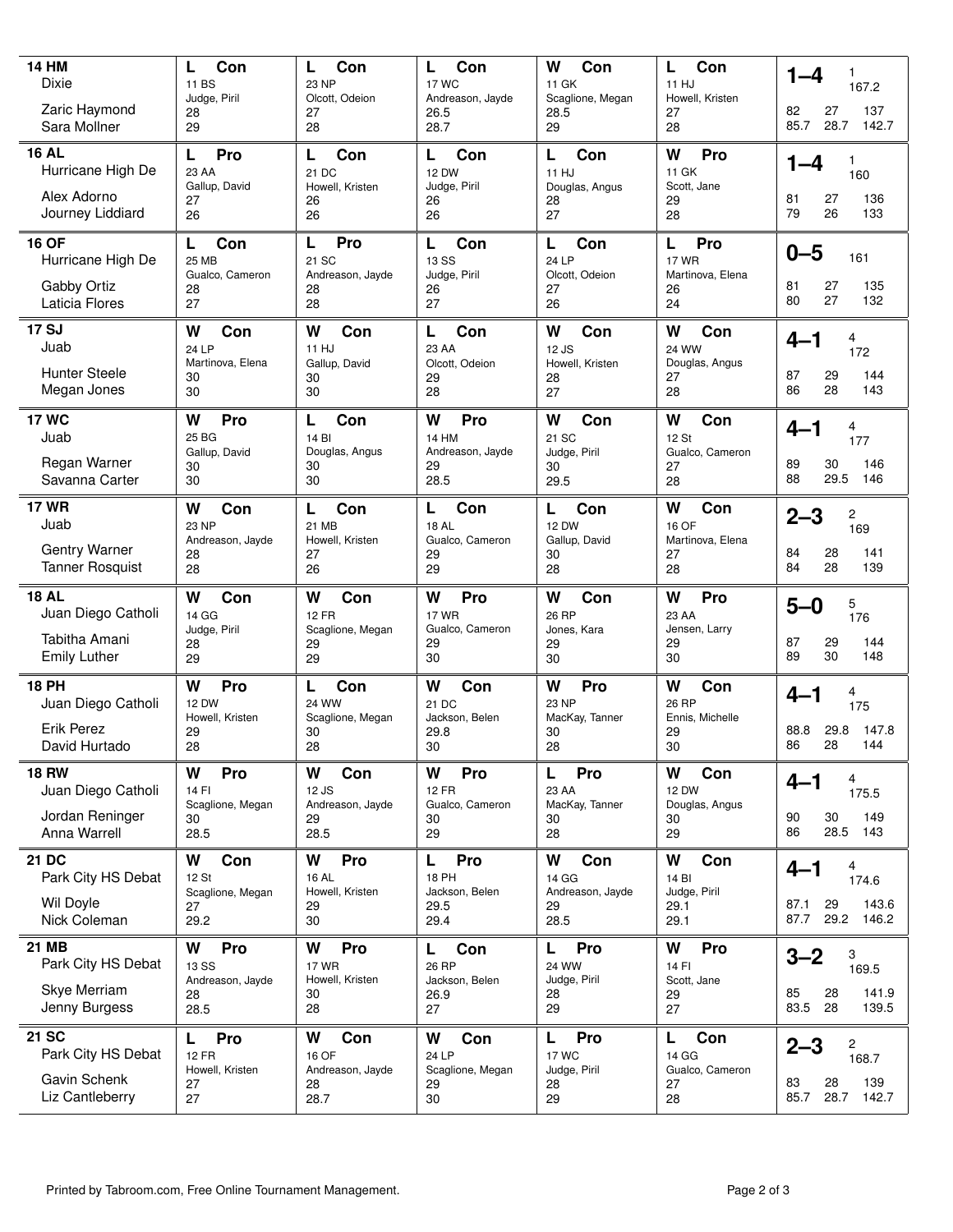| <b>23 AA</b><br>Rowland Hall-St. M<br>Cory Abdalla<br>Jordan Abdalla  | W<br>Con<br><b>16 AL</b><br>Gallup, David<br>30<br>30    | W<br>Con<br>13 SS<br>Douglas, Angus<br>30<br>30          | W<br>Pro<br>17 SJ<br>Olcott, Odeion<br>29.5<br>30   | W<br>Con<br><b>18 RW</b><br>MacKay, Tanner<br>30<br>29 | Con<br>L<br><b>18 AL</b><br>Jensen, Larry<br>25<br>26      | $4 - 1$<br>4<br>178.5<br>144.5<br>89.5<br>30<br>30<br>89<br>145          |
|-----------------------------------------------------------------------|----------------------------------------------------------|----------------------------------------------------------|-----------------------------------------------------|--------------------------------------------------------|------------------------------------------------------------|--------------------------------------------------------------------------|
| <b>23 NP</b><br>Rowland Hall-St. M<br>Josh Nkoy<br>Steven Pasinsky    | L<br>Pro<br><b>17 WR</b><br>Andreason, Jayde<br>26<br>28 | W<br>Pro<br><b>14 HM</b><br>Olcott, Odeion<br>28<br>29   | L<br>Pro<br>14 BI<br>Martinova, Elena<br>28.5<br>28 | L<br>Con<br><b>18 PH</b><br>MacKay, Tanner<br>27<br>29 | <b>FFT</b>                                                 | $1 - 4$<br>1.<br>168.4<br>27.4<br>82.4<br>136.9<br>85.5<br>28.5<br>142.5 |
| <b>24 LP</b><br>Snow Canyon<br>David Lieske<br><b>Ky Phillips</b>     | Pro<br>L<br>17 SJ<br>Martinova, Elena<br>28<br>29        | Pro<br>L<br>26 RP<br>Gualco, Cameron<br>28<br>28         | Pro<br>L<br>21 SC<br>Scaglione, Megan<br>30<br>30   | W<br>Pro<br>16 OF<br>Olcott, Odeion<br>27<br>28        | L<br>Con<br><b>25 MB</b><br>Andreason, Jayde<br>26.5<br>27 | $1 - 4$<br>1<br>168<br>139.5<br>83<br>28<br>85<br>28<br>142              |
| <b>24 WW</b><br>Snow Canyon<br>Jack Watson<br><b>Gabriel Weese</b>    | W<br>Pro<br>11 HJ<br>Martinova, Elena<br>30<br>30        | Pro<br>W<br><b>18 PH</b><br>Scaglione, Megan<br>26<br>28 | <b>FFT</b>                                          | Con<br>W<br>21 MB<br>Judge, Piril<br>28.5<br>29        | Pro<br>L<br>17 SJ<br>Douglas, Angus<br>29<br>28            | $3 - 2$<br>3<br>171.6<br>141.9<br>85.9<br>28.4<br>28.8<br>85.8<br>143.8  |
| 25 BG<br>Stansbury<br>Alyssa Blackburn<br><b>Bryson Griffith</b>      | Con<br>L<br><b>17 WC</b><br>Gallup, David<br>29<br>29    | W<br>Con<br><b>12 DW</b><br>Olcott, Odeion<br>27<br>28   | Con<br>L<br>14 GG<br>Douglas, Angus<br>30<br>29     | W<br>Con<br>13 SS<br>Martinova, Elena<br>28<br>28      | L<br>Con<br>12 JS<br>Ennis, Michelle<br>28<br>29           | $2 - 3$<br>2<br>171<br>85<br>28<br>142<br>29<br>143<br>86                |
| <b>25 MB</b><br>Stansbury<br>Vyvyan Mulari<br><b>Bernice Banuelos</b> | W<br>Pro<br>16 OF<br>Gualco, Cameron<br>30<br>29         | L<br>Pro<br>14 FI<br>Gallup, David<br>27<br>26.5         | Con<br>L<br>12 JS<br>Martinova, Elena<br>27.5<br>26 | L<br>Pro<br><b>12 FR</b><br>Douglas, Angus<br>29<br>27 | W<br>Pro<br>24 LP<br>Andreason, Jayde<br>27.5<br>27.5      | $2 - 3$<br>2<br>164.5<br>27.5<br>141<br>84<br>81<br>136<br>27            |
| <b>26 RP</b><br>Tooele<br>Gabi Rich<br>Gabi Piril                     | W<br>Pro<br>14 BI<br>Olcott, Odeion<br>28<br>29          | Con<br>W<br>24 LP<br>Gualco, Cameron<br>28.5<br>29       | W<br>Pro<br>21 MB<br>Jackson, Belen<br>27.1<br>27.5 | L<br>Pro<br><b>18 AL</b><br>Jones, Kara<br>28<br>30    | L<br>Pro<br><b>18 PH</b><br>Ennis, Michelle<br>27<br>28    | 3<br>$3 - 2$<br>169.5<br>138.6<br>83.1<br>28<br>29<br>143.5<br>86        |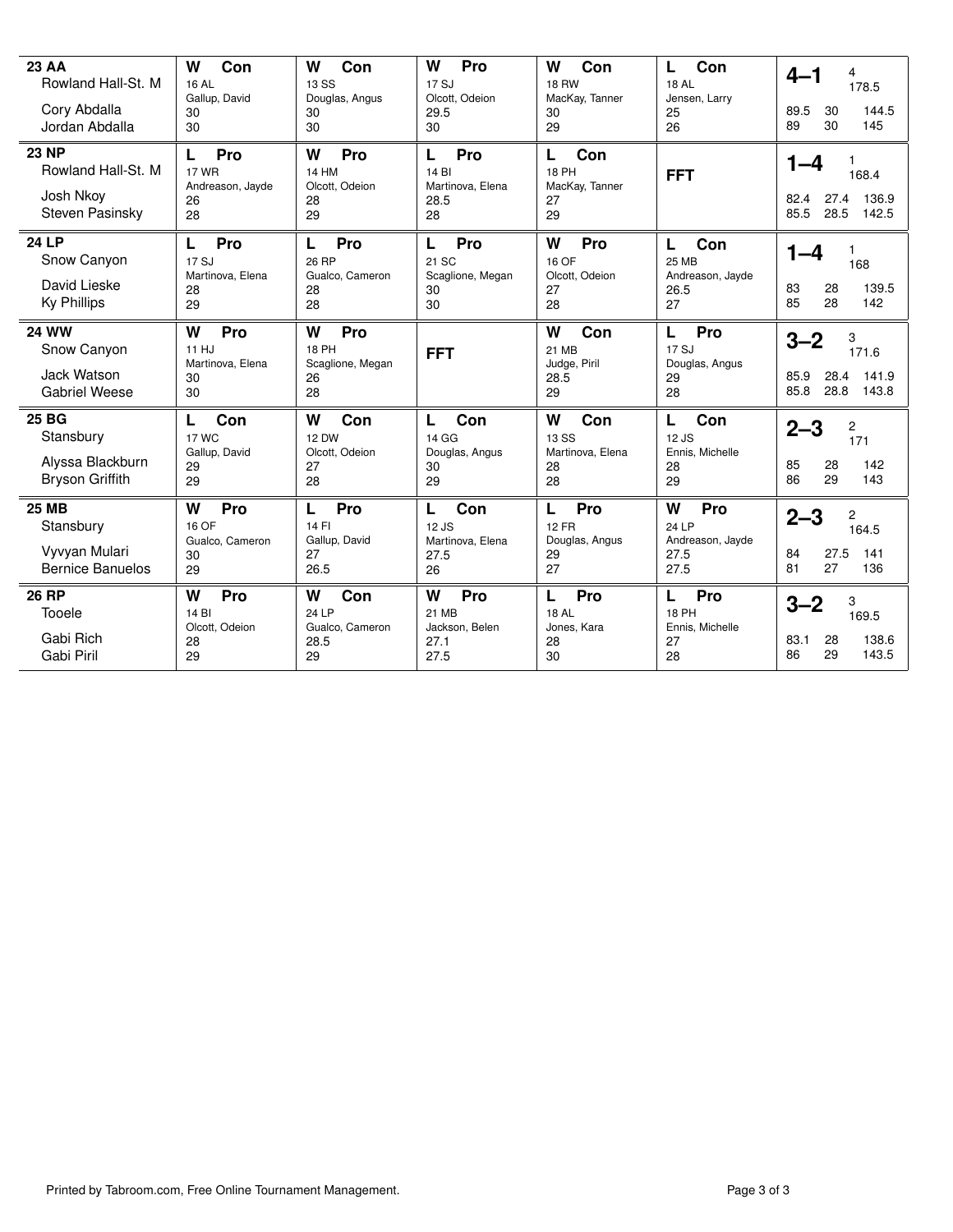# UHSAA 3A Speech and Debate Public Forum Results

### **Round 8**

|     | Entry                    | Team               | Win | <b>Ballots</b>                                                                   |
|-----|--------------------------|--------------------|-----|----------------------------------------------------------------------------------|
| 1st | 18 RW Reninger & Warrell | Juan Diego Catholi |     | W/3028.5 - W/28.529 - W/2930 - L2830 - W/2930 - WW - W - W - L - W -<br>W        |
| 2nd | 17 SJ Steele & Jones     | Juab               |     | W/3030 - W/3030 - L2829 - W/2827 - W/2728 - W - W - L - W - W - W - W<br>$-1 -1$ |

### **Round 7**

| Entry                 | Team               | Win      | <b>Ballots</b>                                                                     |
|-----------------------|--------------------|----------|------------------------------------------------------------------------------------|
| 14 BI Barrus & Ionita | <b>Dixie</b>       | $\bf{0}$ | $L2828 - W/3028 - W/27.129.8 - W/3030 - L2929 - L - W - W - L - L - L$             |
| 21 DC Doyle & Coleman | Park City HS Debat | 0        | $W/29.227 - W/2930 - L29.529.4 - W/28.529 - W/29.129.1 - L - W - W - L -$<br>' — L |

### **Round 6**

| Entry                   | Team               | <b>Win</b> | <b>Ballots</b>                                              |
|-------------------------|--------------------|------------|-------------------------------------------------------------|
| 18 PH Perez & Hurtado   | Juan Diego Catholi | $\Omega$   | $W/2928 - L3028 - W/3029.8 - W/2830 - W/3029 - L$           |
| 18 AL Amani & Luther    | Juan Diego Catholi | 0          | $W/2829 - W/2929 - W/2930 - W/3029 - W/3029 - W - L - L$    |
| 17 WC Warner & Carter   | Juab               |            | $W/3030 - L3030 - W/28.529 - W/29.530 - W/2827 - W - L - L$ |
| 23 AA Abdalla & Abdalla | Rowland Hall-St. M |            | $W/3030 - W/3030 - W/29.530 - W/2930 - L2526 - L - L - W$   |

| Entry                      | Team               | Win            | Pts -<br>1HL | Pts -<br>2HL | Pts         | OSd  | Rand | <b>Ballots</b>                                          |
|----------------------------|--------------------|----------------|--------------|--------------|-------------|------|------|---------------------------------------------------------|
| 24 WW Watson & Weese       | Snow Canyon        | 3              | 171.62       | 57.12        | 285.62 12.2 |      | 866  | $W/3030 - W/2826 - W/28.529 -$<br>L2829                 |
| 26 RP Rich & Piril         | Tooele             | 3              | 169.5        | 57           | 282.1       | 10.2 | 312  | $W/2928 - W/28.529 - W/27.527.1$<br>$-$ L3028 $-$ L2827 |
| 21 MB Merriam & Burgess    | Park City HS Debat | 3              | 169.5        | 56.5         | 281.4       | 15.6 | 788  | W/28.528 - W/3028 - L26.927 -<br>$L2928 - W/2729$       |
| 12 St Juber & Stephens     | Cedar              | 3              | 167          | 56           | 279         | 12.8 | 76   | L2729 - W/2727 - W/2829 -<br>W/2929 - L2727             |
| 14 GG Garcia & Garcia      | <b>Dixie</b>       | 3              | 167          | 55           | 279.5       | 14.2 | 610  | L2728 - W/2827 - W/2830 -<br>$L27.527 - W/2928$         |
| 12 JS Jackson & Schneider  | Cedar              | 3              | 166.9        | 55           | 279.9       | 15.6 | 719  | W/2827 - L2928 - W/27.927 -<br>$L2627 - W/3030$         |
| 11 BS Bowman & Sehestedt   | Carbon             | 3              | 165.25       | 55.25        | 276.25 15.4 |      | 282  | W/2628 - L2728 - L2730 -<br>W/2827                      |
| 25 BG Blackburn & Griffith | Stansbury          | $\overline{c}$ | 171          | 57           | 285         | 14.8 | 73   | L2929 - W/2827 - L2930 -<br>W/2828 - L2928              |
| 14 FI Fries & Isom         | <b>Dixie</b>       | $\overline{c}$ | 169.6        | 56.7         | 282.6       | 15.6 | 136  | L29.428.5 - W/2828.7 - W/2930 -<br>L2727 - L2827        |
| 17 WR Warner & Rosquist    | Juab               | $\overline{c}$ | 169          | 56           | 280         | 17.4 | 721  | W/2828 - L2627 - L2929 - L2830<br>$-W/2827$             |
| 21 SC Schenk & Cantleberry | Park City HS Debat | $\overline{c}$ | 168.7        | 56.7         | 281.7       | 18.6 | 999  | L2727 - W/28.728 - W/2930 -<br>L2928-L2827              |
| 12 DW Denhalter & Wilson   | Cedar              | $\overline{c}$ | 168          | 55           | 281         | 14.2 | 339  | L2827 - L2826 - W/2929 -<br>W/2930 - L2926              |
| 12 FR Flanigan & Roberts   | Cedar              | $\overline{c}$ | 166          | 55           | 275         | 12.2 | 500  | W/2426 - L2728 - L2930 -<br>W/2830 - L2726              |
| 25 MB Mulari & Banuelos    | Stansbury          | $\overline{c}$ | 164.5        | 55           | 277         | 21.6 | 336  | $W/2930 - L2726.5 - L27.526 -$<br>L2927 - W/27.527.5    |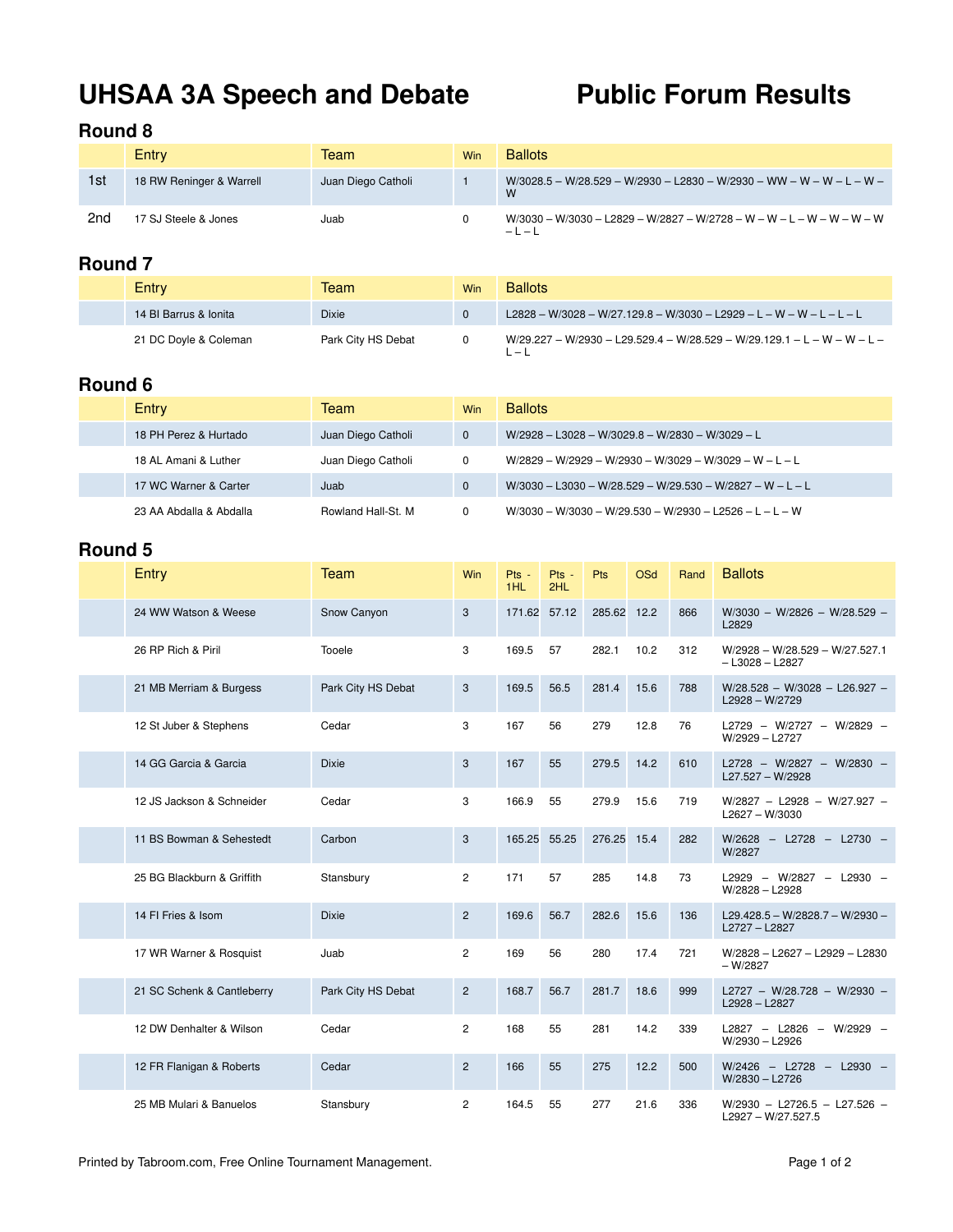| 11 HJ Haeck & Johnson      | Carbon              | $\overline{2}$ | 163    | 55    | 274    | 16.6 | 756 | L2626 - L2726 - L2728 - W/2930<br>$-W/2926$                                                     |
|----------------------------|---------------------|----------------|--------|-------|--------|------|-----|-------------------------------------------------------------------------------------------------|
| 13 SS Schwagger & Sullivan | Desert Hills        | $\overline{2}$ | 162    | 54    | 270    | 16.8 | 485 | L2827 - L2626 - W/2729 - L2726                                                                  |
| 23 NP Nkoy & Pasinsky      | Rowland Hall-St. M. | $\mathbf{1}$   | 168.38 | 55.88 | 279.38 | 16.4 | 886 | $-$ W/2928 $-$ L2828.5 $-$<br>L2826<br>L2729                                                    |
| 24 LP Lieske & Phillips    | Snow Canyon         |                | 168    | 56    | 281.5  | 17.6 | 603 | L2829 - L2828 - L3030 - W/2728<br>$-$ L26.527                                                   |
| 14 HM Haymond & Mollner    | <b>Dixie</b>        | $\mathbf{1}$   | 167.2  | 55.2  | 279.7  | 19   | 347 | L2928 - L2827 - L28.726.5 -<br>W/2928.5 - L2728                                                 |
| 16 AL Adorno & Liddiard    | Hurricane High Deb  |                | 160    | 53    | 269    | 16   | 630 | L2726 - L2626 - L2626 - L2728 -<br>W/2829                                                       |
| 11 GK Gamber & Kourianos   | Carbon              | $\Omega$       | 163    | 55    | 271.1  | 19.8 | 19  | L2626<br>$L2728 -$<br>L2626<br>$\equiv$<br>$\hspace{0.1mm}-\hspace{0.1mm}$<br>L27.828.3 - L2927 |
| 16 OF Ortiz & Flores       | Hurricane High Deb  | 0              | 161    | 53    | 267    | 21.8 | 893 | L2728 - L2828 - L2726 - L2726 -<br>L2624                                                        |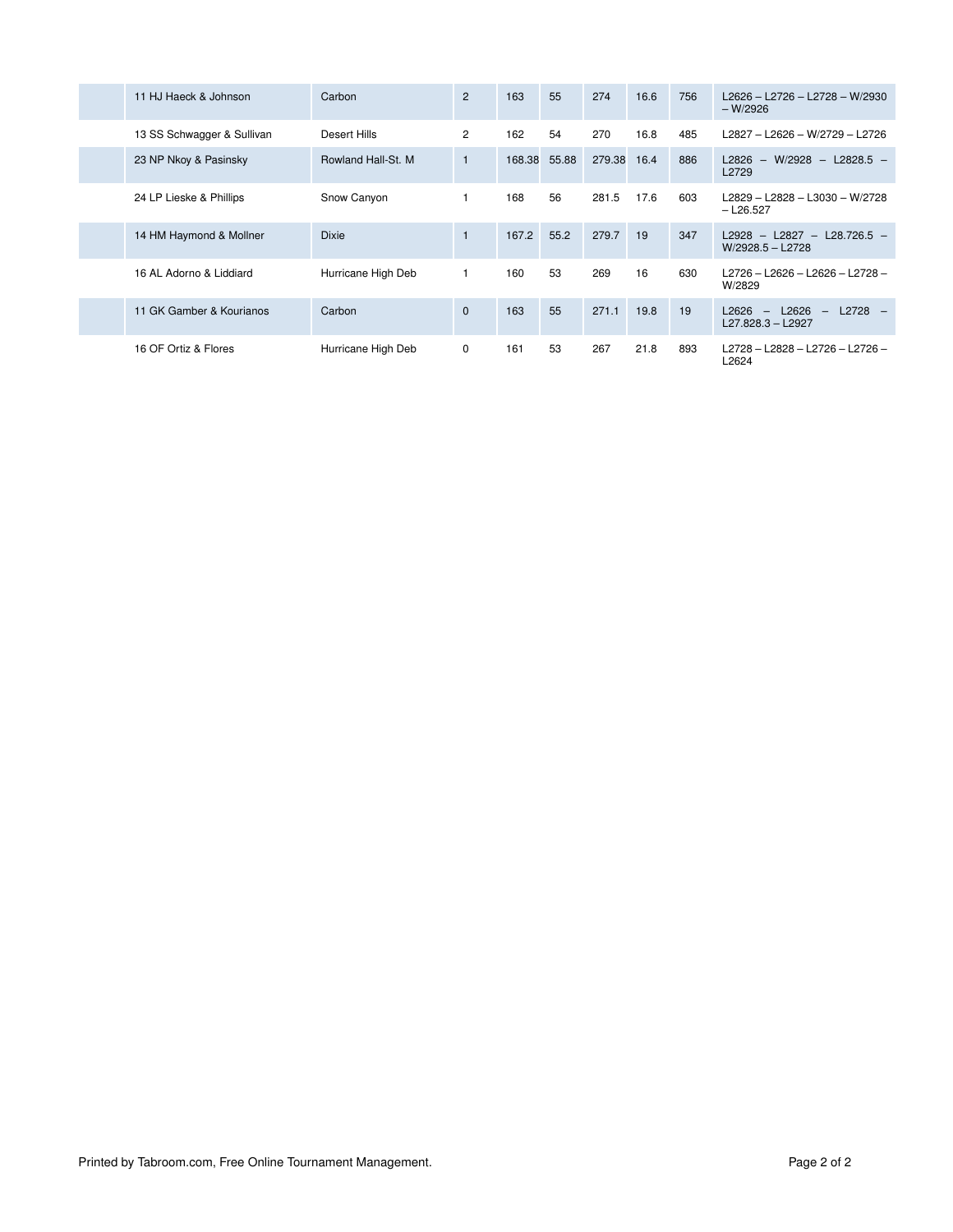# UHSAA 3A Speech and Debate Public Forum Results

|           | Entry                      | <b>Team</b>        | Win            | Pts -<br>1HL | Pts -<br>2HL | Pts         | <b>OSd</b> | Rand | <b>Ballots</b>                                             |
|-----------|----------------------------|--------------------|----------------|--------------|--------------|-------------|------------|------|------------------------------------------------------------|
| 10 points | 18 AL Amani & Luther       | Juan Diego Catholi | 5              | 176          | 59           | 292         | 12.8       | 720  | $W/2928 - W/2929 - W/2930 -$<br>W/2930 - W/2930            |
|           | 23 AA Abdalla & Abdalla    | Rowland Hall-St. M | 4              | 178.5        | 59.5         | 289.5       | 12.8       | 624  | $W/3030 - W/3030 - W/29.530 -$<br>W/3029 - L2625           |
|           | 17 WC Warner & Carter      | Juab               | 4              | 177          | 59.5         | 292         | 16.4       | 195  | $W/3030 - L3030 - W/28.529 -$<br>$W/29.530 - W/2827$       |
|           | 18 RW Reninger & Warrell   | Juan Diego Catholi | 4              | 175.5        | 58.5         | 292         | 14.8       | 194  | $W/28.530 - W/2928.5 - W/2930 -$<br>$L2830 - W/3029$       |
|           | 18 PH Perez & Hurtado      | Juan Diego Catholi | 4              | 175          | 58           | 291.8       | 14         | 457  | W/2928 - L3028 - W/3029.8 -<br>$W/2830 - W/3029$           |
|           | 21 DC Doyle & Coleman      | Park City HS Debat | 4              | 174.6        | 58.2         | 289.8       | 13.2       | 525  | W/2729.2 - W/3029 - L29.529.4 -<br>$W/2928.5 - W/29.129.1$ |
|           | 17 SJ Steele & Jones       | Juab               | 4              | 172          | 57           | 287         | 14.8       | 458  | W/3030 - W/3030 - L2829 -<br>W/2728 - W/2827               |
|           | 14 BI Barrus & Ionita      | Dixie              | 3              | 172.9        | 58           | 288.9       | 11.8       | 873  | L2828 - W/3028 - W/29.827.1 -<br>W/3030 - L2929            |
|           | 24 WW Watson & Weese       | Snow Canyon        | 3              | 171.62       | 57.12        | 285.62 12.2 |            | 866  | $W/3030 - W/2628 - W/28.529 -$<br>L2928                    |
|           | 26 RP Rich & Piril         | Tooele             | 3              | 169.5        | 57           | 282.1       | 10.2       | 312  | $W/2928 - W/2928.5 - W/27.527.1$<br>$-$ L2830 $-$ L2827    |
|           | 21 MB Merriam & Burgess    | Park City HS Debat | 3              | 169.5        | 56.5         | 281.4       | 15.6       | 788  | $W/2828.5 - W/3028 - L26.927 -$<br>L2928 - W/2927          |
| 6 points  | 12 St Juber & Stephens     | Cedar              | 3              | 167          | 56           | 279         | 12.8       | 76   | L2927 - W/2727 - W/2928 -<br>W/2929 - L2727                |
|           | 14 GG Garcia & Garcia      | <b>Dixie</b>       | 3              | 167          | 55           | 279.5       | 14.2       | 610  | L2827 - W/2827 - W/3028 -<br>L27.527 - W/2928              |
|           | 12 JS Jackson & Schneider  | Cedar              | 3              | 166.9        | 55           | 279.9       | 15.6       | 719  | W/2827 - L2829 - W/2727.9 -<br>L2726 - W/3030              |
|           | 11 BS Bowman & Sehestedt   | Carbon             | 3              | 165.25       | 55.25        | 276.25 15.4 |            | 282  | W/2826 - L2827 - L3027 -<br>W/2728                         |
|           | 25 BG Blackburn & Griffith | Stansbury          | $\overline{c}$ | 171          | 57           | 285         | 14.8       | 73   | L2929 - W/2827 - L3029 -<br>W/2828 - L2829                 |
|           | 14 FI Fries & Isom         | <b>Dixie</b>       | $\overline{c}$ | 169.6        | 56.7         | 282.6       | 15.6       | 136  | L28.529.4 - W/28.728 - W/3029 -<br>L2727 - L2728           |
|           | 17 WR Warner & Rosquist    | Juab               | 2              | 169          | 56           | 280         | 17.4       | 721  | W/2828 - L2627 - L2929 - L2830<br>$-W/2827$                |
|           | 21 SC Schenk & Cantleberry | Park City HS Debat | $\overline{c}$ | 168.7        | 56.7         | 281.7       | 18.6       | 999  | L2727 - W/28.728 - W/2930 -<br>L2829 - L2827               |
| 2 points  | 12 DW Denhalter & Wilson   | Cedar              | $\overline{c}$ | 168          | 55           | 281         | 14.2       | 339  | L2728 - L2826 - W/2929 -<br>W/2930 - L2629                 |
|           | 12 FR Flanigan & Roberts   | Cedar              | $\overline{c}$ | 166          | 55           | 275         | 12.2       | 500  | W/2426 - L2827 - L3029 -<br>W/3028 - L2627                 |
|           | 25 MB Mulari & Banuelos    | Stansbury          | $\overline{c}$ | 164.5        | 55           | 277         | 21.6       | 336  | W/2930 - L2726.5 - L2627.5 -<br>L2729 - W/27.527.5         |
|           | 11 HJ Haeck & Johnson      | Carbon             | $\overline{c}$ | 163          | 55           | 274         | 16.6       | 756  | L2626 - L2627 - L2827 - W/2930<br>$-W/2926$                |
|           | 13 SS Schwagger & Sullivan | Desert Hills       | 2              | 162          | 54           | 270         | 16.8       | 485  | L2728 - L2626 - W/2927 - L2627                             |
|           | 23 NP Nkoy & Pasinsky      | Rowland Hall-St. M | $\mathbf{1}$   | 168.38       | 55.88        | 279.38 16.4 |            | 886  | L2628 - W/2829 - L28.528 -<br>L2729                        |